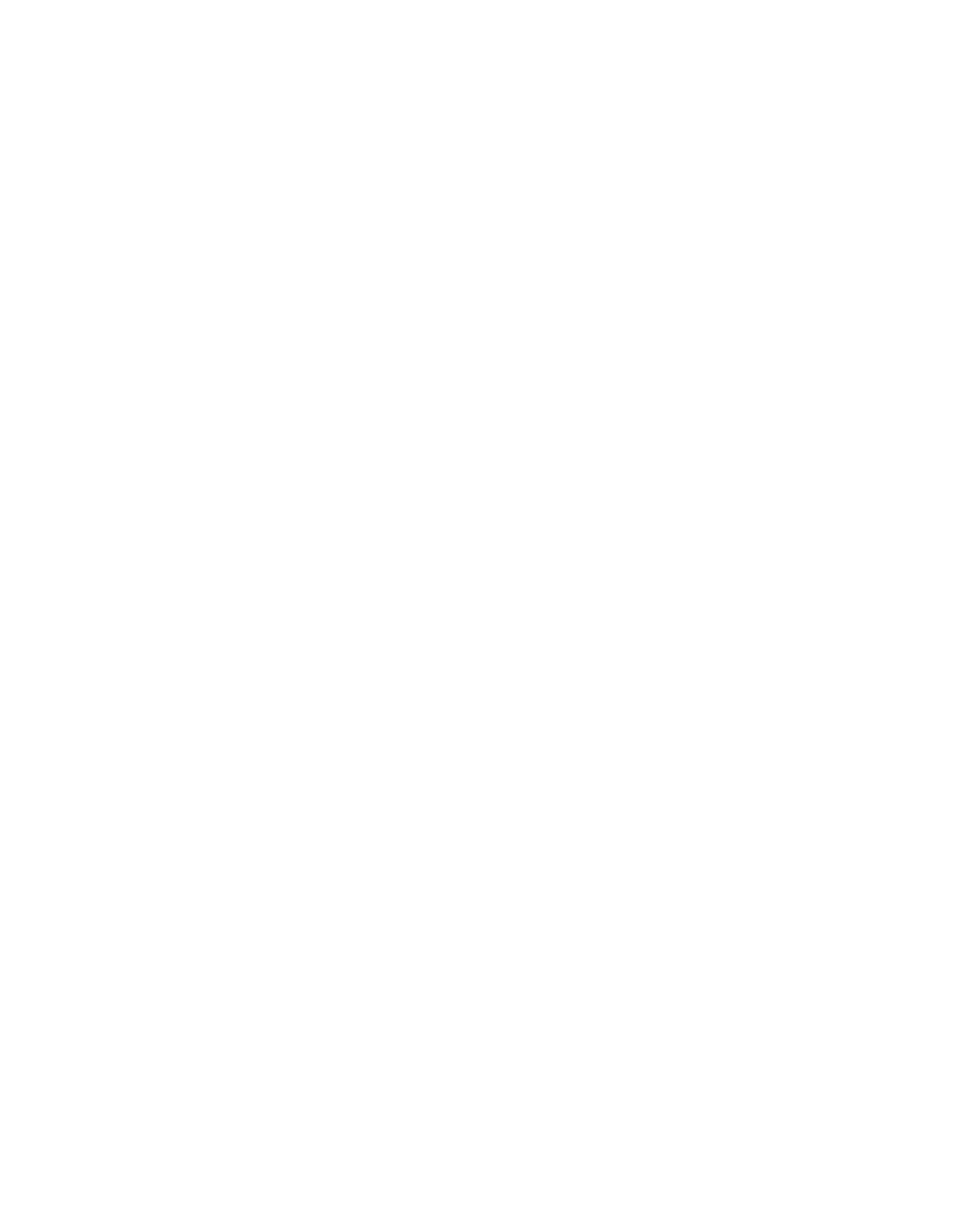### **Table of Contents**

### **About this Manual**

### **Introduction to IMT**

### **Installing & Licensing IMT**

### **Getting Started**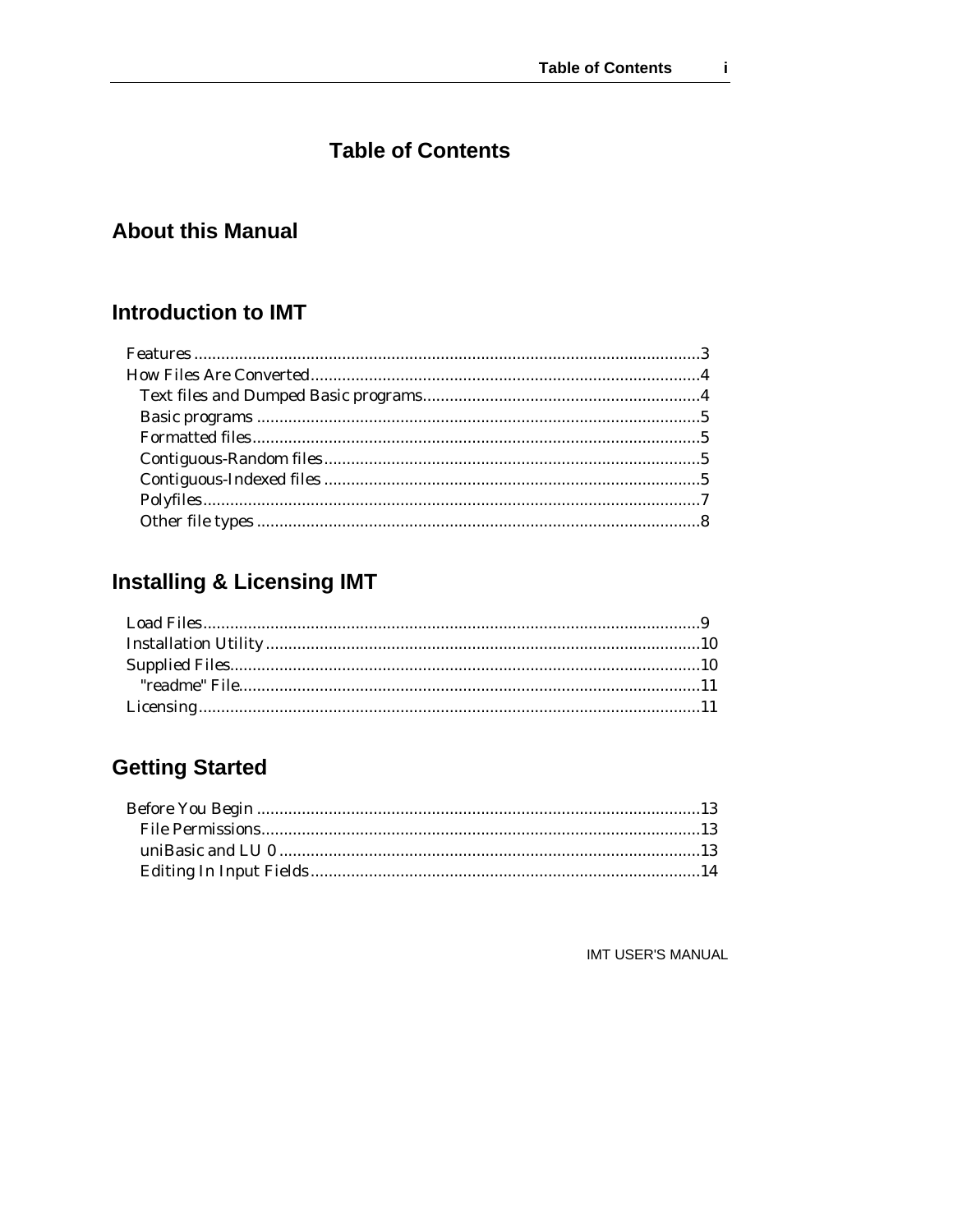| Creating Log, Error and Temporary Directories & Files14 |  |
|---------------------------------------------------------|--|
|                                                         |  |
|                                                         |  |
|                                                         |  |
|                                                         |  |
|                                                         |  |
|                                                         |  |
|                                                         |  |

### **Running The Conversion Programs**

| Selection #11, Scan IRIS Contiguous ISAM key Structure44 |  |
|----------------------------------------------------------|--|
|                                                          |  |
|                                                          |  |
|                                                          |  |
|                                                          |  |
|                                                          |  |

### **Appendix A**

|--|--|

### **Appendix B**

|--|--|--|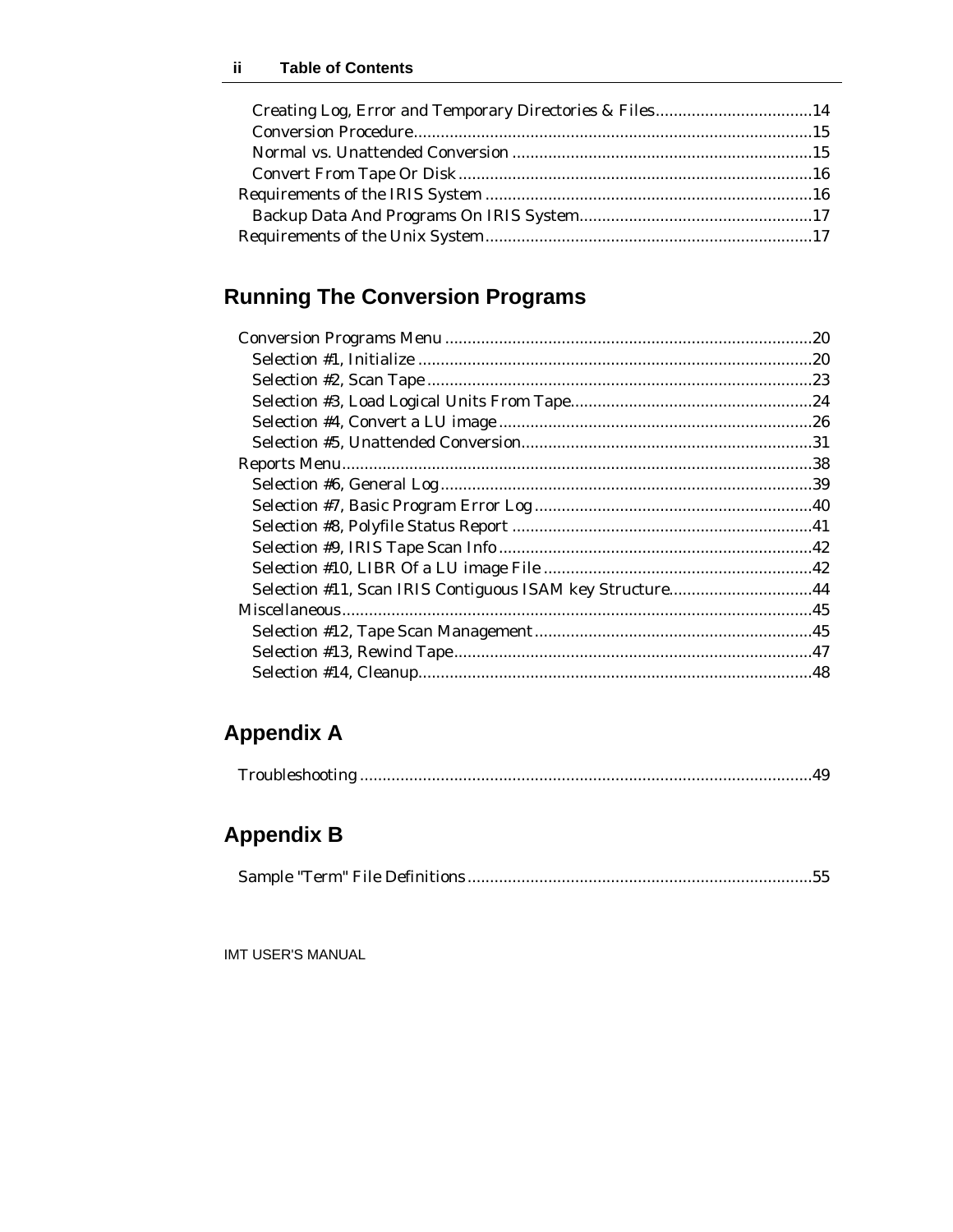## **Appendix C**

|--|--|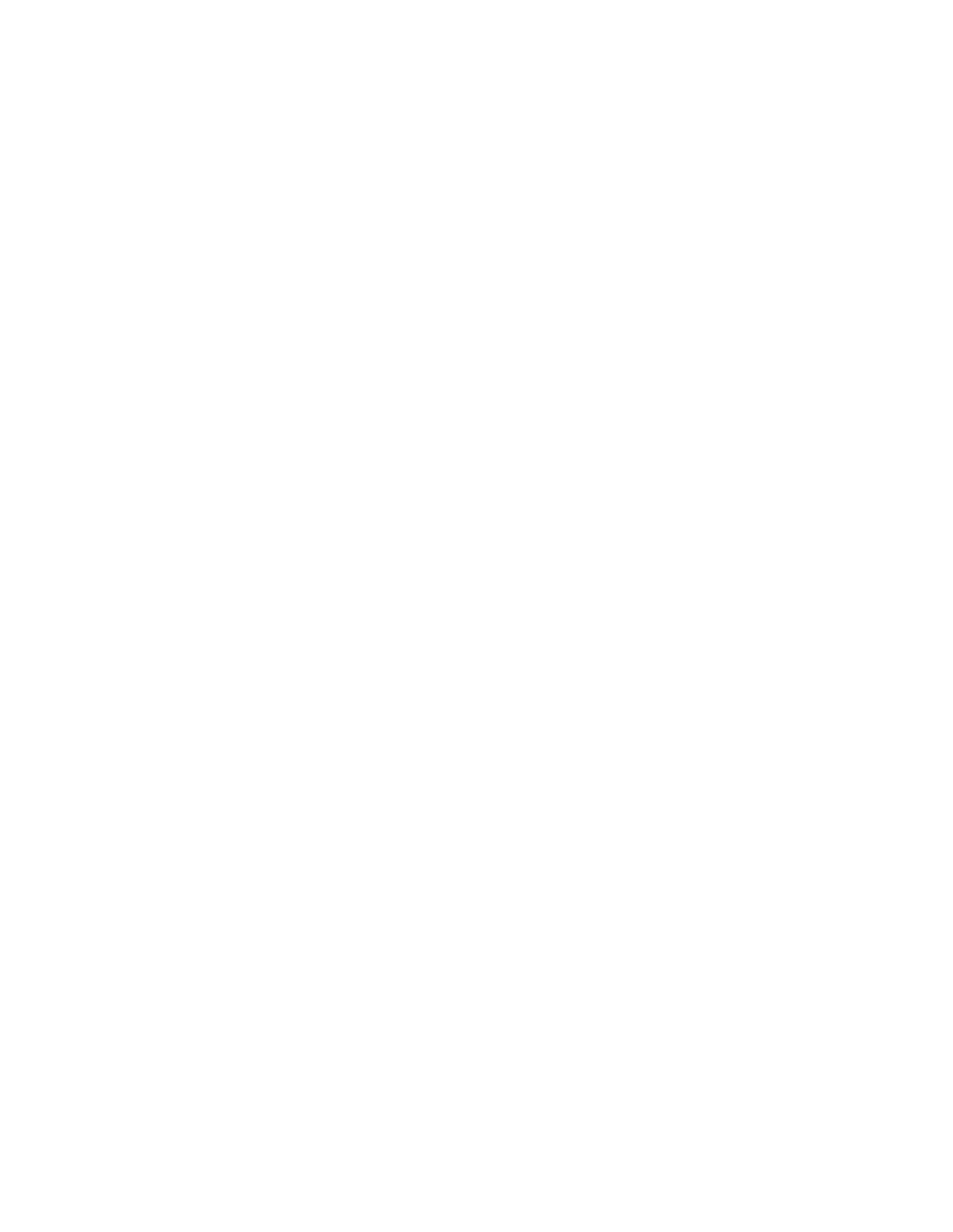# **About this Manual**

This manual supposes that you have a working knowledge of IRIS system functions. You should, for example, know how to run CLEANUP, INSTALL, and your backup programs. A knowledge of how logical units are organized on disk will also be helpful.

This manual also assumes that you understand the fundamental operations of both uniBasic and Unix. Consult the *uniBasic Reference Manual* and your Unix manuals as needed. If you experience difficulty, please contact your dealer or distributor.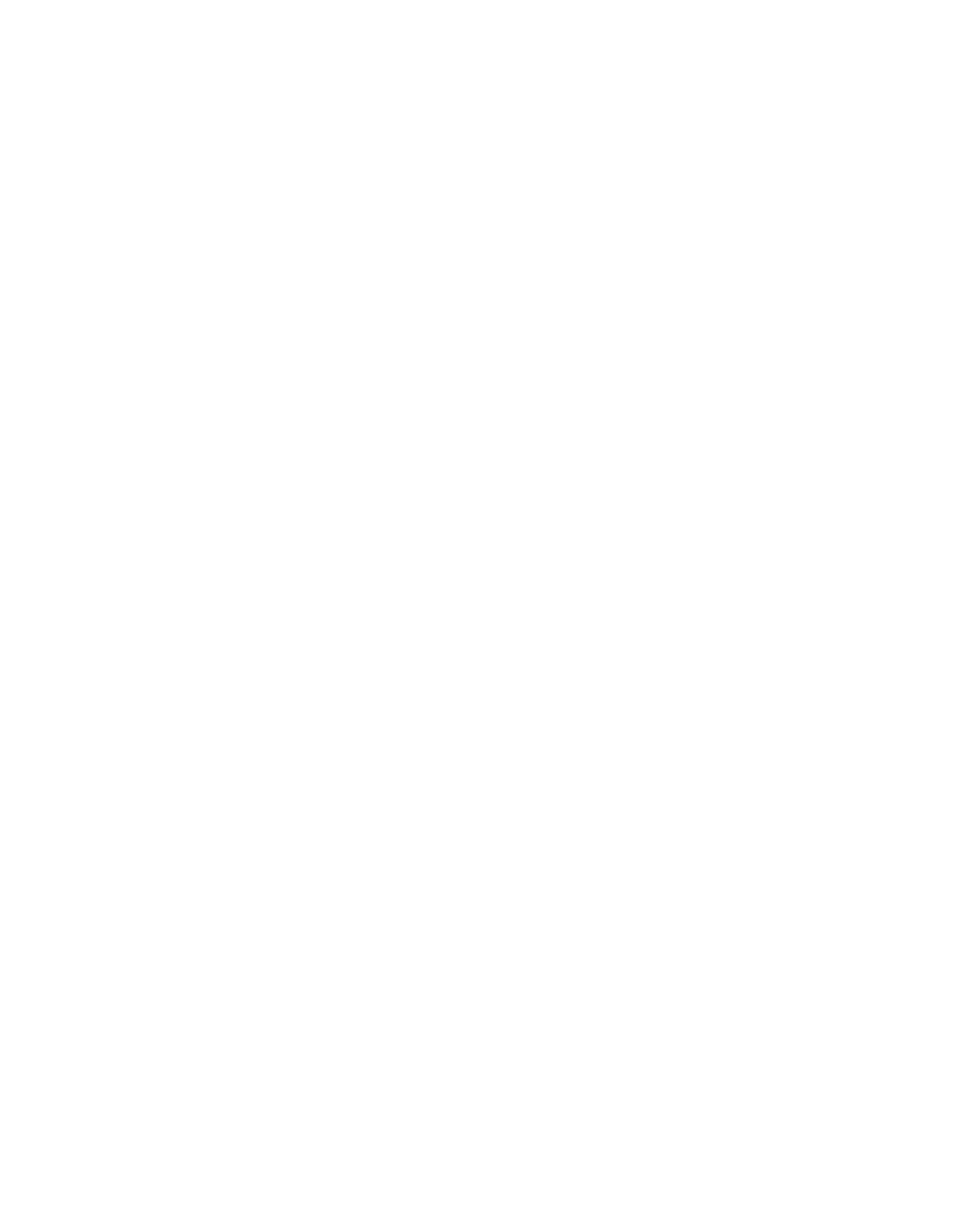# **Introduction to IMT**

The IRIS Migration Toolkit (IMT) is used for converting data files and Business BASIC programs from the IRIS operating system to uniBasic running under Unix. We made the IRIS Migration Toolkit as painless and simple to use as possible. We minimized the amount of monitoring required, added advanced reporting features and streamlined the conversion process to make it less labor intensive and time consuming.

### **Features**

IMT incorporates the following features:

- No limit to the number of logical units that can be converted, up to the maximum allowed by your Unix file system
- Ability to convert directly from images on tape, or load selected LUs to disk and then convert
- Tape scanning to prevent problems with unused and phantom logical units
- Converted files cannot be overwritten by another file of the same name unless an Overlay option is selected
- Multitasked conversion, allowing multiple files to be converted at one time
- Operation in unattended mode, so that after IMT is configured, you just put in the tape and walk away
- Automatically move converted files and LUs to any destination directory on the new system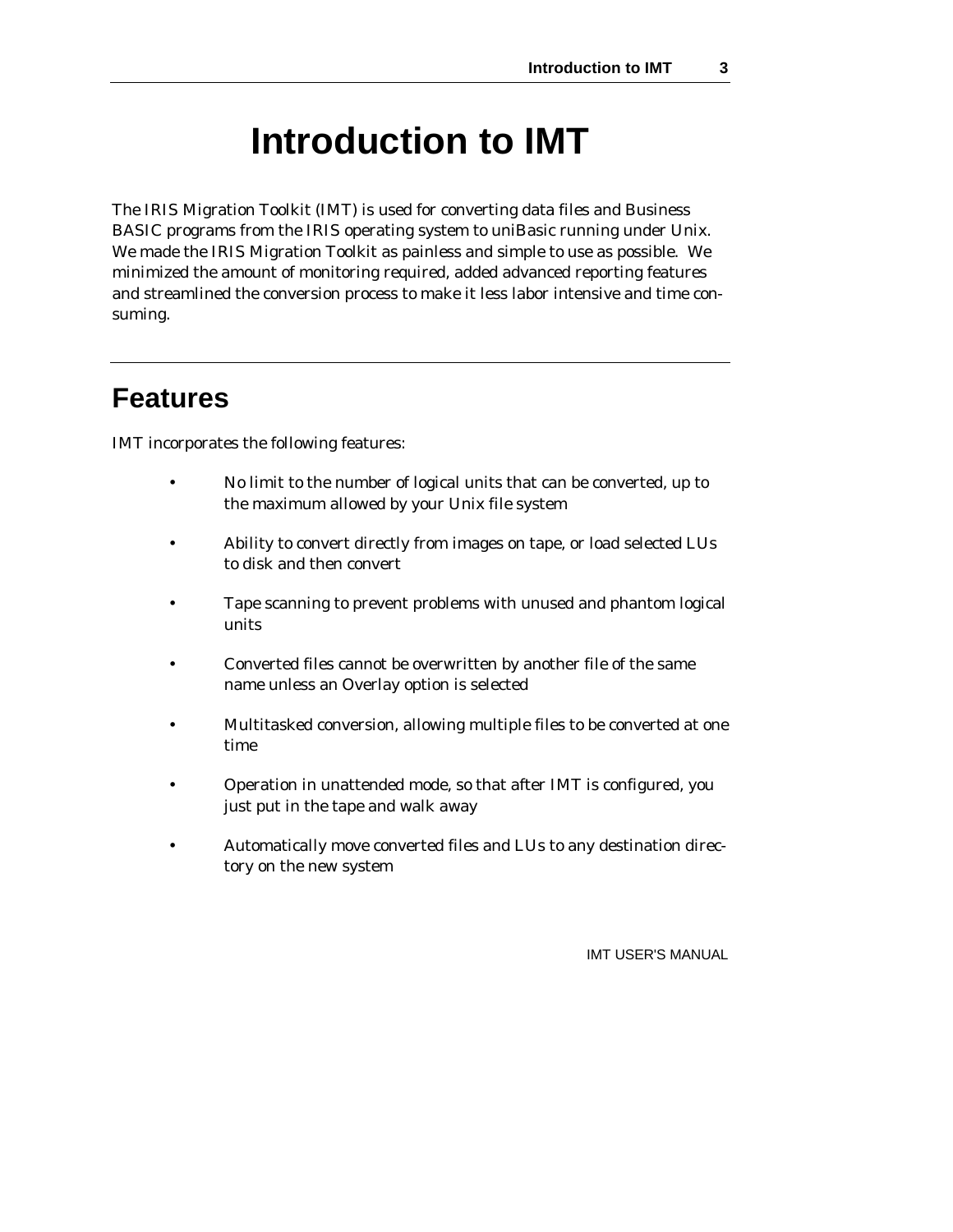- Convert an entire IRIS system, selected LUs, or individual files
- Total control over what files actually get converted, including filename wildcard matching, and the ability to choose only certain file types
- Direct support for different IRIS backup utilities, including DISCUTILITY, QICOPY, MTCOPY, STAR\*Tape, and Saint
- Convert from multi-volume tape backups
- Easy to understand, menu-driven commands
- Intelligent disk space usage
- Many report options, including file status for polyfiles and other types of files, and reporting of BASIC program errors
- Reports that list which files were converted and their conversion status
- Built in utilities to assist in post-conversion cleanup

## **How Files Are Converted**

IRIS files are converted one LU at a time in several individual steps. By file type, the steps are:

### **Text files and Dumped Basic programs**

Text files and Dumped Basic programs are relocated into standard Unix text files that can be manipulated by any Unix text processing system. The data is converted to 7-bit ASCII with the high-order bit set to 0. (This is the opposite of IRIS which sets the high-order bit to 1.)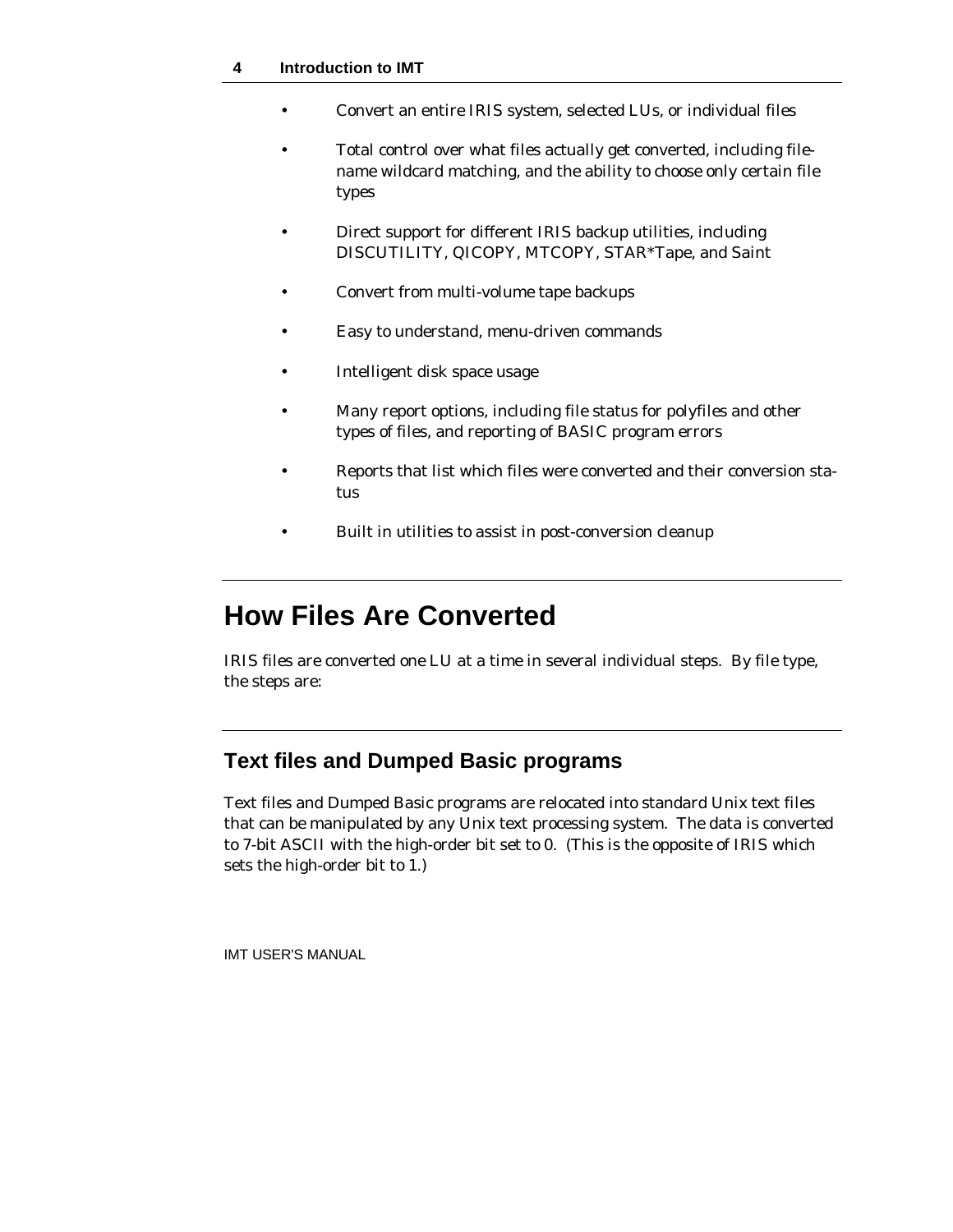### **Basic programs**

Basic programs are first decoded into standard Unix text files. After all of the Basic programs for an LU are extracted, they are LOADed and SAVEd. Any program errors found in this phase are saved to the log files. (See the "Reports" section for more about log files.) A subdirectory with the name "?text" is built under the logical unit being processed. For example: "/usr/ub/3" (LU 3) will have a sub-directory named "/usr/ub/3/?text". This directory contains the original source programs in text form for future reference.

The uniBasic program statement encoder is much more strict than IRIS. As a result, many errors not detected until runtime on IRIS are caught when a statement is entered into uniBasic. You will probably encounter some syntax errors when IMT loads your Basic programs. Any error generated while saving a program is written to the Basic program error log file. (See the uniBasic Reference Manual for more information on uniBasic syntax restrictions.)

#### **Formatted files**

Formatted files are automatically converted using the format map contained in the file header. The resulting file is BCD format with all items copied exactly as their IRIS definitions.

### **Contiguous-Random files**

Contiguous files are rebuilt with all data occupying the same record number on uni-Basic as they did on IRIS.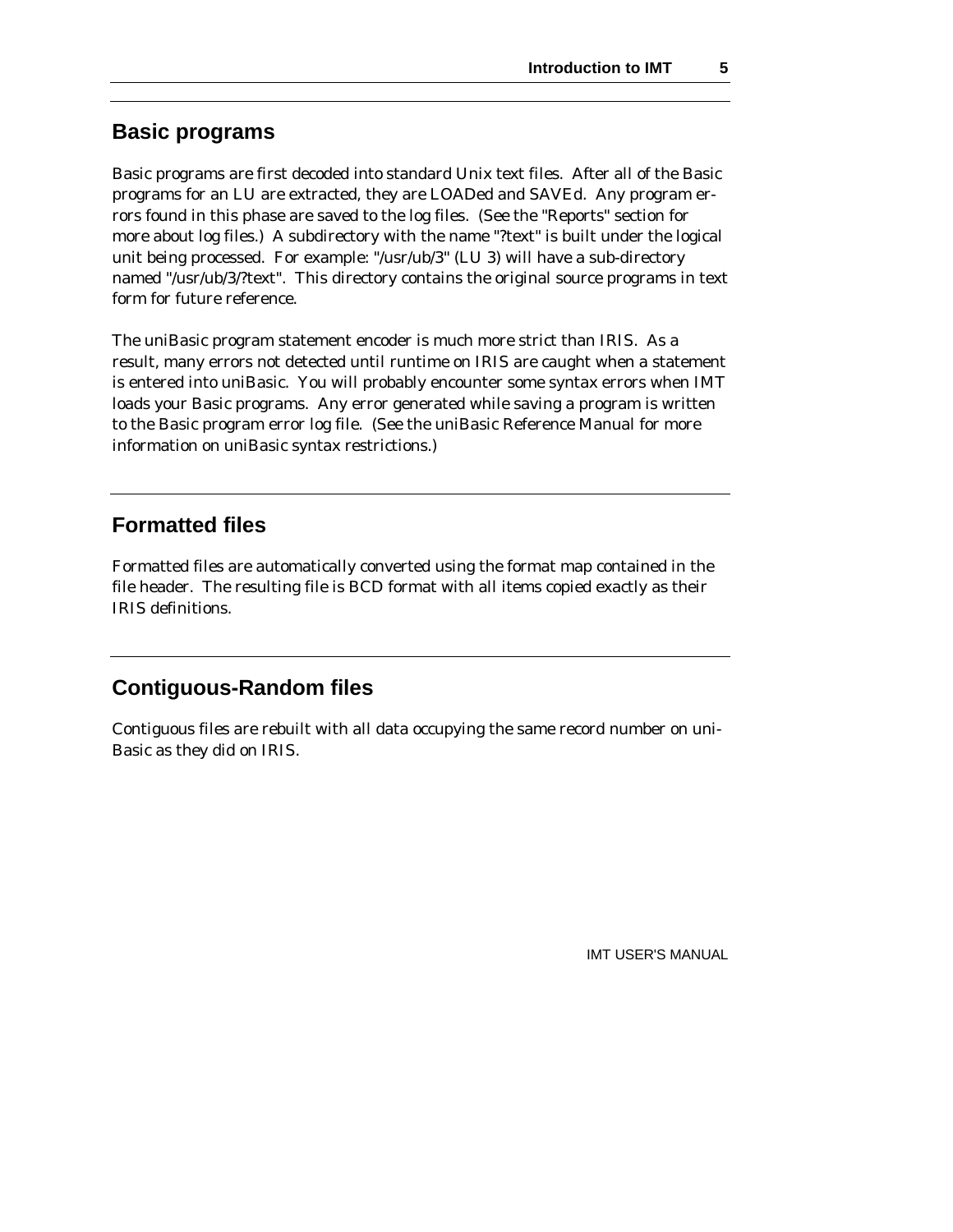#### **Contiguous-Indexed files**

Indexed files are converted in stages. The uniBasic indexed file is built with it's First Real Data Record set to that of the original IRIS file, then all records are allocated. The indices are then scanned and keys are copied. The records those keys point to are flagged as being in use. Next, all records are converted. Then, depending on the conversion options selected, records are released. If neither of the two options are specified, all records not previously flagged as being in use are released. The two options are mutually exclusive.

|                           | "Release ALL indexed file  |                                |
|---------------------------|----------------------------|--------------------------------|
| "Convert ALL indexed file | data records based on free | Result                         |
| data records"             | chain"                     |                                |
|                           |                            | Default behavior. Records      |
| N                         | N                          | not previously flagged as      |
|                           |                            | being in use are released.     |
|                           |                            |                                |
| Υ                         | N                          | No records are released.       |
|                           |                            | Only records found in the      |
| N                         |                            | <b>IRIS</b> file's free record |
|                           |                            | chain are released.            |
|                           |                            | Invalid. These two             |
| Υ                         |                            | options are mutually           |
|                           |                            | exclusive.                     |

Table 1

Two options are also provided to control the transfer of keys. If neither option is specified, keys are assumed to be ASCII and are toggled to the Unix format. Use the "Packed keys" option to ensure that packed keys retain their exact format for proper unpacking operations. Use the "Binary Keys" option to ensure that binary keys (keys that contain bytes both above and below \200\) sort in the same order as they did under IRIS.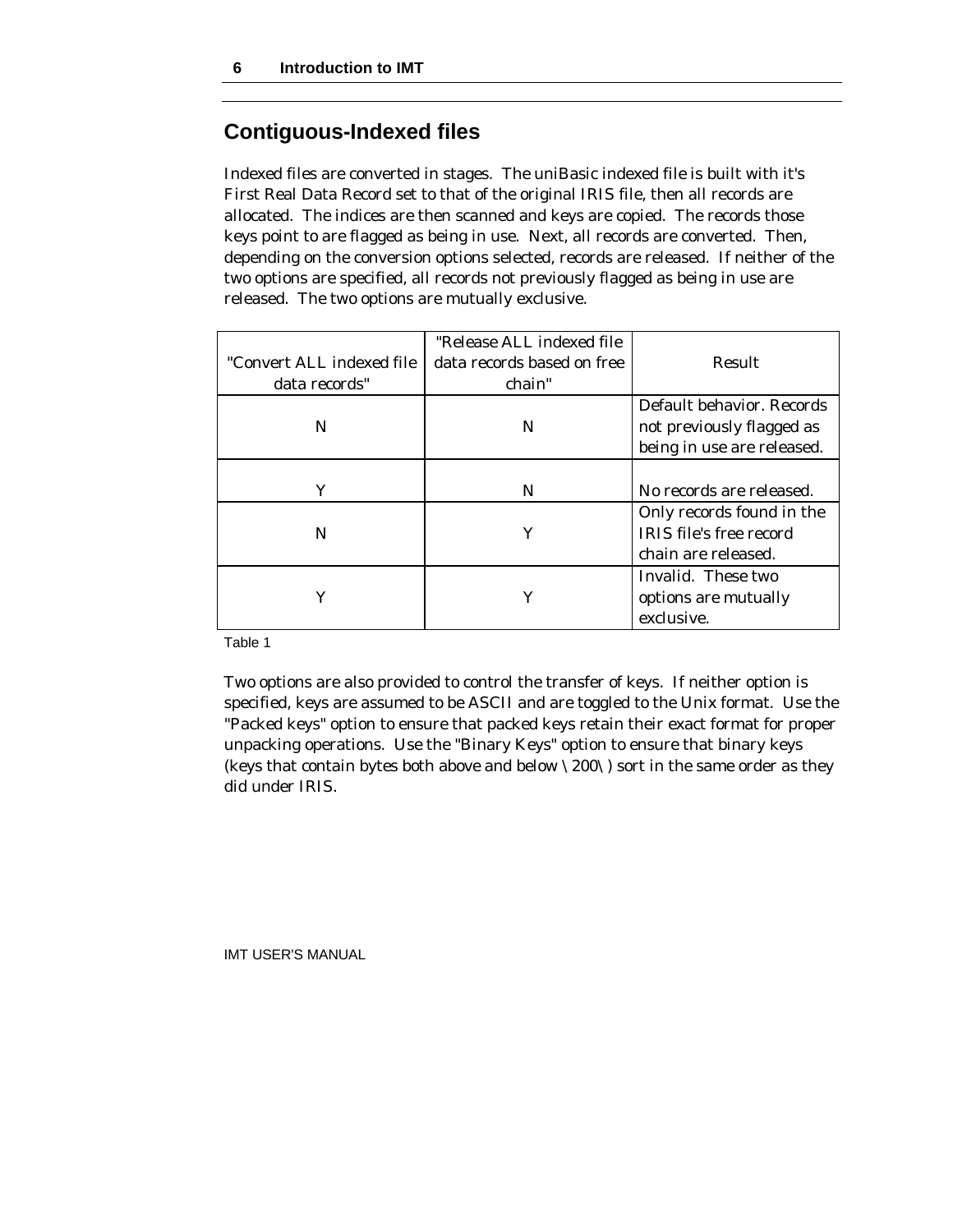| "Build ISAM files |                   |                                      |
|-------------------|-------------------|--------------------------------------|
| with packed keys  | "Build ISAM files | Result                               |
| (no conversion)"  | with Binary keys" |                                      |
|                   |                   | Default behavior. Keys are assumed   |
| N                 | N                 | to be ASCII and are toggled to the   |
|                   |                   | Unix format                          |
|                   |                   | Packed keys retain their exact       |
| ٧                 | N                 | format for proper unpacking          |
|                   |                   | operations                           |
|                   |                   | Binary keys (keys that contain bytes |
|                   |                   | both above and below \200\) are      |
| N                 | Υ                 | toggled, but will sort the same as   |
|                   |                   | they did under IRIS                  |
|                   |                   | Enables both options                 |

Table 2

**NOTE** Contiguous-Indexed files are copied with their IRIS string and BCD record format intact. These files are displayed by QUERY as BCD files and by SCAN as having the 'Q' attribute.

### **Polyfiles**

IMT converts polyfiles by collecting the various volumes of a polyfile and converting them into a single uniBasic Indexed File. The IRIS logical unit image file is scanned and polyfile volumes are transferred to the temporary directory for polyfile conversion. This directory is specified during the IMT Initialization phase. In order to build the file, all base volumes must be loaded (for key format information) as well as volume 0. Data volumes may be copied anytime after the file is created in uniBasic. In order to copy a directory, the base and extension volumes (for that directory) must be loaded. If all of the required data is not available when attempting to process a volume, the volume is saved for later processing when all the necessary data is available. IMT will not try to process the polyfile until it has all the necessary parts. The order that polyfile volumes are loaded does not matter since the conditions described are checked for each volume encountered. However, if you load all master volumes first, IMT will use disk space more efficiently since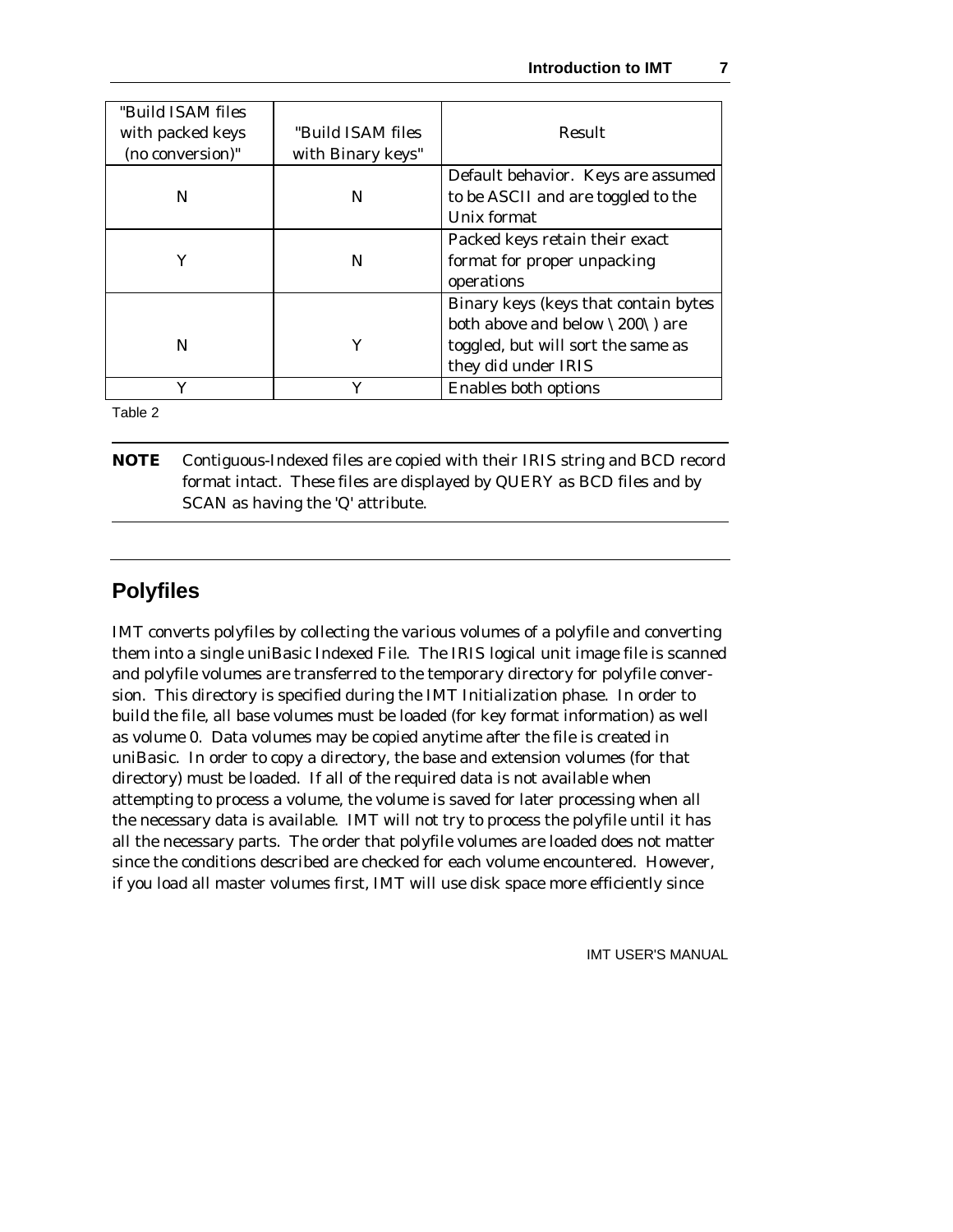#### **8 Introduction to IMT**

orphan volumes don't have to be saved. (A polyfile volume is "orphaned" if its master volume has not been loaded.)

In order to ensure accurate polyfile conversion, each volume's header information is cross-checked with the header data in volume 0. For example, for a child volume to be associated with volume 0, the LU, RDA, volume type, creation and last-access dates must all match with the master volume. Otherwise, the child volume will be considered an orphan.

Polyfile records are converted and released using the same method as contiguousindexed files.

### **Other file types**

Other IRIS file types, such as devices (IRIS file type \$), processors (type P), and stand alone programs (type A) cannot be relocated to Unix. Since IMT cannot convert these file types, they are not displayed on any of the file conversion screens.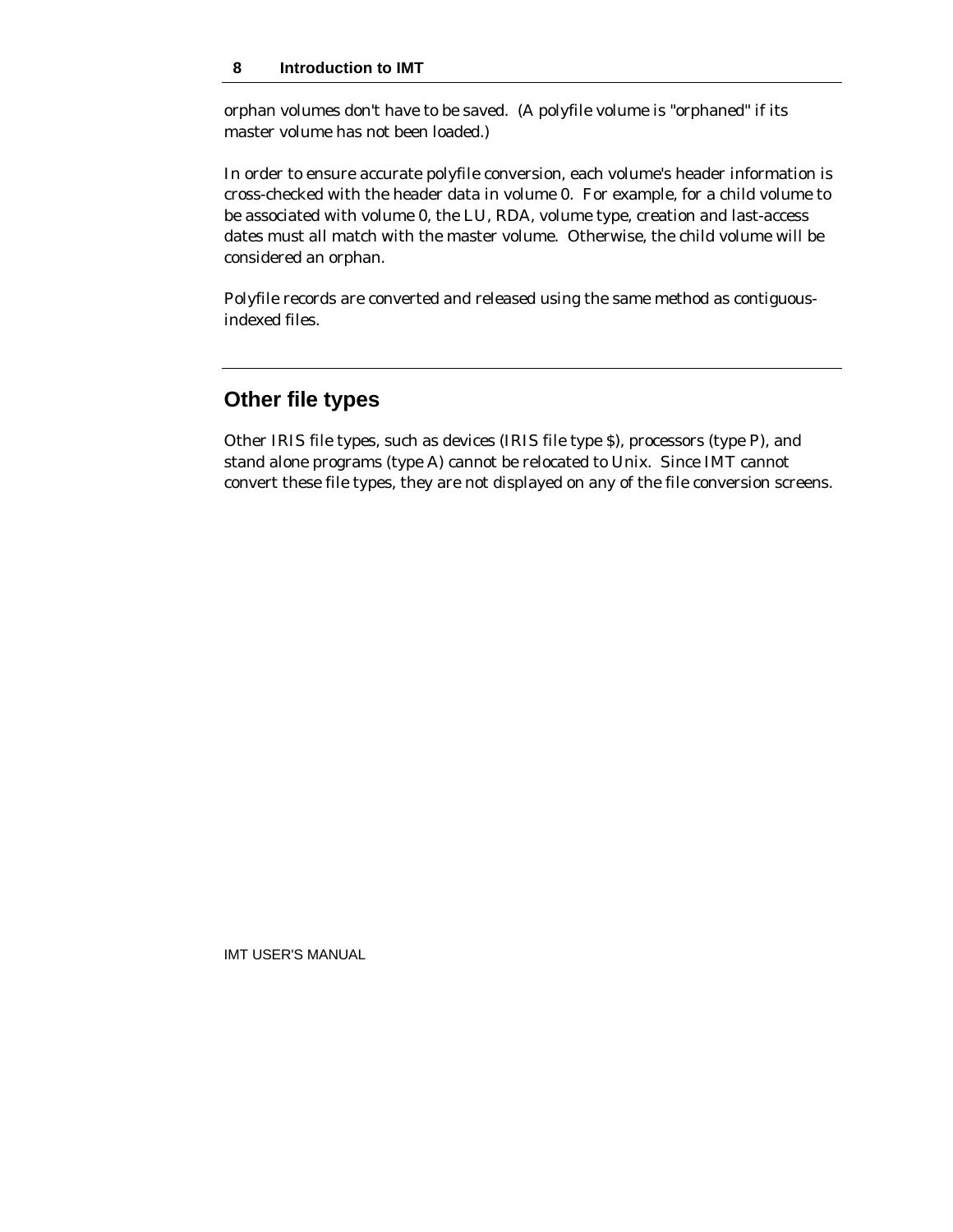# **Installing & Licensing IMT**

To install IMT on your system, follow these steps:

### **Load Files**

- Insert the media containing IMT into the Unix system and sign on as "root".

- issue the command "**cd /tmp**"

- issue the command "**cpio -iavcdu </dev/{***devicename***}**", where {*devicename*} is the name of the tape or diskette drive on the Unix system. In Unix, device names are similar to:

| Device | Devicename |
|--------|------------|
|        |            |

| 5.25" floppy, 96tpi; | d096       |
|----------------------|------------|
| 3.5" floppy, 135tpi; | fd1135ds18 |
| 60mb QIC tape;       | rct0       |

The device names shown here are typical for an SCO Unix/Xenix system. The device names on your system may be different. For example, the device names used on the IBM RS/6000 AIX are:

| Device              | Devicename |
|---------------------|------------|
|                     |            |
| 5.25" floppy, 96tpi | *not used* |
| 3.5" floppy, 135tpi | fd0h       |
| 60mb QIC tape       | rmt0       |

If the "cpio" command is successful, a list of filenames is displayed as they are loaded into the "/tmp" directory. The files should correspond to the file list shown below.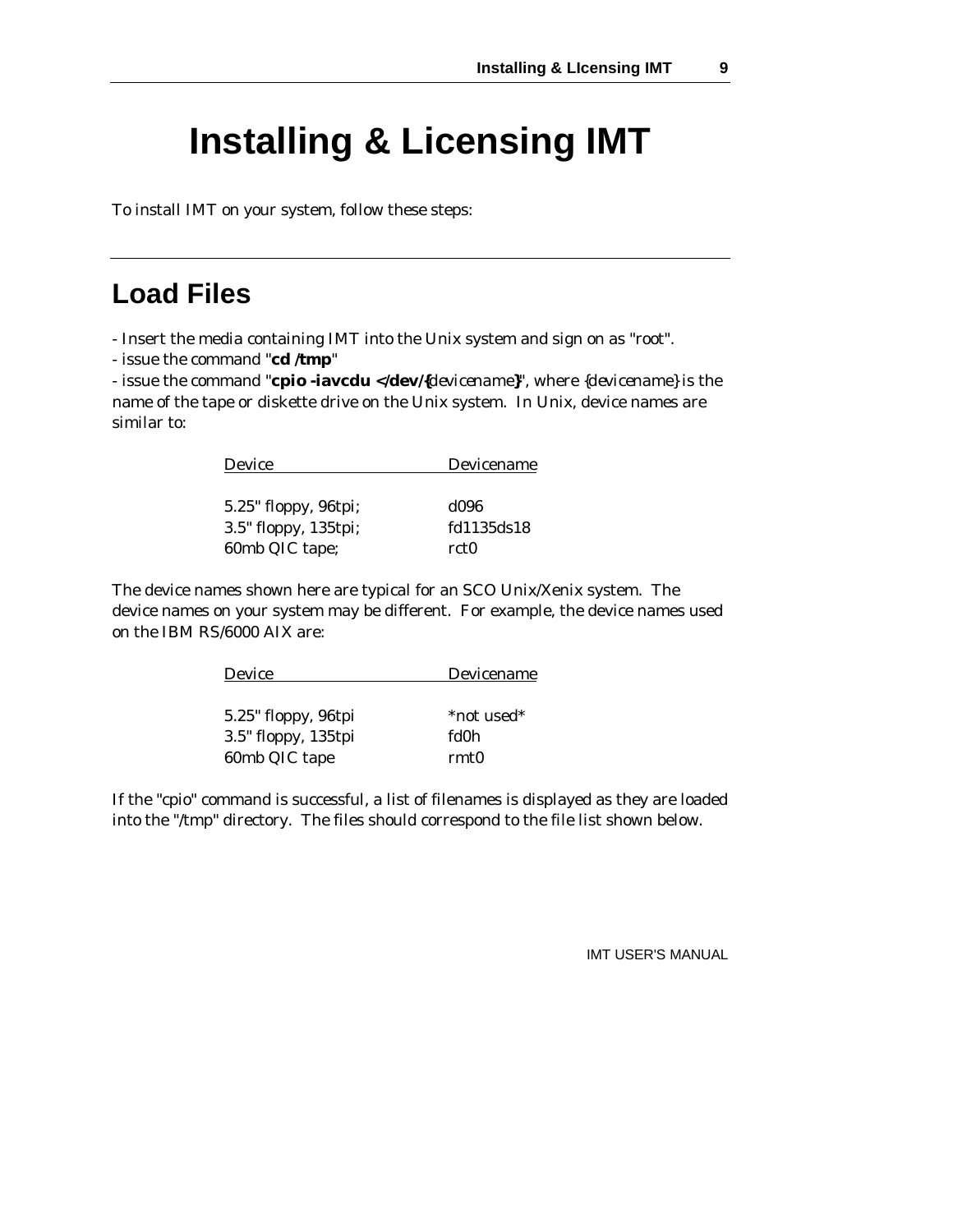## **Installation Utility**

After the "cpio" transfer is completed, issue the command "./**ubinstall**" to load the IMT files into the proper uniBasic directories and make the necessary configuration changes to uniBasic. After "ubinstall" is completed, a message will appear saying that the installation was successful. Log off the "root" account and log back in as a normal user.

DCI strongly recommends that the IRIS conversion NOT be attempted while you are logged in as "root" on the Unix system. Any files that are converted will inherit the permissions, or lack of permissions, of the user performing the conversion. It is much easier to complete the conversion as a normal uniBasic user and modify a few file permissions than it is to complete the conversion as "root" and have to change the majority of file permissions; in other words, run the conversion from the account that will use the converted files.

## **Supplied Files**

All of the files shown below are uniBasic saved programs except "getlu" and "xferlu" which are binary executables ported to your specific OS, and an ASCII "readme" file.

| qetlu          | imt.choosescn | imt.convpfd   | imt.rewind     |
|----------------|---------------|---------------|----------------|
| readme         | imt.cleanup   | imt.freechan  | imt.rptmenu    |
| xferlu         | imt.conv      | imt.getb      | imt.scan       |
| imt            | imt.convctl   | imt.getutilnm | imt.scanchs    |
| imt.autoconv   | imt.convfile  | imt.init      | imt.scanisam   |
| imt.autoctl    | imt.convfileb | imt.input     | imt.scanisamvw |
| imt.autofltr   | imt.convfiled | imt.killfile  | imt.scanmqmt   |
| imt.autoload   | imt.convfilei | imt.libr      | imt.view       |
| imt.autolog    | imt.convfilep | imt.librsvw   | imt.viewscan   |
| imt.automgr    | imt.convfp    | imt.loadlu    | imt.viewtext   |
| imt.choose     | imt.convgetfl | imt.logopen   | imt.viewtextf  |
| imt.chooseblk  | imt.convgetlm | imt.mkdir     |                |
| imt.chooseidst | imt.convpfbe  | imt.pfstatsvw |                |
| imt.chooselu   | imt.convpfbld | imt.pfstatus  |                |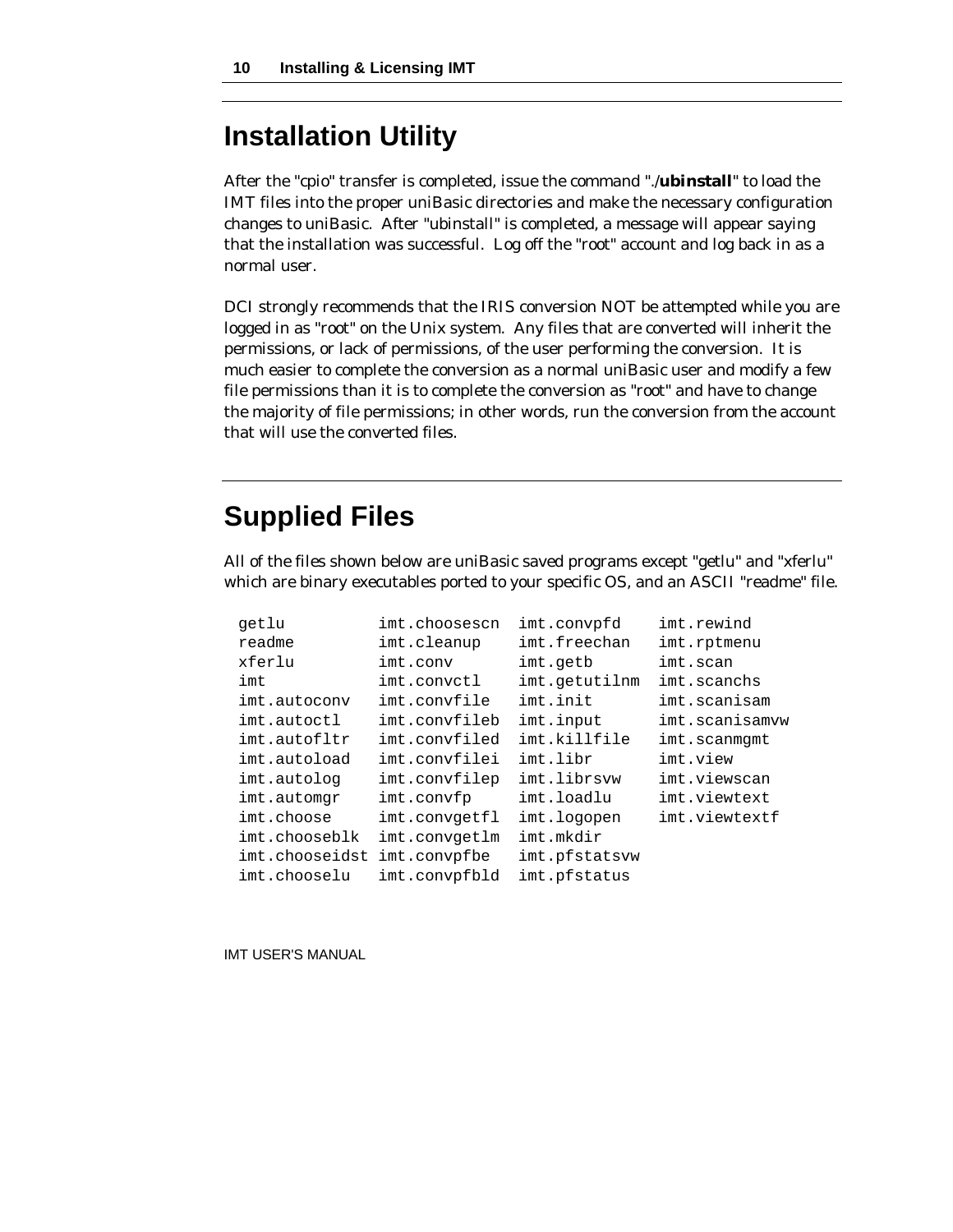### **"readme" File**

A "readme" file is included with IMT. This is an ASCII text file that can be viewed with any text editor, such as "vi". The "readme" file contains up-to-the-minute information about IMT. DCI strongly recommends that you read this file to learn about otherwise undocumented features.

## **Licensing**

IMT is a separate product from uniBasic and must be purchased and licensed separately. The uniBasic licensing process consists of two parts. 1) Licensing, and 2) the Software Security Number (SSN). It is the SSN number that will allow operation of IMT on your system. Therefore, even if you install IMT on your computer, you still must have proper licensing in order to run it. If you think you may have licensing problems, contact your reseller or distributor. For uniBasic licensing, please refer to the uniBasic Reference Manual.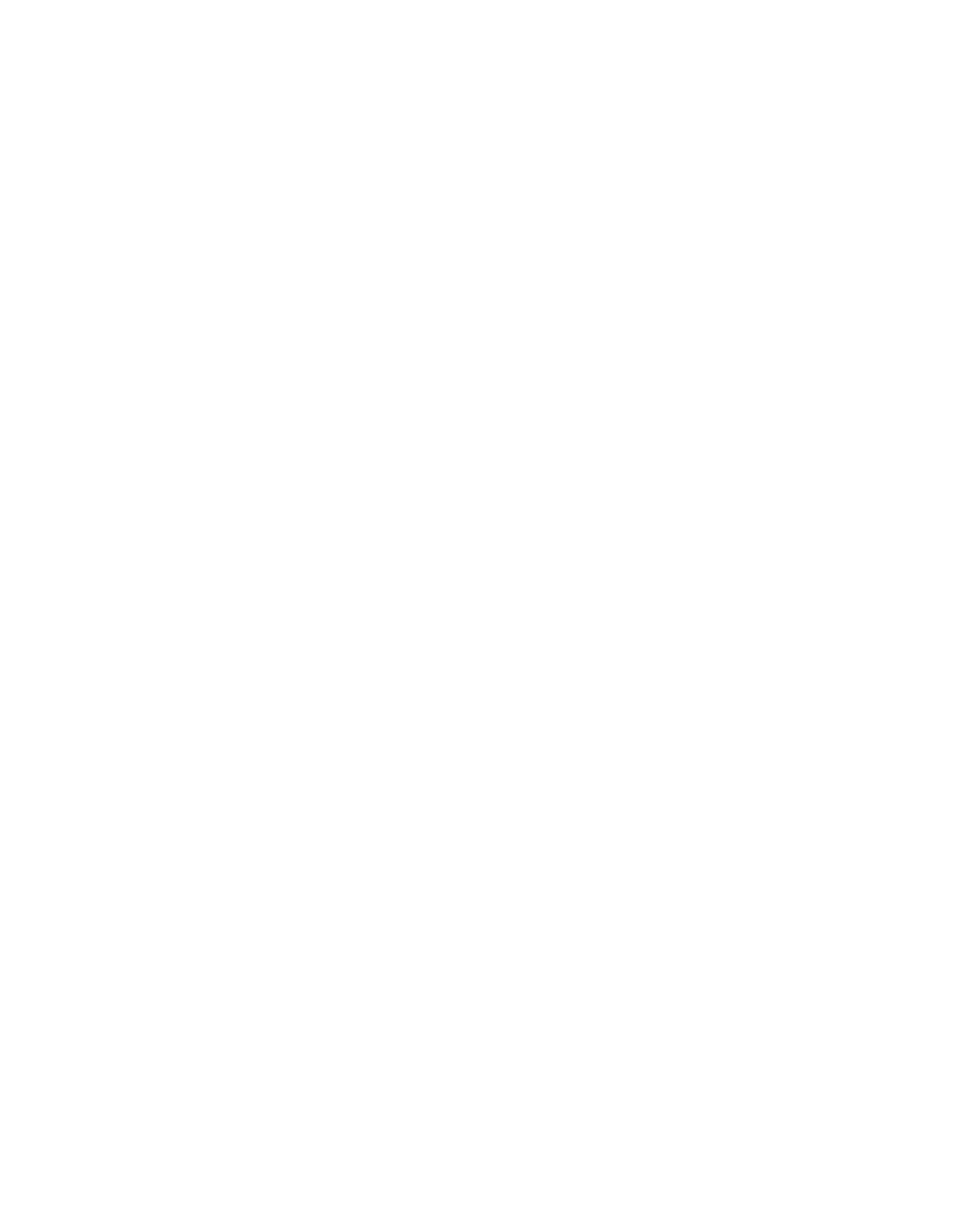# **Getting Started**

IMT must first be installed on the Unix system. If you have not yet installed IMT, see the "Install IMT" section. IMT is a collection of uniBasic programs and binary executable files that are launched and run from within uniBasic. IMT can be run while other users are on the system, but only one IMT session may be run at a time. The other users can be working at the system level or within uniBasic. Be aware that conflicts will result if other users attempt to use the same tape drive that IMT is using or try to access the same files that IMT uses. Other device-related problems could occur when IMT is scanning a tape, loading from a tape, or converting from a tape.

### **Before You Begin**

#### **File Permissions**

Most 'file open' errors arise from incorrect file permissions. Also, converted files will inherit the permissions, or lack of permissions, of the user doing the conversion. DCI strongly recommends that the IRIS conversion be run from the account that will use the converted files.

#### **uniBasic and LU 0**

IMT places converted files in a default LU destination directory chosen in the IMT Initialization phase. If the default LU destination directory is "/iris", then converted LUs are placed under the "/iris" directory, e.g., LU 0 becomes "/iris/0". However, any reference to LU 0 made from within uniBasic will be mapped to the "sys" directory. If your programs have references to LU 0, either change the programs to reference a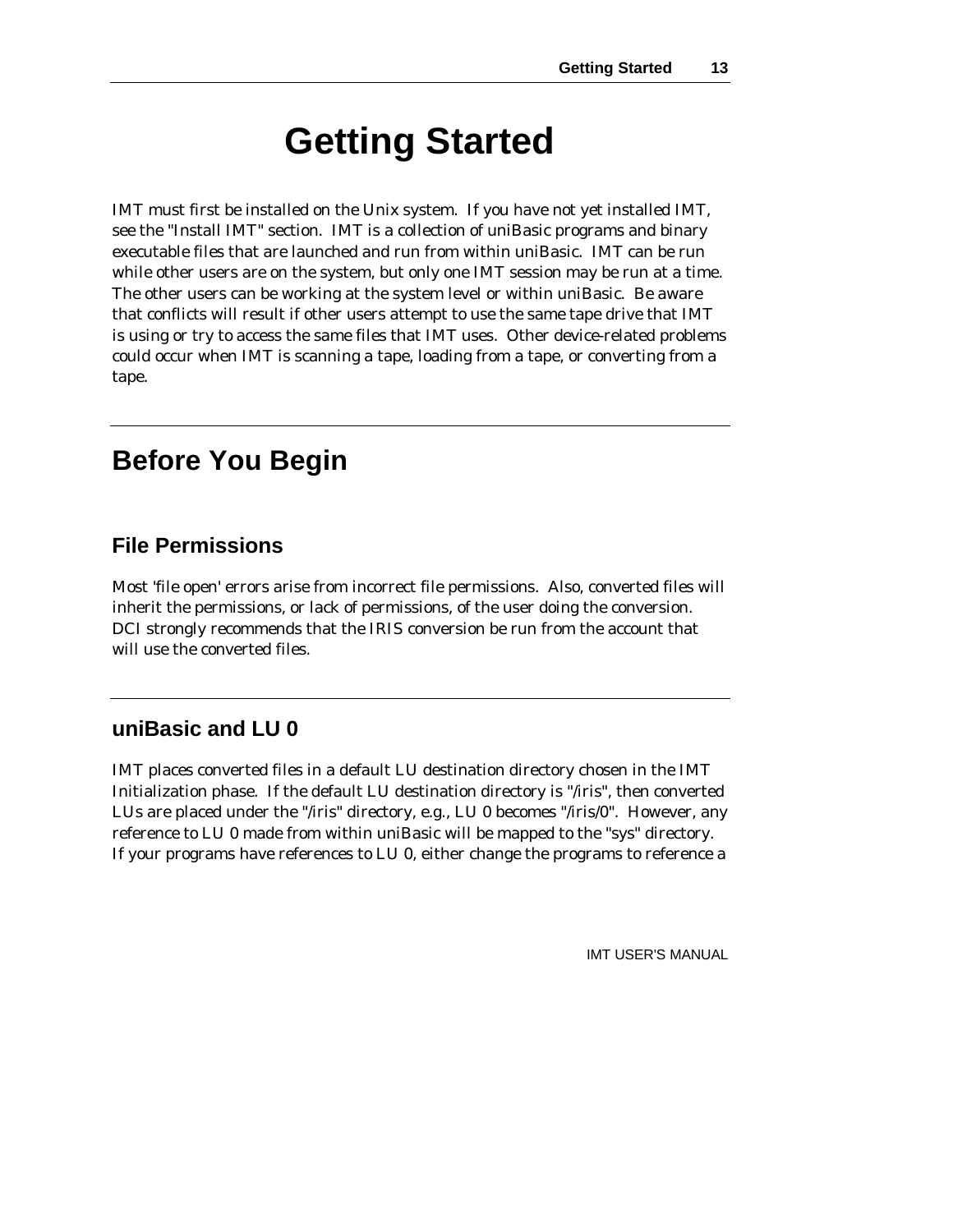different LU, move the necessary files to the "sys" directory, or change the programs to use the absolute pathname to LU 0.

### **Editing In Input Fields**

For IMT to operate properly, cursor tracking must be defined in the proper "term" file for uniBasic. Cursor tracking controls the arrow keys used by IMT for editing in data input fields and moving through reports displayed to the screen. See Appendix B and the uniBasic Reference Manual for "term" file setup information

IMT has several input fields of varying length identified by brackets "[ ]". All user input is limited to the area between the brackets. Commands for manipulating text in these input fields are shown below. The following editing keys are available:

|             | Key                                                      | Function                                                                                                                                                                                                                                   |
|-------------|----------------------------------------------------------|--------------------------------------------------------------------------------------------------------------------------------------------------------------------------------------------------------------------------------------------|
|             | <right arrow=""></right>                                 | Move the cursor right one character                                                                                                                                                                                                        |
|             | <left arrow=""></left>                                   | Move the cursor left one character                                                                                                                                                                                                         |
|             | <backspace></backspace>                                  | Move the cursor left one character                                                                                                                                                                                                         |
|             | $\wedge$ I (ctrl-I)<br>are shifted right one position.   | Insert a character at the cursor. Characters                                                                                                                                                                                               |
|             | $^{\wedge}$ R (ctrl-R)<br>are shifted left one position. | Delete a character at the cursor. Characters                                                                                                                                                                                               |
|             | $^{\wedge}$ U<br>original input information              | Undo the user's typing and start over with the                                                                                                                                                                                             |
| <b>NOTE</b> |                                                          | If the user enters a non-control character before entering anything else,<br>the displayed input field information is cleared. The displayed input field<br>information is not cleared if the user enters a control character first, i.e., |

IMT USER'S MANUAL

an arrow key.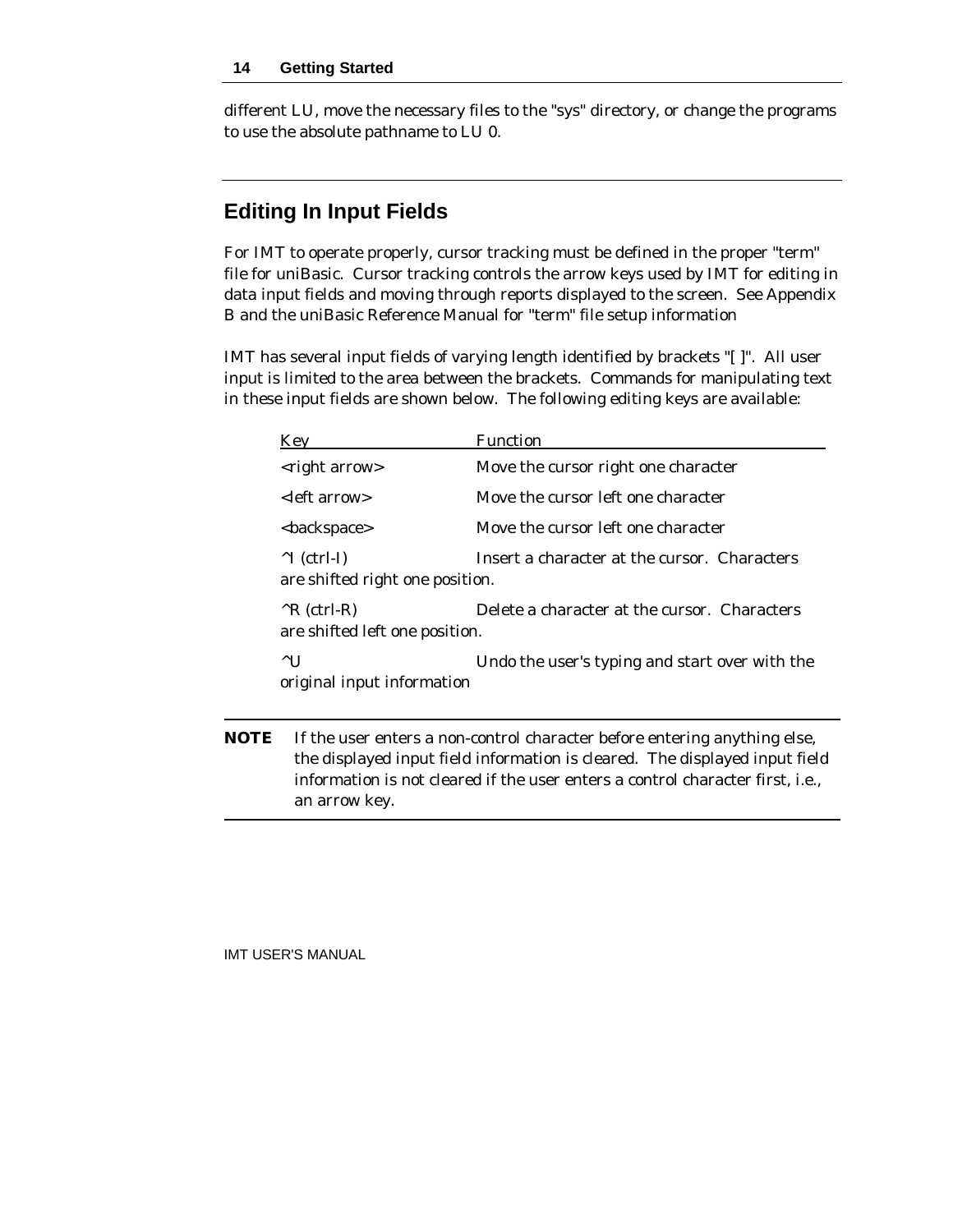### **Creating Log, Error and Temporary Directories & Files**

During the Initialization phase of the conversion, you will need to specify various directory names which are built by IMT if they do not already exist. Initialization also requires filenames for a general log file and a Basic program error log file. If IMT encounters a fatal error, the offending program is VSAVEd (saved with variables) in order to facilitate debugging. The logfiles and a copy of the VSAVEd program will be helpful to support personnel.

The directories and logfiles can be easily removed after the conversion is complete. IMT Main Menu selection #14, "Cleanup", has selectable options to remove some or all temporary conversion files between converting LUs, or after a conversion is complete.

#### **Conversion Procedure**

Before a conversion is begun, a few options need to be considered. Refer to the "Conversion Procedures Flowchart" in Appendix C for a visual guide to these options.

### **Normal vs. Unattended Conversion**

Determine what type of conversion to run: Normal or Unattended. The Normal Conversion (Main Menu selection #4, "Convert an LU image") offers a higher level of user interaction with IMT and allows the selective conversion of specific files. "Convert an LU image" converts one LU at a time from an LU image previously loaded to disk. Available disk space must therefore be considered, since files are not converted from tape.

The Unattended Conversion (Main Menu selection #5, "Unattended Conversion") can be instructed to convert one or more LUs. Once the LUs to convert are specified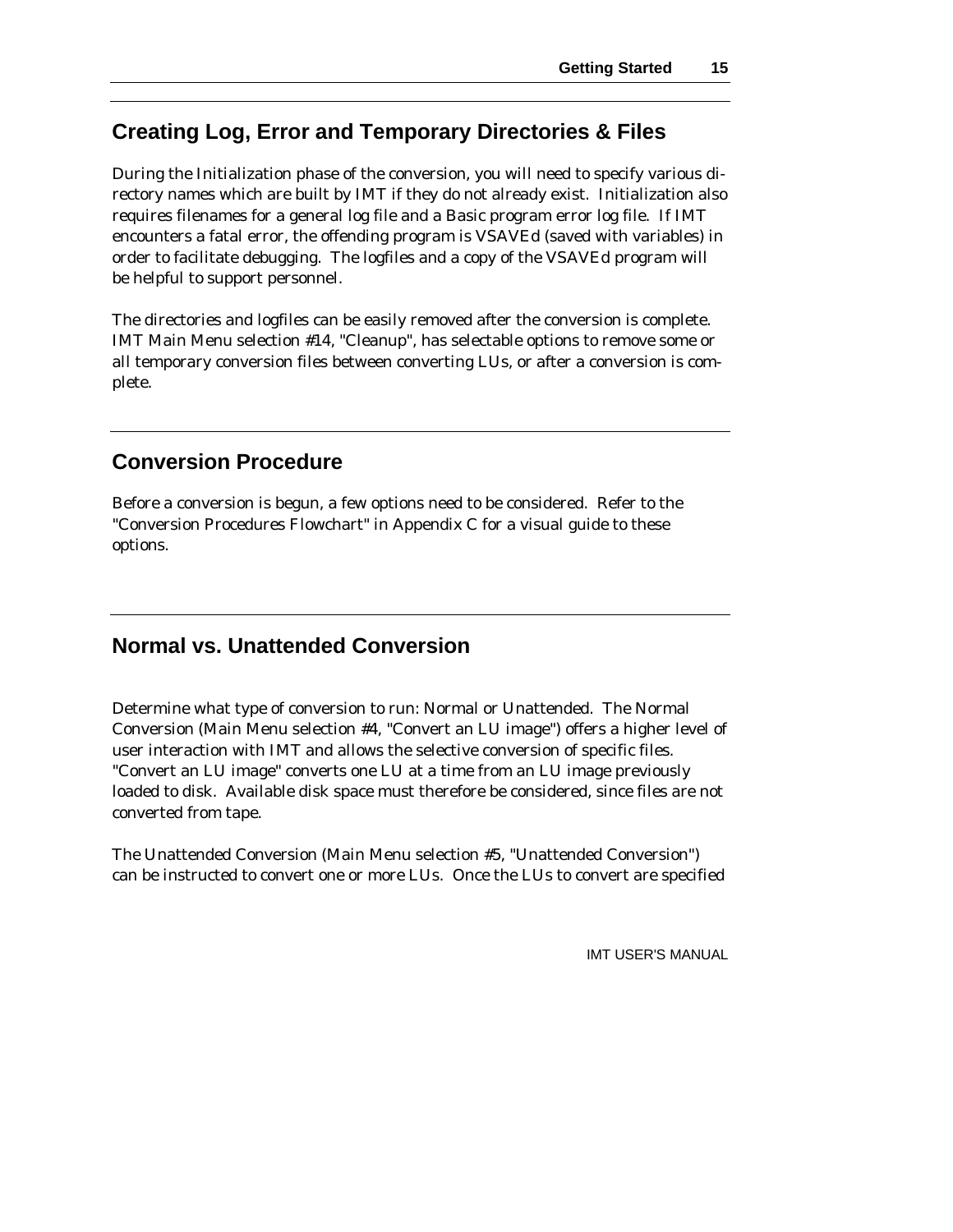and the necessary options selected, the conversion runs on its own, requiring no further user input except to switch tapes if necessary. The Unattended Conversion is capable of either converting directly from IRIS backup tapes or image files loaded to disk. If you are converting a multi-volume IRIS backup, the Unattended Conversion will prompt for the next tape. The Unattended Conversion can also convert from image files loaded on disk. If set to convert all LU images loaded to disk, the Unattended Conversion will convert all LU images on disk with no further user input required.

### **Convert From Tape Or Disk**

The Normal Conversion converts only from LU images loaded to disk.

The Unattended Conversion can convert directly from backup tapes or from image files on disk. If converting from tape, IMT reads an LU and then can be configured to convert it while reading in the next LU image. After an LU is converted, the image file is deleted. The Unattended Conversion also has the ability to convert from image files on disk. Just scan the tapes, load the images to disk, and convert the files.

## **Requirements of the IRIS System**

The IRIS system must have compatible media with the new Unix system. That is, both systems must have compatible 1/4" QIC drives or some other type of media. Other than that , the two computer systems are hardware independent.

For software, the IRIS system must use one of the five IMT-supported backup utilities. These are DISCUTILITY, QICOPY, MTCOPY, STAR\*Tape, and Saint. A backup of the IRIS LUs to convert must be completed with one of these five utilities before the conversion can take place. IMT can support single-volume backups from any of the five utilities. IMT supports multiple-volume backups with tape breaks from DISCUTILITY and STAR\*Tape only.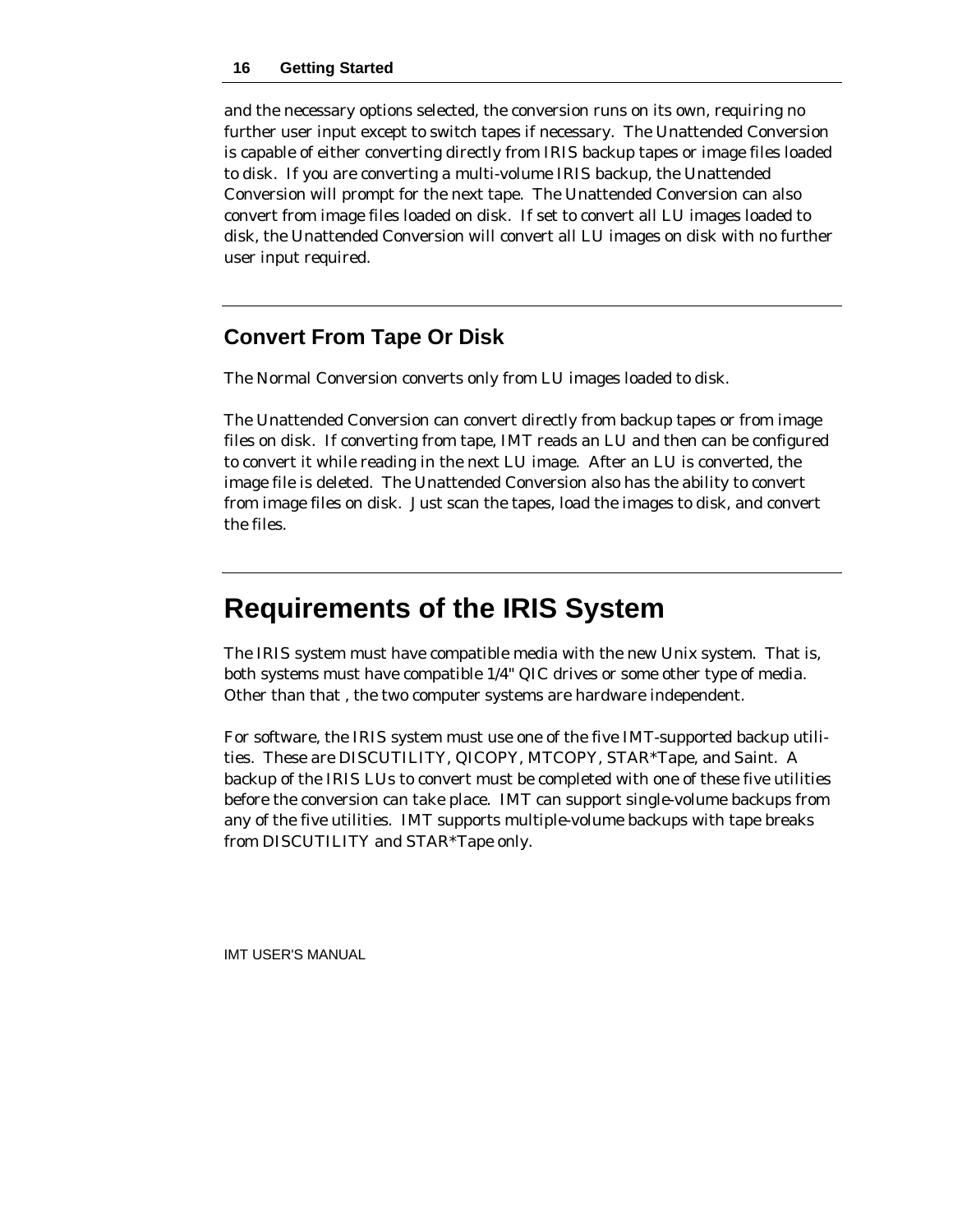When IMT copies logical units from tape, only the actual amount of a logical unit used is transferred. In other words, if a logical unit is 65,000 blocks in size, but only the first 10,000 blocks are used, then only the first 10,000 blocks are copied to the disk. You can run CLEANUP or CLEANUPX on IRIS before transferring data in order to minimize the amount of disk space needed for the conversion. If you do this, be sure to INSTALL the logical units before copying to tape in order to initialize the DMAP information.

The only other software restriction is that the IRIS system should be running Rev 8 or Rev 9 in order for IMT to convert saved Basic programs. If you are converting an IRIS Rev 7 system, your programs must be dumped to text before copying the logical units to Unix. This restriction applies only to saved Basic program files. You will then have to write a script in uniBasic to load and save those programs. Note that this must be done outside of IMT, and will therefore bypass the IMT Basic program error reporting. Other file types can be converted from IRIS Rev 7 or earlier.

### **Backup Data And Programs On IRIS System**

Follow these steps when backing up the IRIS system:

- 1. (optional) Make a full backup of the IRIS system. This backup can be used to restore from if any mistakes are made in the next two steps
- 2. (optional) KILL any unneeded files on IRIS. This results in less data to convert to uniBasic, and speeds the conversion process.
- 3. (optional) Run CLEANUP or CLEANUPX on all logical units that are not full. Then INSTALL each IRIS LU to initialize the DMAP. This packs all the data at the start of each logical unit so less data needs to be read from tape during the conversion.
- 4. Make a full backup of the IRIS system using one of the five IMT-supported utilities. The data on the tape(s) will be loaded onto the Unix system and converted to uniBasic / Unix format.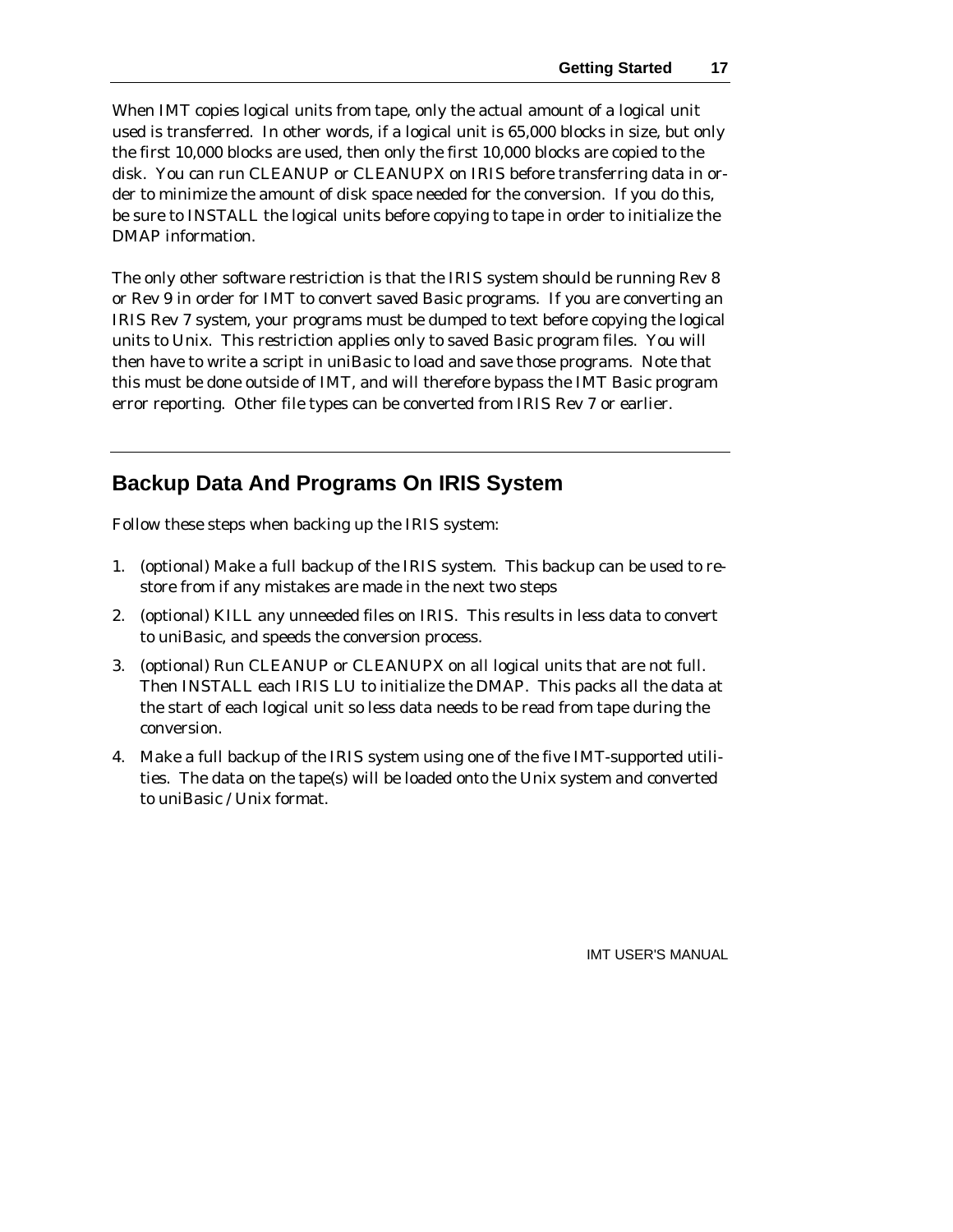#### **Requirements of the Unix System**

The Unix system must have some type of media that is compatible with the IRIS system, i.e., a 1/4" QIC tape drive. This is the only hardware requirement for the Unix system for the purpose of IRIS conversion. After the Unix OS itself is installed on the system, uniBasic must be installed and configured. (See the uniBasic Reference Manual for instructions on how to install uniBasic.)

For the conversion, uniBasic must be run from the Bourne shell, "sh" (On Ultrix this is the "sh5" shell). Do not use the C-shell or the Korn shell. System related functions performed by the conversion programs depend on Bourne shell command formats.

Cursor tracking is used by IMT for editing in data input fields and for report viewing commands. If cursor tracking is not defined in the "term" file, the IMT Edit Keys will not work. Extended graphics characters must also be defined in the "term" file. For more information about cursor tracking, graphics characters, and uniBasic "term" files, refer Appendix 'C', and to the uniBasic Reference Manual.

**NOTE** It is vital that the Unix inter-process communication (IPC) message queues are configured properly to ensure both normal uniBasic and IMT operation. (See the uniBasic Reference Manual and the Unix system manuals for more information).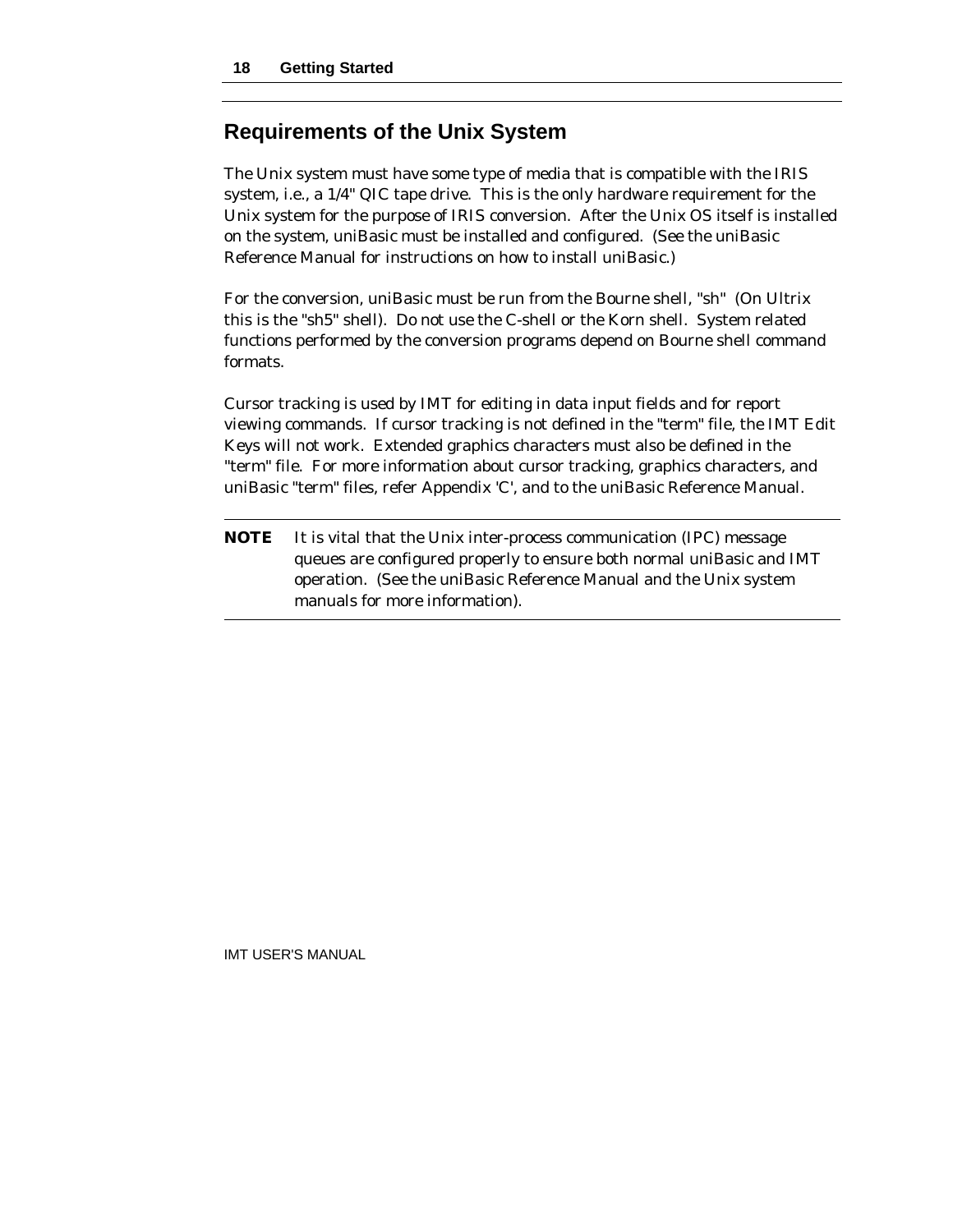# **Running The Conversion Programs**

IMT is a set of uniBasic programs that must be run from within uniBasic. To start IMT, launch uniBasic, move to the IMT directory then issue the command: "**imt**". The Initialization screen is displayed first (see fig 2).

| Conversion Programs                                                                                                                       |                                           | R<br>o r t<br>e<br>p                                                                                                                                |
|-------------------------------------------------------------------------------------------------------------------------------------------|-------------------------------------------|-----------------------------------------------------------------------------------------------------------------------------------------------------|
| Initiali<br>1<br>Scan DISCUTILITY tape<br>2<br>Load logical units from tape<br>3<br>Convert a LU image<br>4<br>5<br>Unattended Conversion | еб<br>7<br>8<br>$1 \quad$<br>$\mathbf{1}$ | General log<br>Basic Program Error log<br>Polyfile Status Report<br>9 IRIS tape scan info<br>OLIBR of a LU image file<br>1Scan IRIS contig-ISAM key |
|                                                                                                                                           |                                           | $\mathbf{i}$<br>e 1 1<br>M<br>S<br>$\mathbf{C}$                                                                                                     |
|                                                                                                                                           | $\mathbf{1}$<br>$\mathbf{1}$              | 2Tape scan management<br>3Rewind Tape<br>4C .1 e a n<br>u p                                                                                         |

fig 1 - Main Menu Screen

The IMT Main Menu is used to select all basic IMT functions. The available selections are grouped by type: Conversion Programs, Reports, and Miscellaneous. At the bottom of the screen is the prompt "Enter desired selection, or ESCAPE to exit"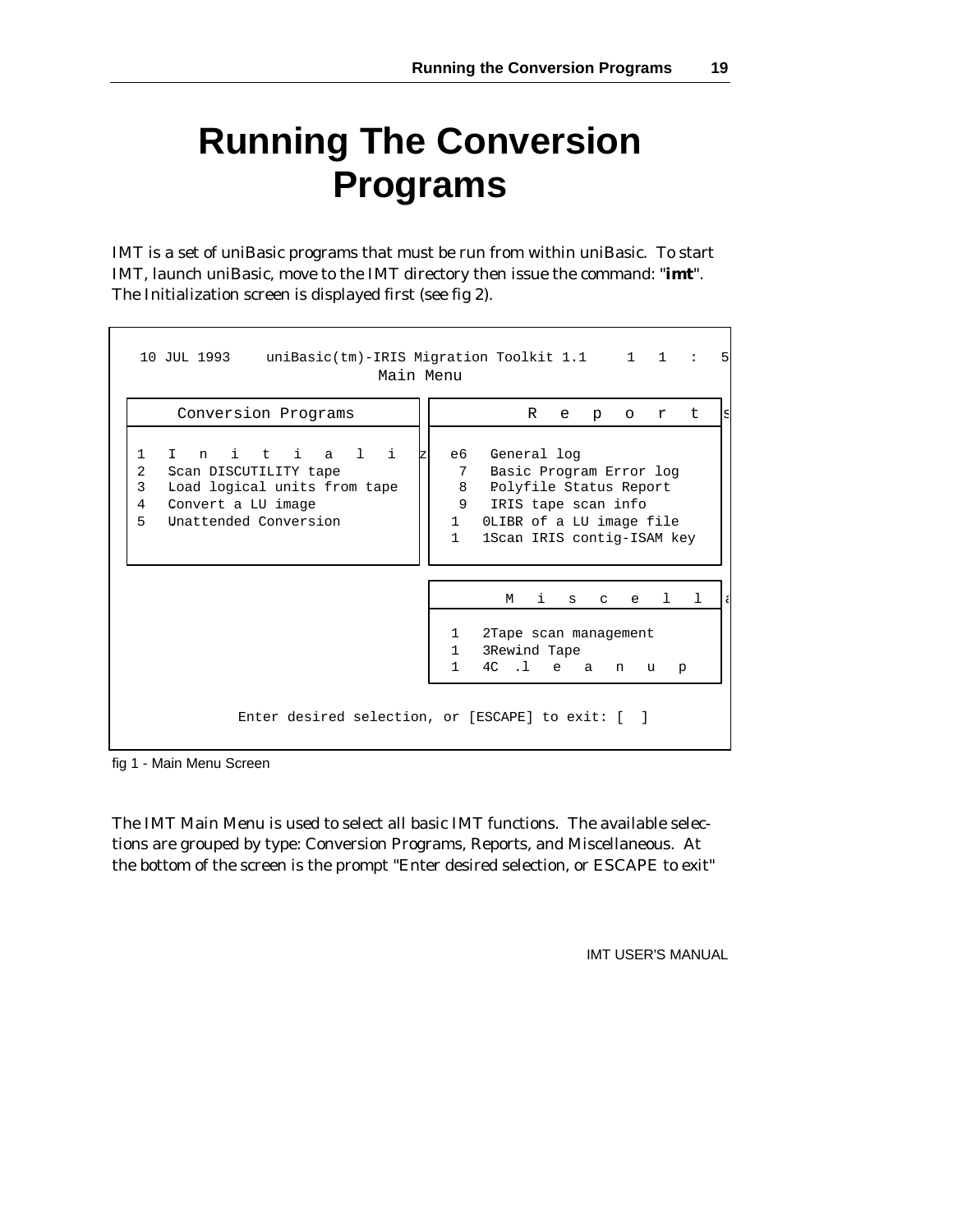followed by an input field "[ ]". Enter the number of the desired selection, or press [ESC] to exit IMT and return to uniBasic. IMT will return to this menu after any selected function is completed.

### **Conversion Programs Menu**

The function of each selection is described below.

#### **Selection #1, Initialize**

The Initialize screen is the first screen shown when IMT starts. The first time that IMT is run it must be initialized with device names, temporary directory names and log file names. Once this information is entered, the configuration file "imtconvinfo" is created in the current directory. If this is the first IMT session on this machine, or if the "imtconvinfo" file is not found, IMT will prompt for initialization input by placing the cursor in the first input field. Enter the information and press [RETURN] to move to the next field. After all necessary fields have been filled, press [ESC] to return to the Main Menu. After [ESC] is pressed, the Initialize settings are saved in the "imtconvinfo" file. Subsequent IMT sessions will read configuration information from this file at startup.

Configuration information can be changed from the Initialize screen before a conversion is begun. To modify the Initialize information, select the desired field number and press [RETURN]. Enter the corresponding information in the edit field and press [RETURN] again when complete. When modifying existing setting information, the IMT Edit keys will make input easier. Refer to the "Editing in Input Fields" section for more information. After new initialize information is entered, press [ESC] to exit the Initialize screen and return to the Main Menu.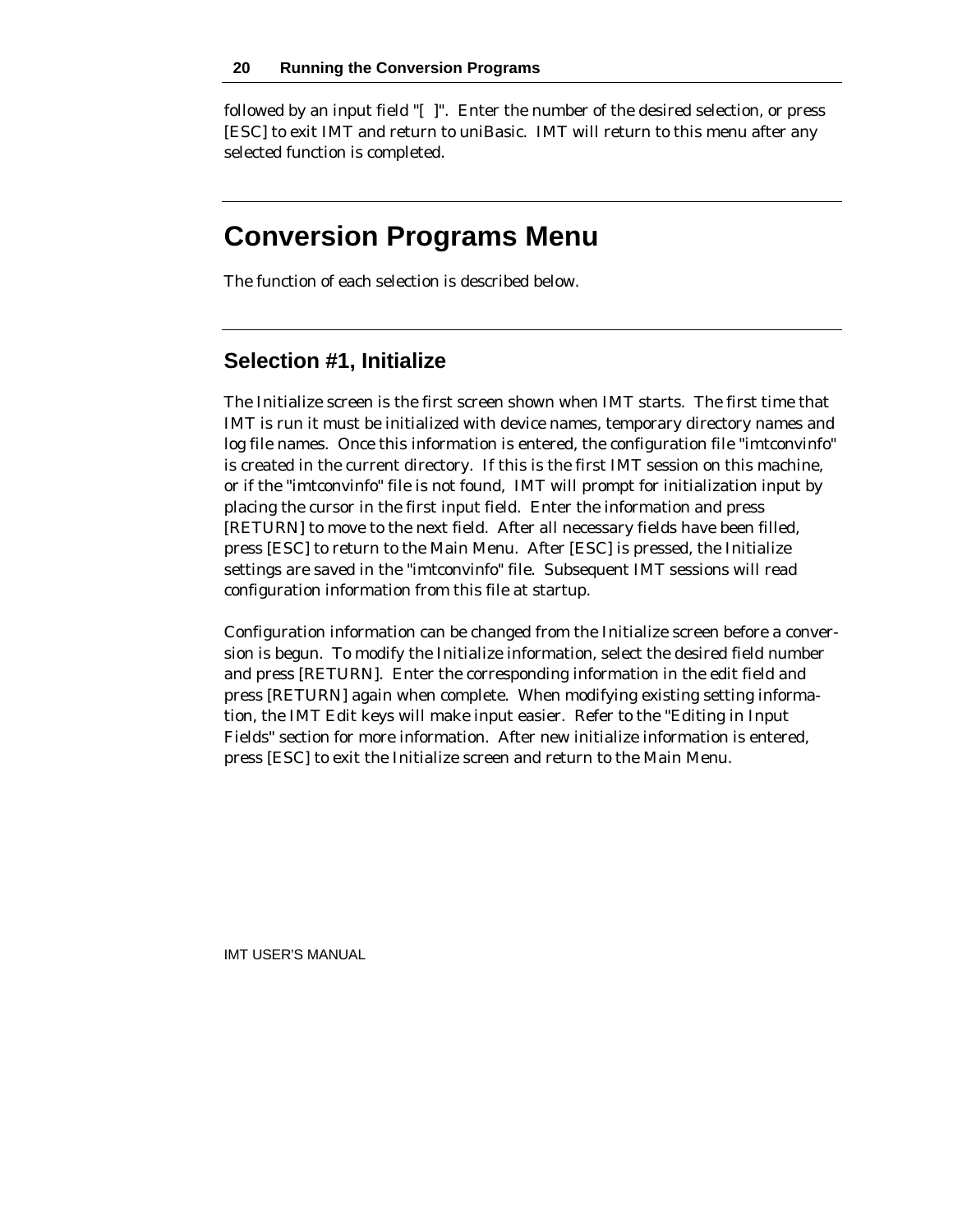```
10 JUL 1993 uniBasic(tm)-IRIS Migration Toolkit 1.1 11:09:57
                      Initialize
 1. No-rewind tape device [/dev/nnrtp ]
 2. Rewind tape device [}/\text{dev/rtp} ]
 3. Tape utility used [1] DISCUTILITY
 4. Temporary loadlu directory [temploadlu ]
 5. Default LU destination dir [ludest ]
 6. Temp dir for Polyfile conv [polytemp ]
 7. Temp dir for Conversion progs [convtemp ]
 8. Temp dir for tape scan info [tempscan ]
 9. General log file in the set of gen.log in the set of [gen.log] and [gen.log]10. Basic program conv log file [basic.log ]
       Enter desired selection, or [ESC] to exit: [ ]
```
fig 2 - Initialization Input Screen

Field #1: No-rewind Tape Device

Enter the no-rewind device name of the tape drive used for the conversion. IMT requires intermittent, or "stop and start", use of the tape drive at the tape file marks. The no-rewind device name for the tape drive is usually very similar to the normal (rewind) device name of the tape drive. For example, if the rewind tape drive on your system is "/dev/rtp", the no-rewind device name may be "/dev/nnrtp". Refer to your system's documentation for the no-rewind device name for your system. You must enter the absolute, or complete, pathname for the device in the input field, i.e. "/dev/nnrtp".

Field #2: Rewind Tape Device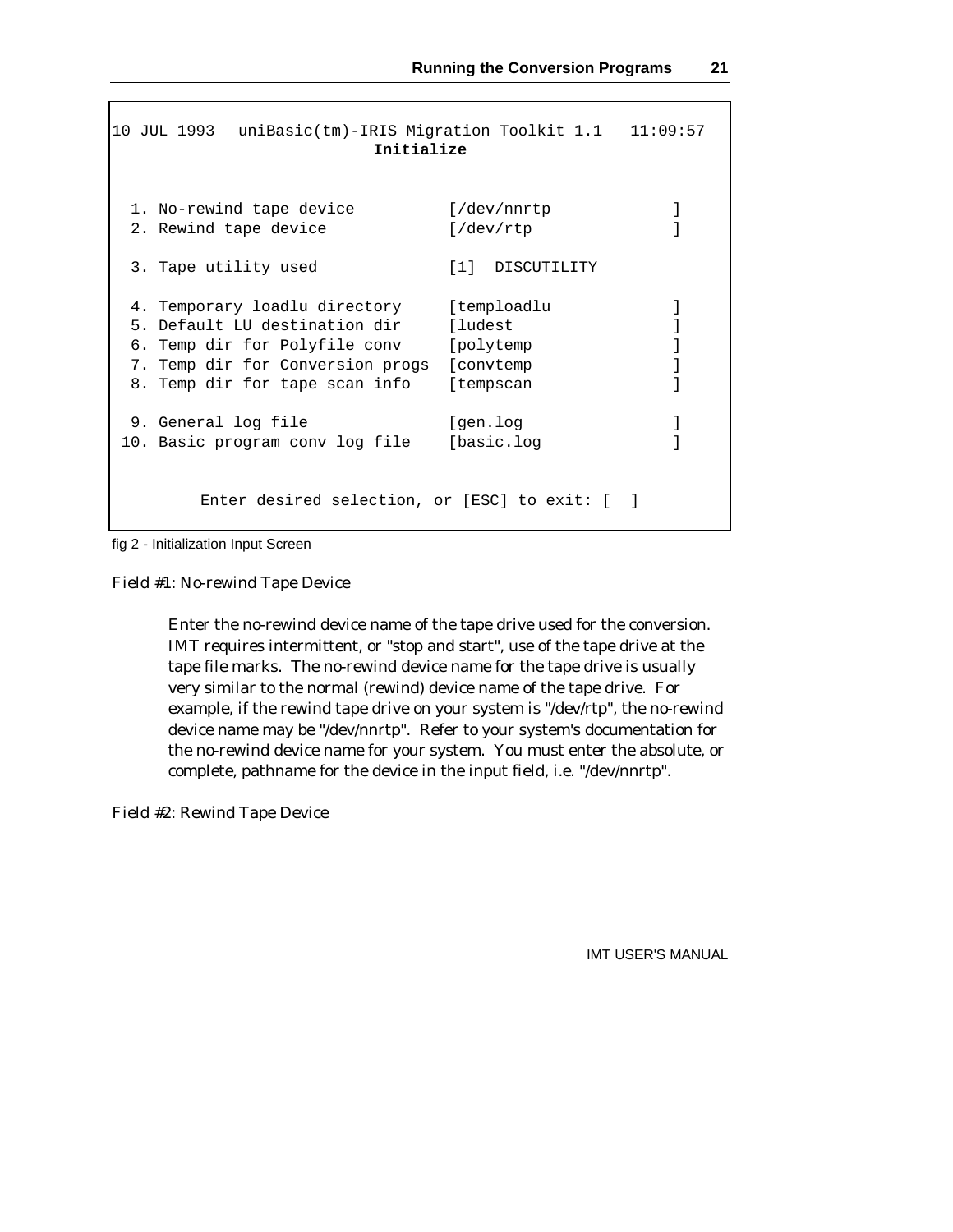Enter the device name of the rewind tape drive. The rewind tape drive is usually the normal device name of the tape drive. You must enter the absolute, or complete, pathname for the device i.e., "/dev/rtp".

#### Field #3: Tape Utility Used

When this field is selected, a list of supported utilities is displayed at the bottom of the screen. They are: (1) DISCUTILITY, (2) QICOPY, (3) MTCOPY, (4) STAR\*Tape, and (5) Saint. Enter the number that corresponds to the utility used on the IRIS system and press [RETURN].

#### Field #4: Temporary loadlu Directory

Enter the name of the temporary "loadlu" directory. This directory is used to hold LU images loaded from tape. Enter an absolute pathname, otherwise IMT will search in it's directory only. If the directory that you specify does not exist, IMT will create it.

#### Field #5: Default LU Destination Directory

Enter the name of the default LU destination directory. This directory is used to specify the destination of the converted logical units. For example, if the default LU destination directory is "/iris", then converted LUs will be placed under the "/iris" directory, e.g. LU 3 will become "/iris/3". Enter an absolute pathname, otherwise IMT will search in it's directory only. If the directory that you specify does not exist, IMT will create it.

Field #6: Temporary Directory For Polyfile Conversion

Enter the name of the temporary Polyfile conversion directory. This directory is used to store control files and unprocessed polyfile volumes. Enter an absolute pathname, otherwise IMT will search in it's directory only. If the directory that you specify does not exist, IMT will create it.

Field #7: Temporary Directory For Conversion Programs

Enter the name of a temporary directory for IMT to use. This directory is used by IMT to store temporary working files. Enter an absolute pathname,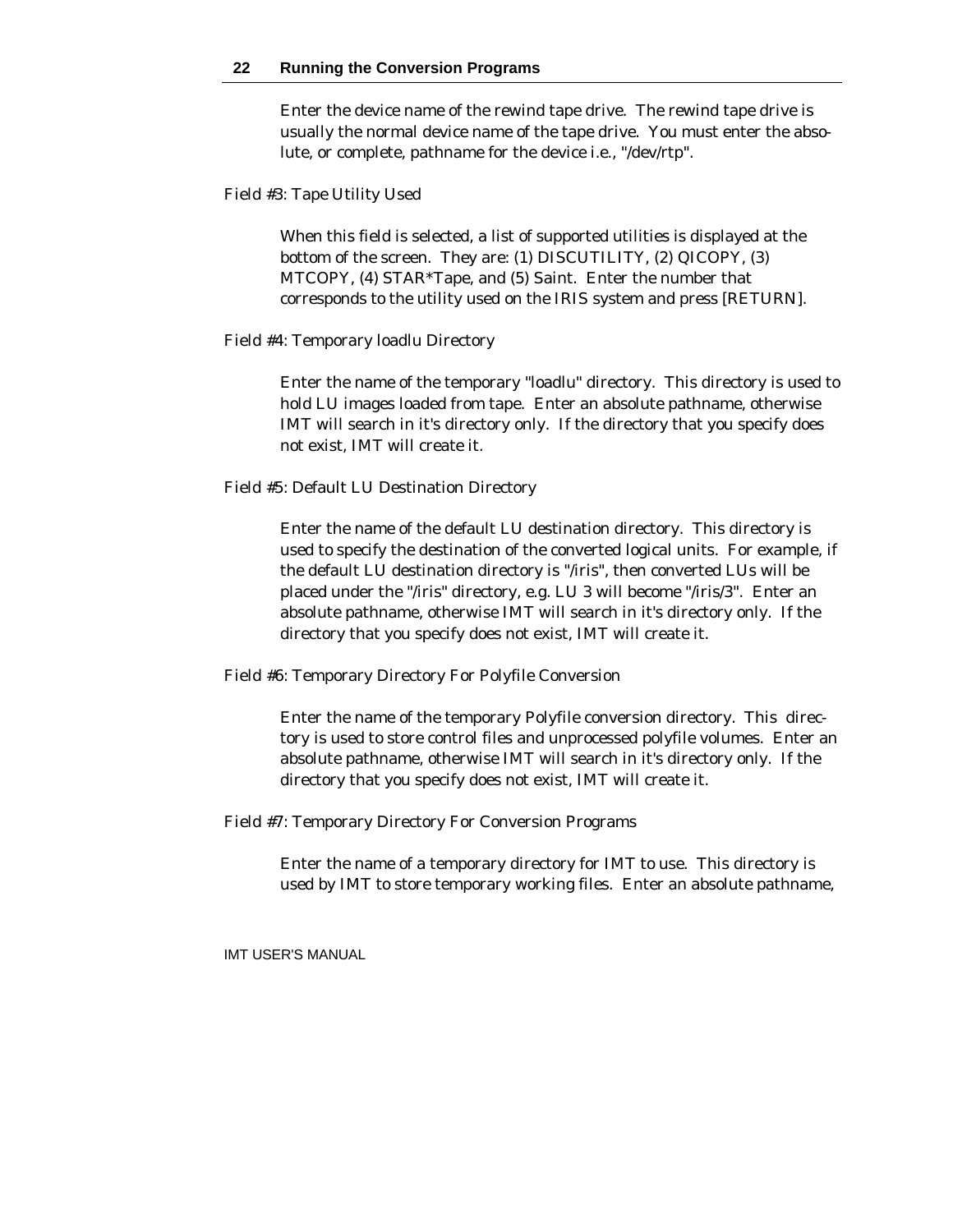otherwise IMT will search in it's directory only. If the directory that you specify does not exist, IMT will create it.

Field #8: Temporary Directory For Tape Scan Information

Enter the name of the temporary directory for tape scan information. This directory is used by IMT to store data generated from using Main Menu option #2, "Scan Tape". Enter an absolute pathname, otherwise IMT will search in it's directory only. If the directory that you specify does not exist, IMT will create it.

Field #9: General Log File

Enter the name of the general log file. The general log file is used to record all process and error information generated by IMT. Enter an absolute pathname, otherwise IMT will search in it's directory only. If the log file that you specify does not exist, IMT will create it.

Field #10: Basic Program Conversion Log File

Enter the name of the Basic program conversion log file. The Basic program conversion log file is used to record all process and error messages related to SAVEing converted Basic programs. Enter an absolute pathname, otherwise IMT will search in it's directory only. If the log file that you specify does not exist, IMT will create it.

NOTE Directory names must be unique or filename conflicts will occur.

### **Selection #2, Scan Tape**

With the "Scan Tape" function, IMT scans the IRIS backup tape loaded in the Unix system tape drive. LUs can be converted if Tape Scan is not run, but the results may not be as expected. When loading an LU to disk, IMT searches for the first INDEX block that matches the selected LU. In order to avoid loading phantom LUs by mistake, DCI recommends first scanning the tape and then loading logical units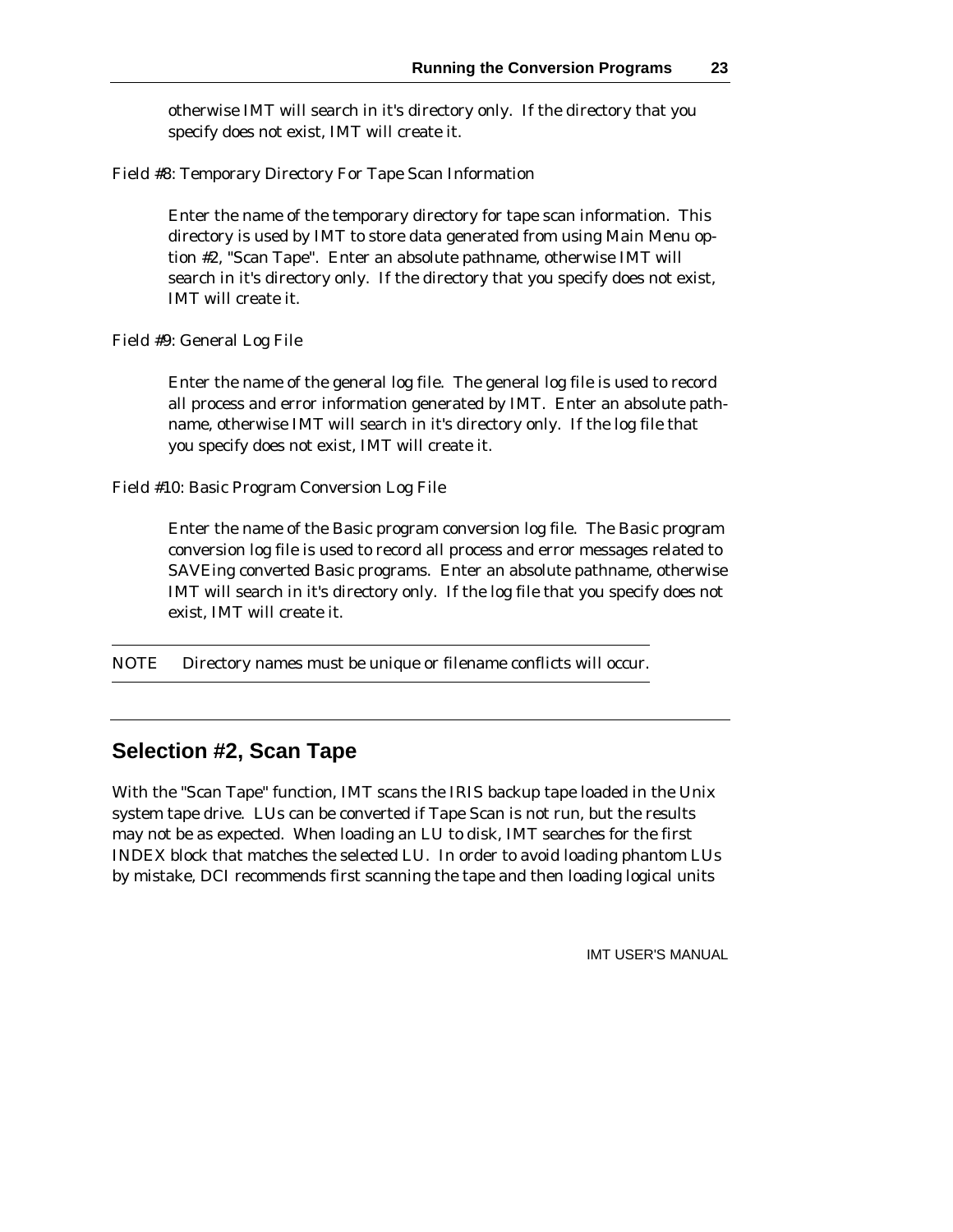using that tape scan. The scan operation records the actual tape block offsets of the logical units found. The load/convert operations then use these offsets instead of the actual logical unit numbers. The time required to run Scan Tape is directly related to system performance and the amount of data on the backup tape.

Two methods of recording tape scan information are available, New and Append. Use New to record scan information for a single tape or for the first tape in a multivolume backup series. Use Append to build a multiple-volume tape scan.

| <b>Create New Scan</b>     | Enter a "1" and press [RETURN] to create a record of<br>a new tape scan. Enter a description of the backup<br>tape that is to be scanned. This description is used<br>later to choose which tape scan to convert from. After<br>the description is entered, press [RETURN] to begin<br>scanning the tape. Messages about tape rewinding,<br>volume being scanned and end-of-tape will display, as<br>well as the LU number and corresponding decimal<br>tape block. When the scan is complete, all LUs found<br>on the tape are shown with the corresponding<br>decimal block offsets. This information can be<br>printed or redisplayed with Main Menu option #9,<br>"IRIS tape scan info." When the tape scan is<br>complete, press [RETURN] to go back to the Main<br>Menu. |
|----------------------------|--------------------------------------------------------------------------------------------------------------------------------------------------------------------------------------------------------------------------------------------------------------------------------------------------------------------------------------------------------------------------------------------------------------------------------------------------------------------------------------------------------------------------------------------------------------------------------------------------------------------------------------------------------------------------------------------------------------------------------------------------------------------------------|
| Append to an Existing Scan | Enter a "2" and press [RETURN] to add information<br>to an existing scan. A listing of existing tape scans is<br>displayed. Enter "PF" to page forward or "PB" to<br>page back if the scan listing fills more than one<br>screen. New scan information can be appended to<br>any previous tape scan by entering the number of the<br>scan to append to. Choose a scan number to use and<br>press [RETURN]. The tape scan will begin<br>immediately. When the scan is complete, the tape<br>number for each tape scanned, the LUs found on each<br>tape and the corresponding decimal block offsets are<br>displayed. This information can be printed or<br>redisplayed with Main Menu option #9, "IRIS tape                                                                    |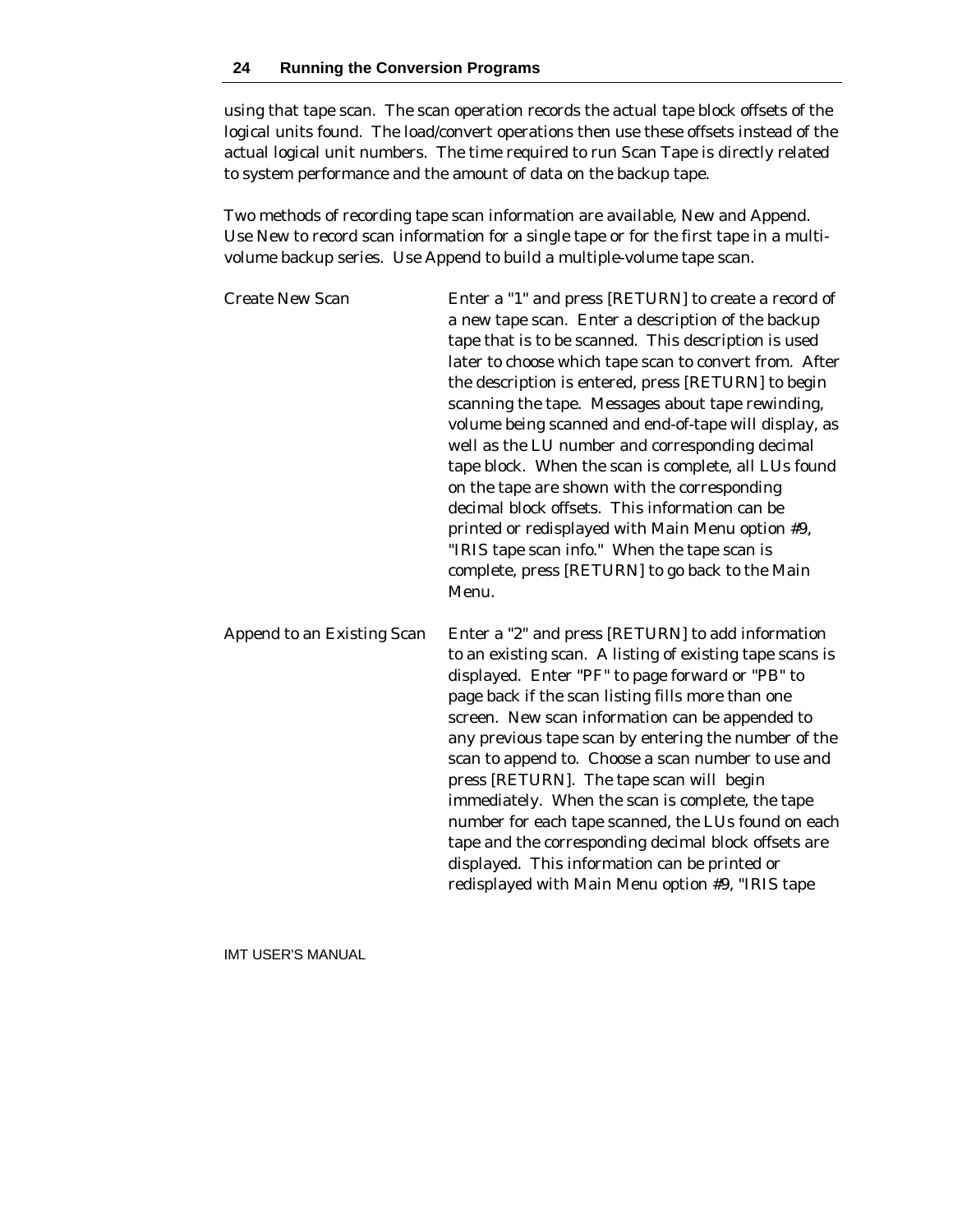scan info". When the tape scan is complete, press [RETURN] to go back to the Main Menu.

The "Append to an Existing Scan" option is meant to group multiple backups, as opposed to multi-volume backups, together. Multi-volume backups are considered to be one unit and are treated as one backup even though they may span multiple tapes. This option is provided so you can group more than one backup together if necessary.

Main Menu selection #12, "Tape Scan Management," is available to add flexibility to the tape scanning and conversion process. There are four options available: Change Description, Delete, Export, and Import. Refer to section, "Tape Scan Management," for more information.

### **Selection #3, Load Logical Units From Tape**

This menu option is used to load logical unit image files from tape to the "temporary loadlu" directory specified during the Initialization phase. There are three methods to load LUs: load all LU images that are on the tape, load selected LU images from the tape, and load LUs based on a Tape Scan. LU images must be loaded from tape before Main Menu option #4, "Convert LU image," can be run. Main Menu option #5, "Unattended Conversion", can convert from a LU image on disk or tape. If you are running the Unattended Conversion from tape, skip to the "Unattended Conversion" section below.

When IMT copies logical units from tape, only the actual amount of a logical unit used is transferred. In other words, if a logical unit is 65,000 blocks in size, but only the first 10,000 blocks are used, then only the first 10,000 blocks are copied to the disk. You can run CLEANUP or CLEANUPX on IRIS before transferring data in order to minimize the amount of disk space needed for the conversion. If you do this, be sure to INSTALL the logical unit before copying to tape in order to initialize the DMAP information.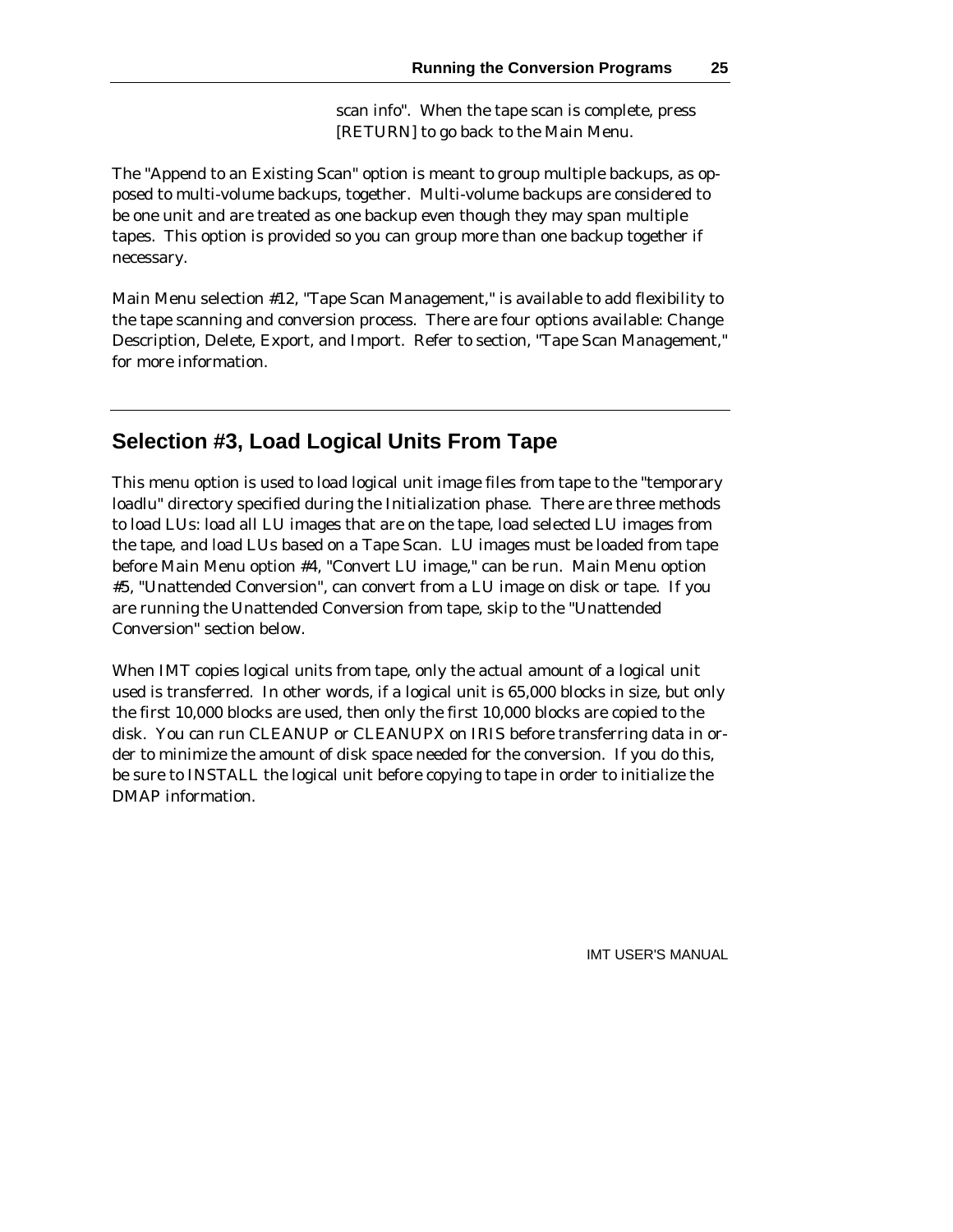#### **26 Running the Conversion Programs**

| <b>NOTE</b> | IMT will load exactly what it finds on the tape, which may lead to unex-<br>pected results. Some IRIS systems have LUs that were created around<br>bad areas on the disk. Therefore, there may be more than one INDEX<br>block on the tape for the same LU. These phantom LUs may be loaded by<br>IMT and could cause problems at conversion time. DCI recommends using<br>options #1 or #2 only if you are certain that no phantom LUs exist on the<br>backup tape. If you are unsure, DCI recommends first running a Tape<br>Scan and then loading logical units with option #3, "Use Existing Scan",<br>below. |                                                                                                                                                                                                                                                                                                                                                                                                                                                                                                                                                                                                                                                                                                                                                                                                                                     |  |
|-------------|-------------------------------------------------------------------------------------------------------------------------------------------------------------------------------------------------------------------------------------------------------------------------------------------------------------------------------------------------------------------------------------------------------------------------------------------------------------------------------------------------------------------------------------------------------------------------------------------------------------------|-------------------------------------------------------------------------------------------------------------------------------------------------------------------------------------------------------------------------------------------------------------------------------------------------------------------------------------------------------------------------------------------------------------------------------------------------------------------------------------------------------------------------------------------------------------------------------------------------------------------------------------------------------------------------------------------------------------------------------------------------------------------------------------------------------------------------------------|--|
|             | All LUs on the Tape                                                                                                                                                                                                                                                                                                                                                                                                                                                                                                                                                                                               | Enter a "1" and press [RETURN] to load all the LU<br>images that are on the IRIS backup tape. IMT will<br>rewind the tape and begin loading the LU images into<br>the "temporary loadlu" directory selected in the<br>Initialization phase. After all LUs are loaded from<br>tape, press [RETURN] to go back to the Main Menu.                                                                                                                                                                                                                                                                                                                                                                                                                                                                                                      |  |
| Enter LU #s |                                                                                                                                                                                                                                                                                                                                                                                                                                                                                                                                                                                                                   | Enter a "2" and press [RETURN] to load specific LUs<br>to the "temporary loadlu" directory specified in the<br>Initialization phase. Enter a LU number to load from<br>tape, and press [RETURN] to continue. Continue en-<br>tering LUs in this manner to build a list of LUs to<br>load from tape. Press [ESC] at any time to abort this<br>procedure. Press [RETURN] without entering a LU<br>number to end the input process. When the input<br>process is complete, the list of selected LUs is dis-<br>played. At the "OK to continue, (Y/N)?" prompt,<br>enter "N" and press [RETURN] to enter more LU<br>numbers. Enter "Y" and press [RETURN] to load the<br>selected LUs from tape. Press [ESC] at any time to<br>abort this procedure. After all LUs are loaded from<br>tape, press [RETURN] to go back to the Main Menu. |  |
|             | Use Existing Scan                                                                                                                                                                                                                                                                                                                                                                                                                                                                                                                                                                                                 | Enter a "3" and press [RETURN] to use existing scan<br>information to load LUs. A list of available Tape<br>Scans is displayed. Enter the number of the Tape                                                                                                                                                                                                                                                                                                                                                                                                                                                                                                                                                                                                                                                                        |  |

Scan to use, and press [RETURN].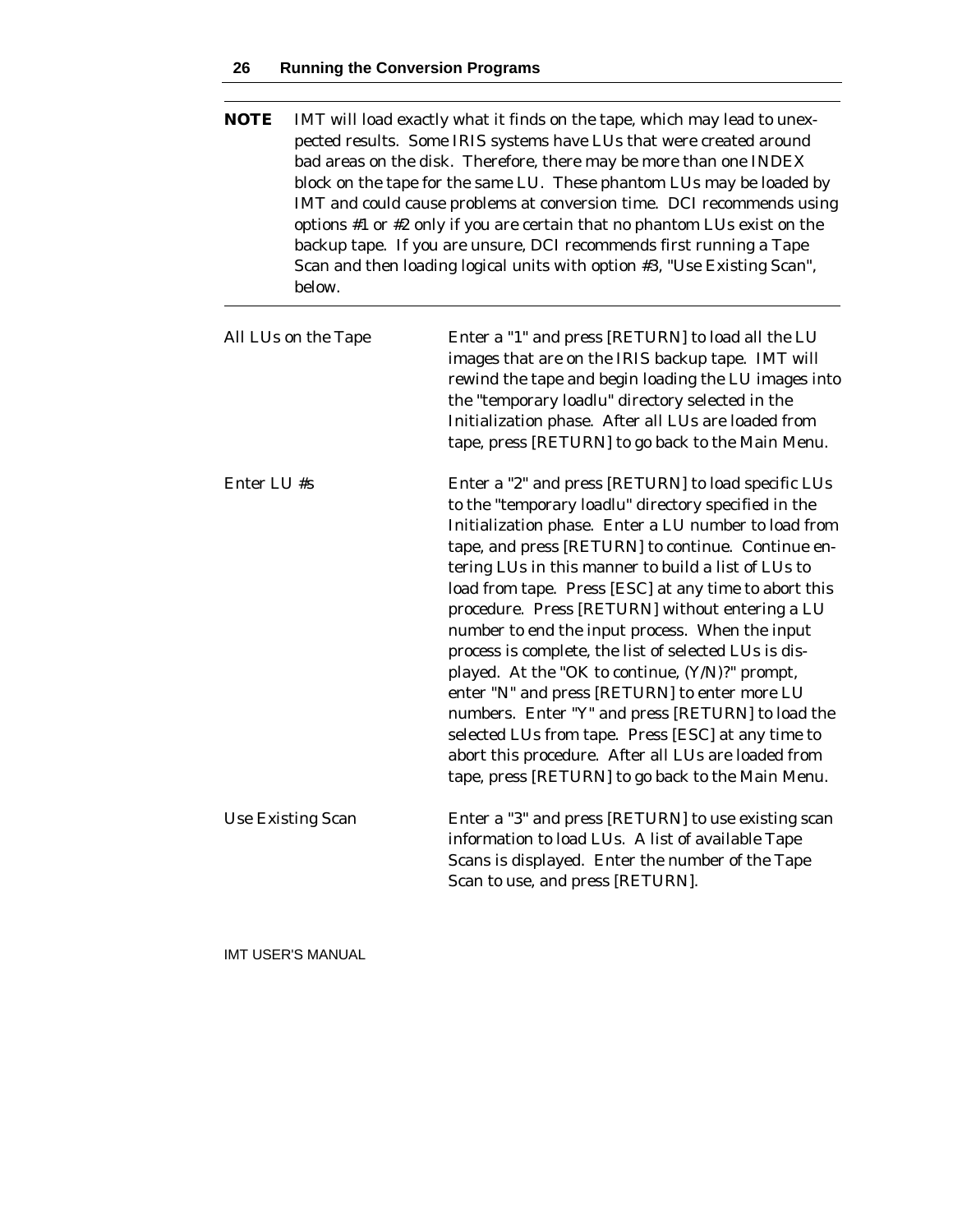After a Tape Scan is selected, a list of LUs found during the scan is displayed. Enter "PF" to page forward, or "PB" to page backward through multiple screens of LUs. Enter a file number or a range of file numbers to select LUs. Enter "A" to choose all the LUs displayed on that screen, or enter "ALL" to choose all LUs on all screens. LUs chosen to load are marked with an asterisk ('\*'). Enter a file number, or a range of file numbers, to de-select any LUs, or [ESC] to abort this procedure and return to the Main Menu. After all desired LUs are selected, enter "GO" and press [RETURN] to begin loading those LUs from tape. If an appended Tape Scan is used, IMT will prompt for the next tape in the series when it is required. After all LUs are loaded from tape, press [RETURN] to go back to the Main Menu.

#### **Selection #4, Convert a LU image**

This option is used to convert one LU at a time. It is also possible to convert individual or groups of files within a LU. Before running this conversion option, load the necessary LUs from tape. See "Load LUs from Tape". If you are running the Unattended Conversion, skip to the "Unattended Conversion" section below.

IMT will not overwrite a converted file with another file of the same name unless the Overlay option is selected. All status and error messages generated by IMT are displayed on screen and also recorded in log files. Report options on the Main Menu can print or redisplay this information after the conversion is complete.

LUs loaded from tape to the temporary "loadlu" directory are displayed. Enter "PF" to page forward or "PB" to page pack through multiple screens. Enter the file number of the LU to convert (not the LU number), and press [RETURN]. The file numbers are listed under the "##." column heading.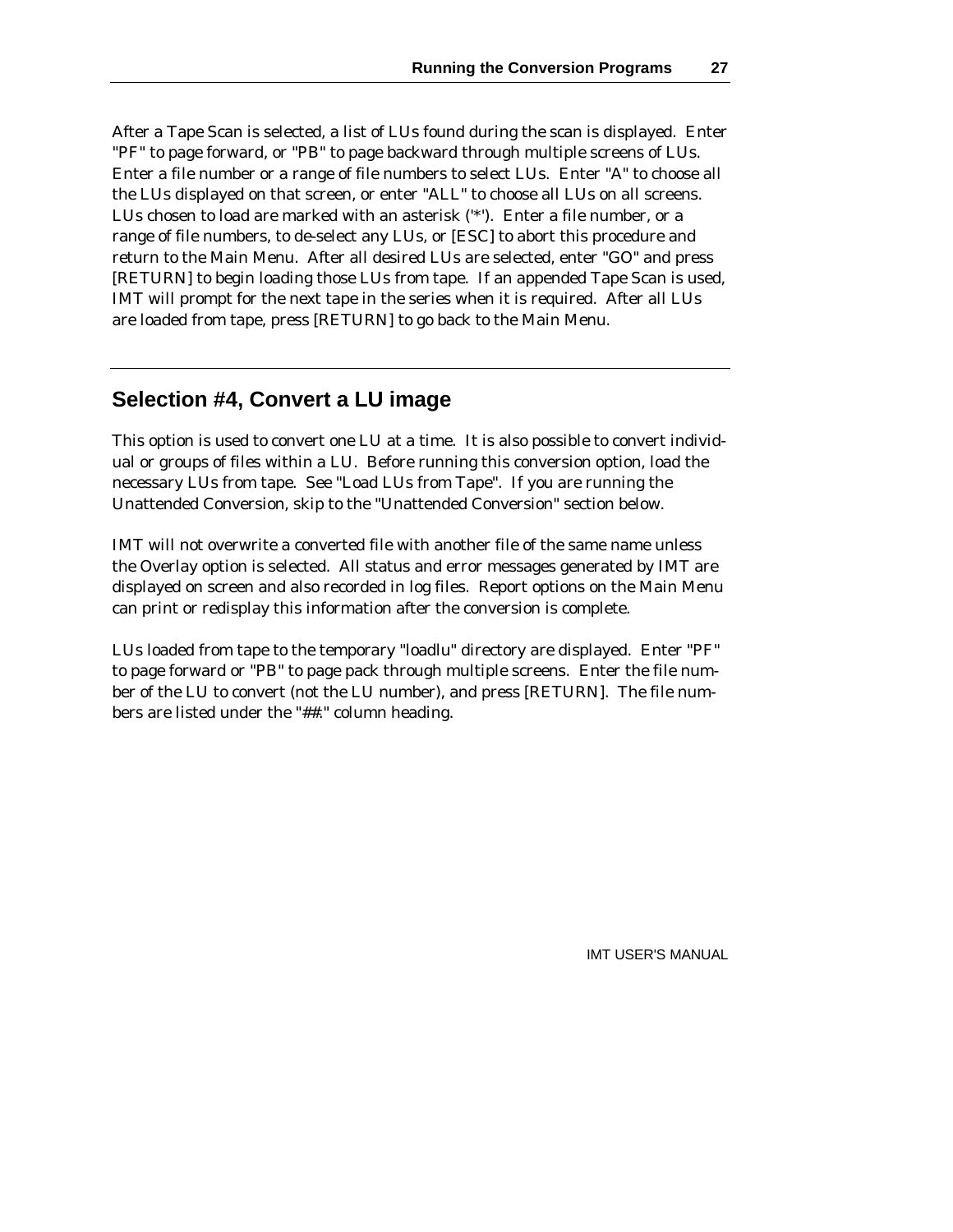| File Types To Convert | Enter a "1" and press [RETURN] to specify which<br>types of files to convert. The file types are:<br>B, saved basic program<br>T, text file<br>F, formatted data file<br>C, contiguous or contiguous-indexed data file<br>Y, polyfiles (IRIS Rev 8 polyfiles are mapped |
|-----------------------|-------------------------------------------------------------------------------------------------------------------------------------------------------------------------------------------------------------------------------------------------------------------------|
|                       | to type "Y". They exist as file type "C"<br>on IRIS.)                                                                                                                                                                                                                   |

Enter one or more of these options and only those file types will be displayed for conversion. Leaving this field blank will display all file types.

| Filename Wildcards | Enter a "2" and press [RETURN] to specify which           |
|--------------------|-----------------------------------------------------------|
|                    | files to convert by filename. Use wildcards to select a   |
|                    | group of files, or leave this field blank to select all   |
|                    | files. The format of the wildcard specification is the    |
|                    | same as for the Unix "Is" command. For example,           |
|                    | 'abc*' selects files beginning with 'abc', '*xyz' selects |
|                    | files ending with 'xyz', 'ab*z' selects files beginning   |
|                    | with 'ab' and ending with 'z', and '*ijk*' selects files  |
|                    | with 'ijk' in the filename. You may specify more than     |
|                    | one wildcard pattern. Separate multiple patterns          |
|                    | with spaces.                                              |

After either or both of these edit fields have been modified, type "GO" and press [RETURN] to proceed. IMT will load the requested filenames from the selected LU image.

A table of the requested files contained in the selected LU is displayed. The file number, file type and filename are shown. Enter "PF" to page forward, or "PB" to page backward through multiple screens of files. Enter a file number or a range of file numbers to select files for conversion. Enter "A" to choose all the files displayed on the current screen, or enter "ALL" to choose all files on all screens. Files chosen for conversion are marked with an asterisk ('\*'). Enter a file number, or a range of file numbers, to de-select any files if necessary, or [ESC] to abort this procedure and return to the Main Menu. After all desired files are selected, enter "GO" and press [RETURN] to proceed.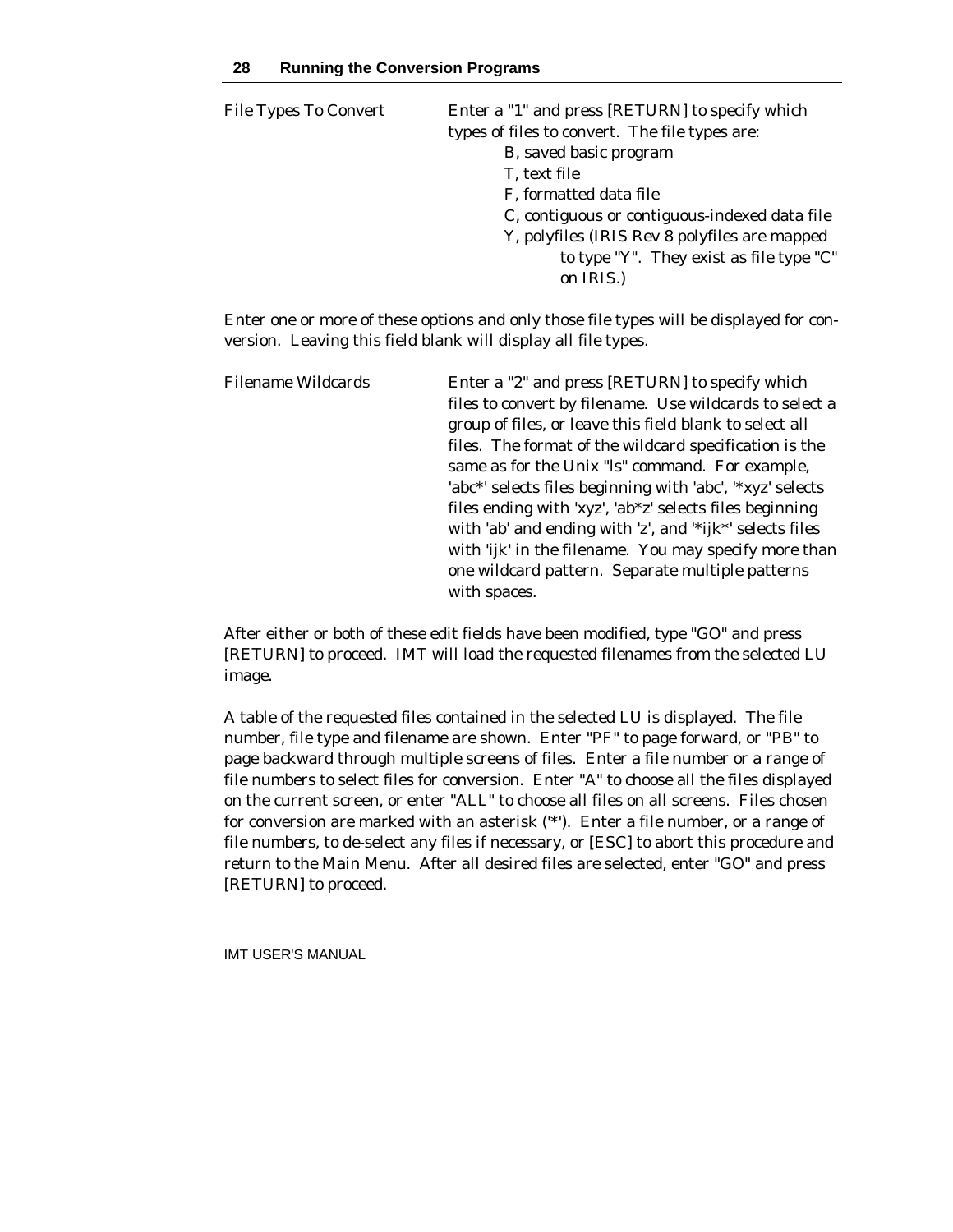```
10 JUL 1993 uniBasic(tm)-IRIS Migration Toolkit 1.1 11:59:07
                    Converting Files
Currently processing LU# 2 from file temploadlu/2
1. Destination directory for converted files [ludest/2 ]
2. Build ISAM files with BINARY keys? [N]
3. Build ISAM files with PACKED keys? (no conversion) [N]
4. Convert ALL data records of indexed files? [N]
5. Release ALL indexed file data records based on free chain? [N]
6. IRIS major revision converting from [9]
7. Overlay existing files? [N]
Enter field number to change, or 'go' to proceed with conversion: [ ]
```

```
fig 3 - Convert a LU Image Options Screen
```
The 7 options displayed on the conversion screen are:

1. Destination directory for converted files

The directory displayed is the default LU destination directory specified in the Initialization phase . Enter a "1" and press [RETURN] to change the destination directory. If the directory you enter does not exist, it will be created.

2. Build ISAM files with BINARY keys

Enter a "2" and press [RETURN] to move to this edit field. Enter a "Y" to copy binary keys; i.e. keys that contain bytes both above and below \200\. This option ensures that binary keys sort in the same order as they did under IRIS. The default for this option is "N".

3. Build ISAM files with PACKED Keys (no conversion)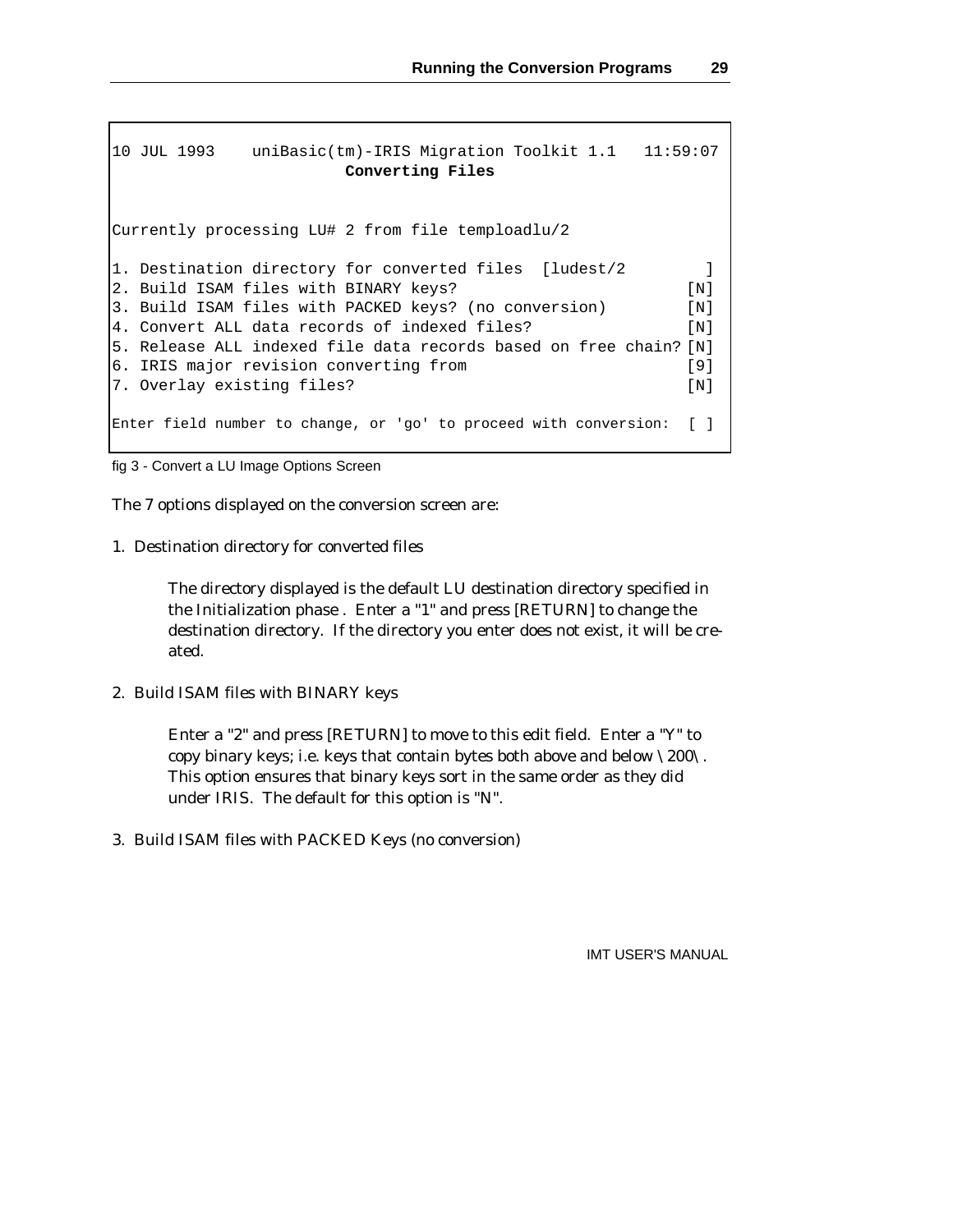Enter a "3" and press [RETURN] to move to this edit field. Enter a "Y" to copy packed keys that are to retain their exact format for proper unpacking operations. The default for this option is "N".

- **NOTE** The two options shown above apply to both contiguous-indexed files and polyfiles. If neither option is chosen, i.e. both questions are answered with the default 'no', keys are assumed to be ASCII text and are toggled to the Unix format. See "How files are converted" for more information.
- 4. Convert ALL data records of indexed files

Enter a "4" and press [RETURN] to move to this edit field. Enter a "Y" to convert all indexed file data records and release no records after the file is converted. The default for this option is "N".

5. Release all indexed file data records based on free chain

Enter a "5" and press [RETURN] to move to this edit field. Enter a "Y" to convert all indexed file data records, and then release records according to the IRIS file's free record chain. The default for this option is "N".

- **NOTE** The two options shown above are mutually exclusive and apply to contiguous-indexed files only. If neither of these two options are specified, all records not previously flagged as being in use are released. See "How files are converted" for more information.
- 6. IRIS major revision converting from

Enter a "6" and press [RETURN] to move to this edit field. Enter an "8" or "9" for IRIS Rev 8 or 9. Saved Basic programs from earlier versions of IRIS cannot be converted. Basic programs from earlier versions must be first dumped to text and then loaded and saved in uniBasic, or you can upgrade to IRIS Rev 8 or 9. See "How files are converted" for more information.

7. Overlay existing files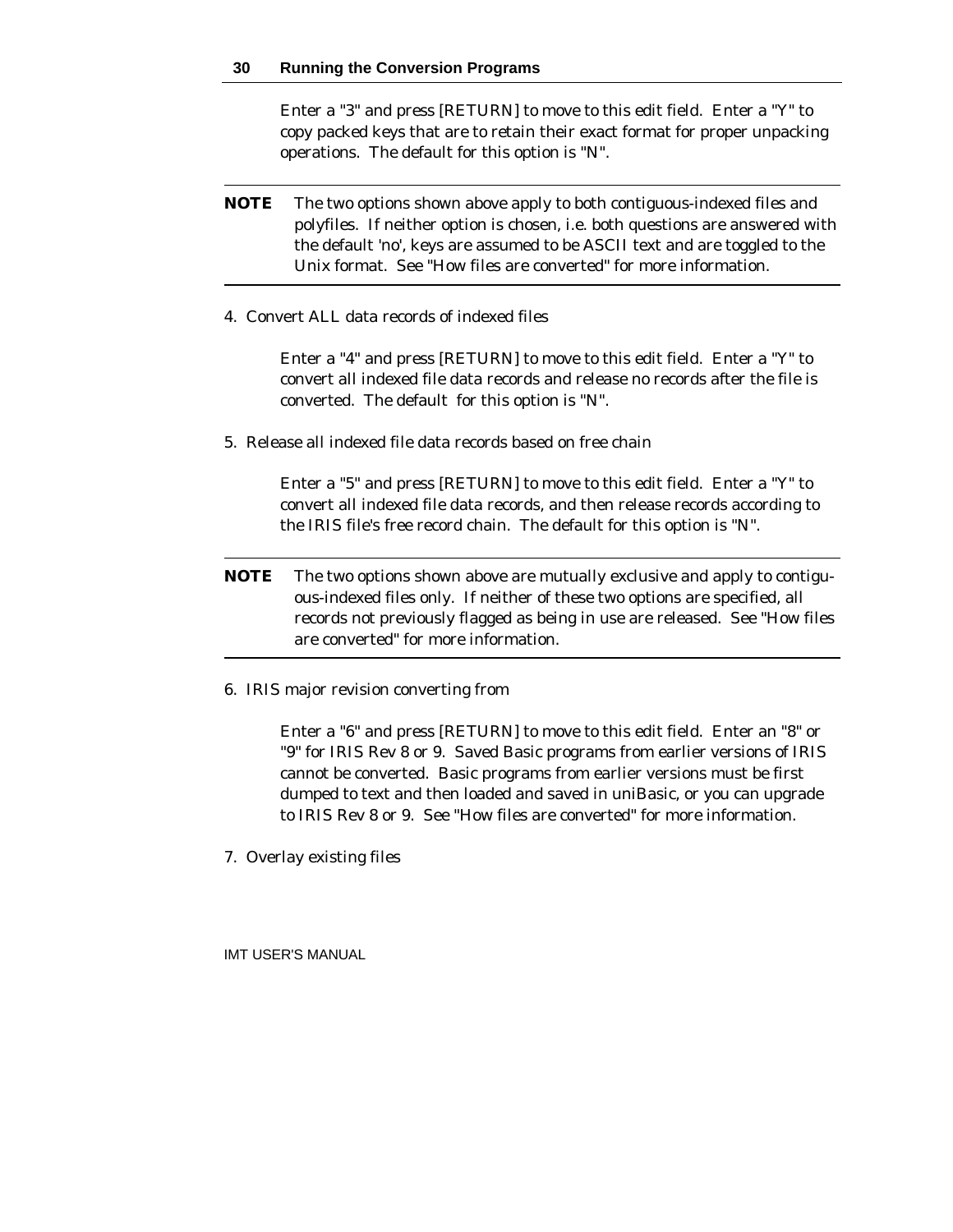Enter a "7" and press [RETURN] to move to this edit field. Enter a "Y" to overlay (replace) previously converted files with newly converted files of the same name. This assumes that the same destination directory for converted files is used. The default option "N" will not allow files to be converted a second time. If an attempt is made to convert the same file a second time, a "file already converted" error is displayed and recorded in the general log file.

**NOTE** If the overlay option is selected and any volume of a polyfile is converted a second time, the ENTIRE original converted copy of that polyfile is removed from the destination directory. Also, all control file information for that polyfile is deleted. If you are converting a volume from one LU and the remainder of the polyfile is located on another LU, answer "N" to this option when converting the second portion of the polyfile. If "Y" is selected, the volumes from the second part of the conversion will replace the volumes from the first part of the conversion and you will need to reconvert the first part of the file again.

After the necessary options have been selected, type "GO" and press [RETURN] to proceed with the conversion.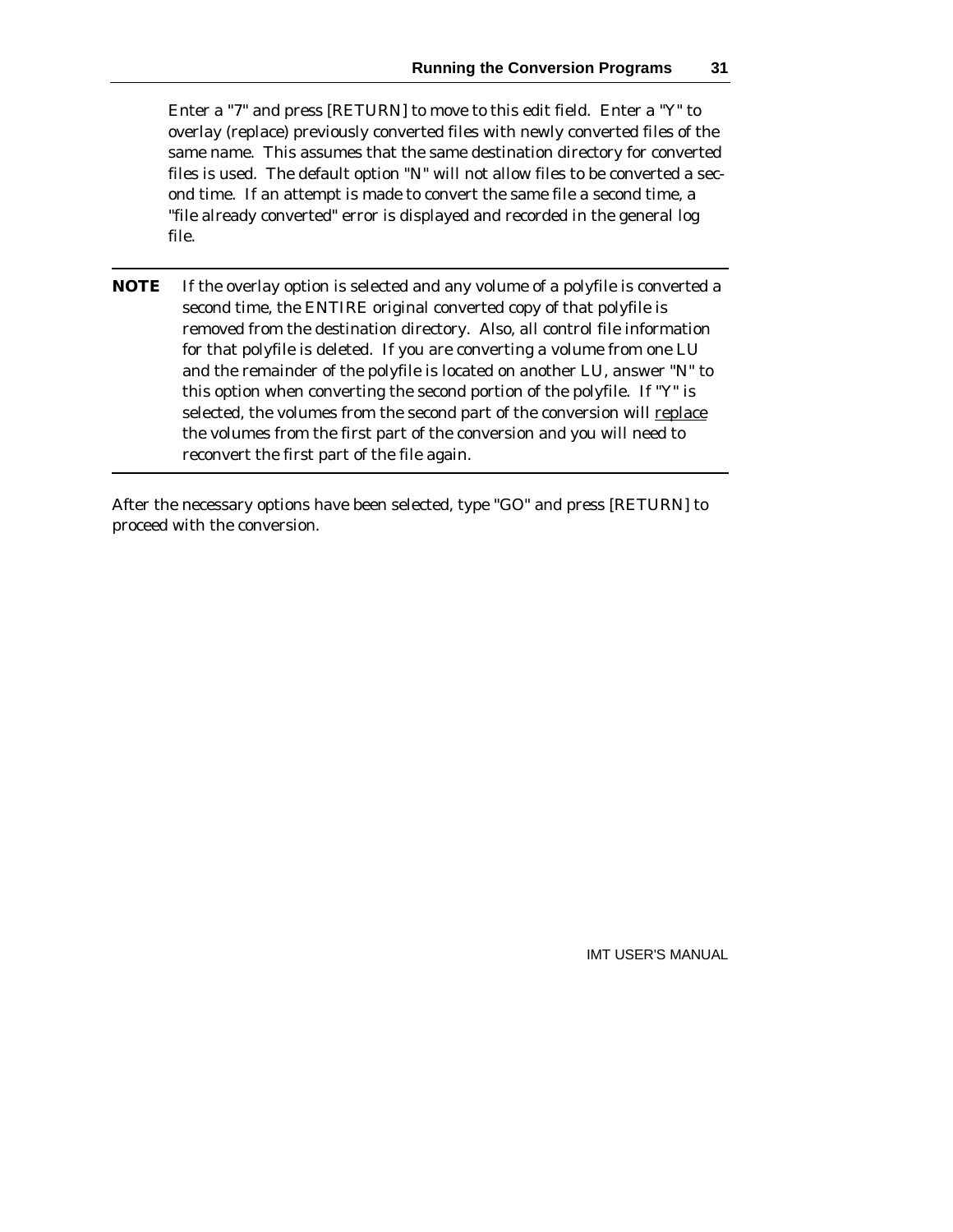```
10 JUL 1993 uniBasic(tm)-IRIS Migration Toolkit 1.1 11:59:07
                       Converting Files
Files completed: 25% 0%|----+----+-*--+----+----+----+----|100%
Current File: Converting 2/TF1
Status: Converting record 600 (last = 900)
```
fig 4 - Convert a LU Image Status Screen

A screen showing conversion status indicators is displayed. A "Files Completed" graph showing the percentage of the LU that has been converted and the current file being converted are shown. Status messages and error messages are displayed when appropriate. The last phase of the conversion is the loading and saving of Basic programs. The SAVE information is displayed and may cause the screen to scroll if more than a few Basic programs are being converted. All messages displayed on this screen are sent to the general log file and messages for Basic programs are sent to the Basic program conversion log file as well as the general log file. Information from either or both of these log files can be printed with the "Report" options shown on the Main Menu. After the LU conversion is complete, press [RETURN] to go back to the Main Menu.

**NOTE** Do not press [ESC] during the file extraction process, (i.e., when the screen says "Extracting file"). This may cause IMT to halt unexpectedly.

After all desired LUs are converted, skip to section, "Reports" below.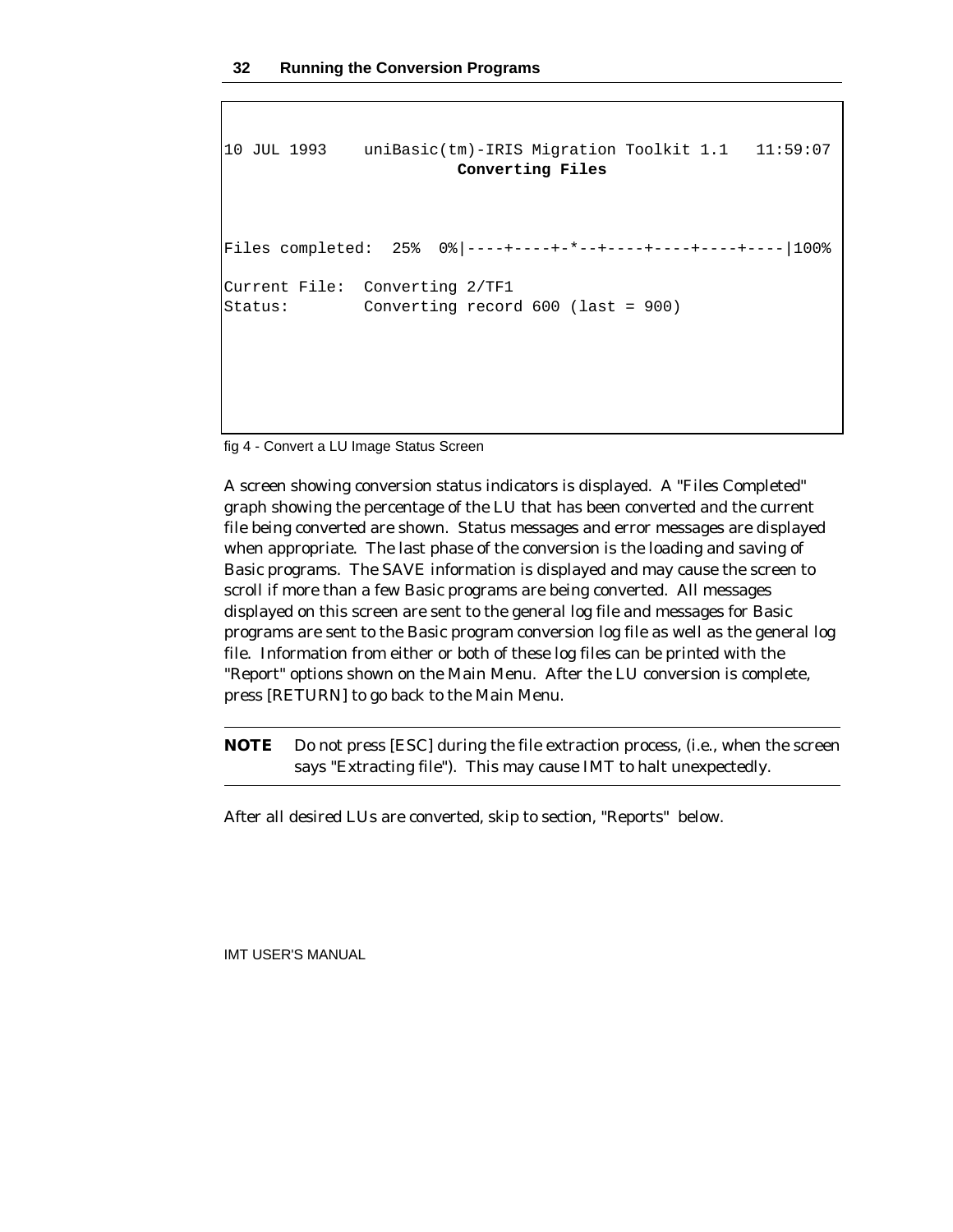# **Selection #5, Unattended Conversion**

Unattended Conversion is used to convert one or more LUs, which can be converted from images on tape or disk. To convert from tape, you must run a Tape Scan first. See "Tape Scan" for more information. To convert from LU images on disk, you need to load LU image files to disk. See "Load logical units from tape" if you have not already done so.

The Unattended Conversion takes advantage of the Unix system's multitasking capabilities. There is an option within the Unattended Conversion to allow for the simultaneous conversion of between 1 and 5 files. Also, tape reads can be performed in the background as files are being converted. IMT uses phantom ports to do this and system performance will be compromised if a conversion is done on a "live" system. Since most conversions are completed on systems that are not yet in use by the customer, the option of converting 5 files simultaneously or performing tape reads while converting should cause no problems. Converting 5 files at once may not be the optimum setting for your system. For example, 3 files may actually run faster.

When IMT copies logical units from tape, only the actual amount of a logical unit used is transferred. In other words, if a logical unit is 65,000 blocks in size, but only the first 10,000 blocks are used, then only the first 10,000 blocks are copied to the disk. You can run CLEANUP or CLEANUPX on IRIS before transferring data in order to minimize the amount of disk space needed for the conversion. If you do this, be sure to INSTALL the logical unit before copying to tape in order to initialize the DMAP information.

When converting from tape, only one LU image is loaded to disk at a time. This saves disk space since the entire IRIS backup image is not copied to the disk, only the LU that is currently being converted. After a LU is converted, the LU image file is deleted.

A tape read option can be set to allow the conversion of one LU as the next LU image is read from tape. Otherwise, after an LU is converted, the LU image file is deleted before the next LU image is loaded from tape.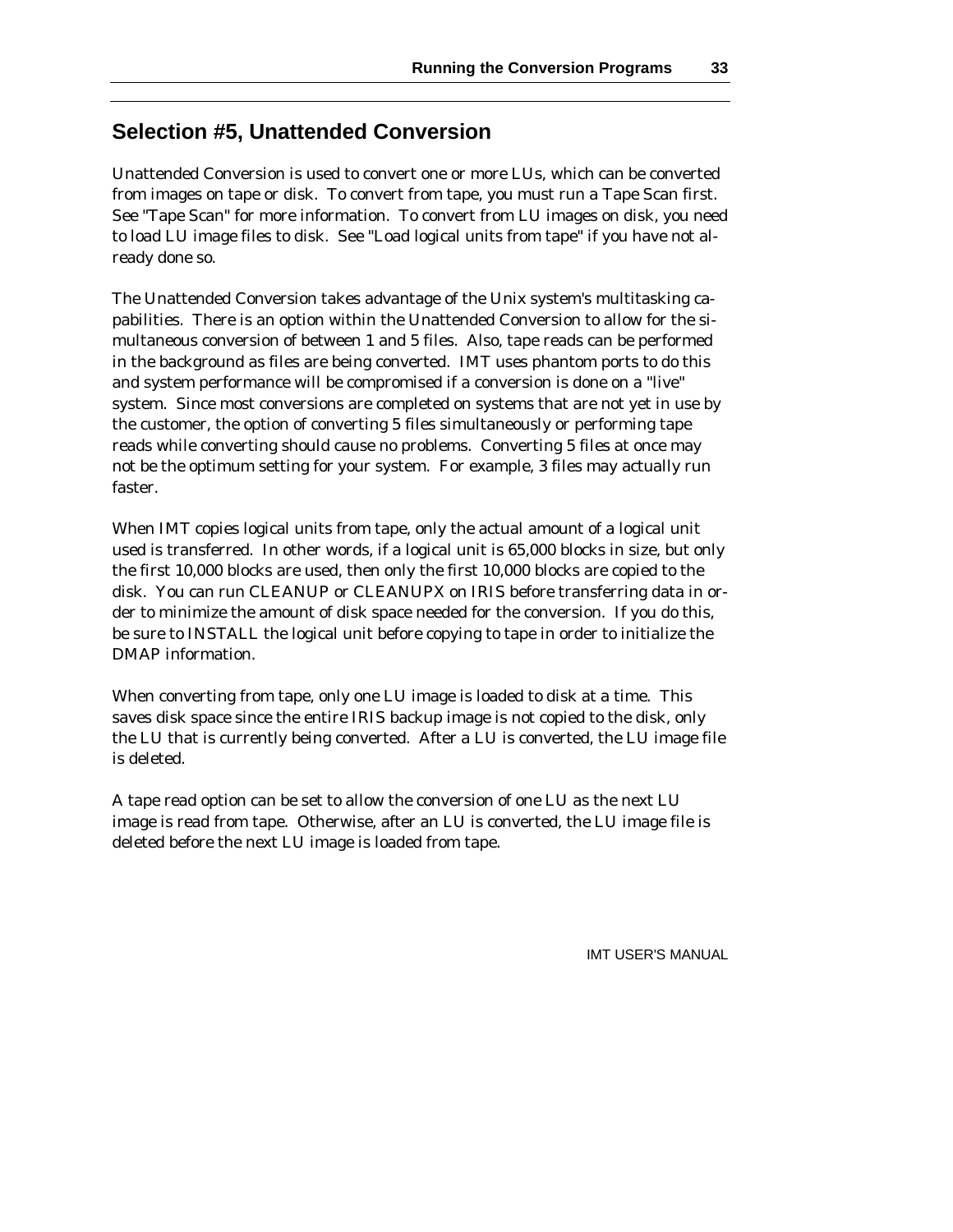IMT will not overwrite a converted file with another file of the same name unless the Overlay option is selected. All status and error messages generated by IMT are displayed on screen and also recorded in log files. Report options on the Main Menu can print or redisplay this information after the conversion is complete.

The first Unattended Conversion screen has two options. Choose only one.

| Use A Tape Scan          | Enter a "1" and press [RETURN] if you want to con-<br>vert from tape. A screen is displayed showing<br>existing tape scans. The tape scan file number,<br>description, and creation date are shown. Enter "PF"<br>to page forward or "PB" to page back through<br>multiple screens. Enter the file number of the tape<br>scan you want to use, and press [RETURN]. |
|--------------------------|--------------------------------------------------------------------------------------------------------------------------------------------------------------------------------------------------------------------------------------------------------------------------------------------------------------------------------------------------------------------|
| Choose LU images On Disk | Enter a "2" and press [RETURN] if you want to con-<br>vert from LU images loaded on the disk. A table is<br>displayed showing the LUs loaded from tape to the<br>temporary "loadlu" directory.                                                                                                                                                                     |

If you are converting using a tape scan, a table is shown on the screen consisting of the file number "##.", tape number, LU number, tape block offset, and destination directory. If you are converting from image files on disk, the table shown consists of the file number "##.", LU number, image filename, and destination directory for each LU. Enter "PF" to page forward, or "PB" to page backward through multiple screens of LUs. Enter a file number (not the LU number), or a range of file numbers, to select LUs for conversion. If a single file number is entered, the cursor will move to the destination directory edit field, allowing you to change the destination directory. Enter "A" to choose all the files displayed on the current screen, or enter "ALL" to choose all files on all screens. LUs chosen for conversion are marked with an asterisk ('\*'). Enter a file number, or a range of file numbers, to de-select any LUs if necessary. Press [ESC] to abort the conversion procedure and return to the Main Menu. After all desired files are selected, enter "GO" and press [RETURN] to proceed.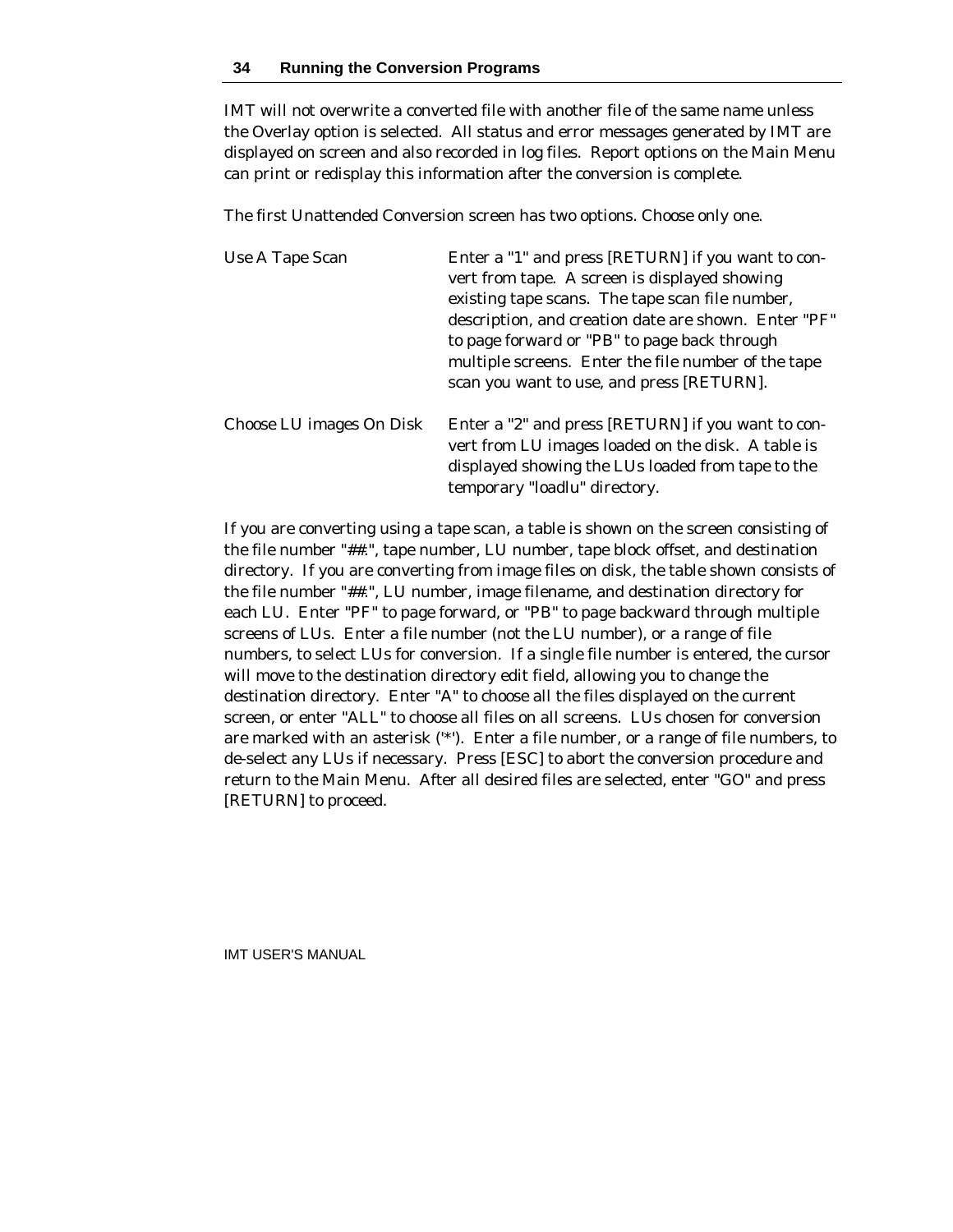```
10 JUL 1993 uniBasic(tm)-IRIS Migration Toolkit 1.1 11:59:07
                  Unattended Conversion
 1. File types to convert (BTFCY), or blank for all [ ]
 2. Enter filename wildcards, or blank for all files
                              [3. Build ISAM files with BINARY keys? [N]
 4. Build ISAM files with PACKED keys? (no conversion) [N]
 5. Convert ALL data records of indexed files? [N]
 6. Release all indexed file data records based on free chain?[N]
 7. IRIS major revision converting from [9]
 8. Overlay existing files? [N]
 9. Number of conversions to run concurrently (max 5) [3]
10. Perform tape reads while conversions are running (Y/N) [Y]
Enter field number to change, or 'go' to proceed with conversion [ ]
```
fig 5 - Unattended Conversion Options Screen

The 10 options displayed on the conversion screen are:

1. File types to convert

Enter a "1" and press [RETURN] to specify which types of files to convert. The file types are:

- B, saved basic program
- T, text file

F, formatted data file

C, contiguous or contiguous-indexed data file

Y, polyfiles (IRIS Rev 8 polyfiles are mapped to type "Y". They exist as file type "C" on IRIS)

Enter one or more of these options and only those file types will be converted. Leaving this field blank will conversion of all file types.

2. Filename Wildcards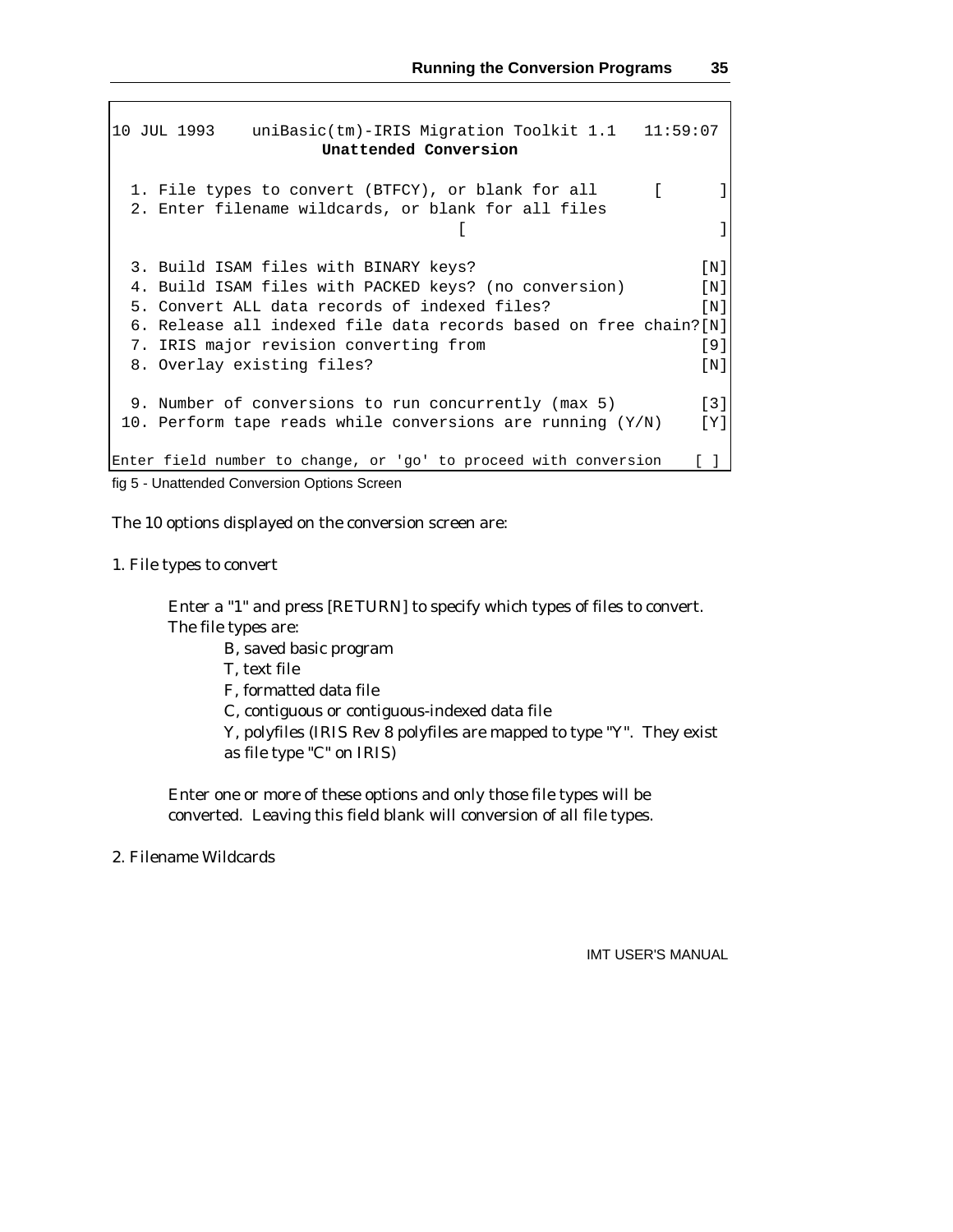#### **36 Running the Conversion Programs**

Enter a "2" and press [RETURN] to specify which files to convert by filename. Use wildcards to select a group of files, or leave this field blank to select all files. The format of the wildcard specification is the same as for the Unix "ls" command. For example, 'abc\*' selects files beginning with 'abc', '\*xyz' selects files ending with 'xyz', 'ab\*z' selects files beginning with 'ab' and ending with 'z', and '\*ijk\*' selects files with 'ijk' in the filename. You may specify more than one wildcard pattern. Separate multiple patterns with spaces.

3. Build ISAM files with BINARY keys

Enter a "3" and press [RETURN] to move to this edit field. Enter a "Y" to copy binary keys; i.e. keys that contain bytes both above and below \200\. This option ensures that binary keys sort in the same order as they did under IRIS. The default for this option is "N".

4. Build ISAM files with PACKED Keys (no conversion)

Enter a "4" and press [RETURN] to move to this edit field. Enter a "Y" to copy packed keys that are to retain their exact format for proper unpacking operations. The default for this option is "N".

- **NOTE** The two options shown above apply to both contiguous-indexed files and polyfiles. If neither option is chosen, i.e. both questions are answered with the default 'no', keys are assumed to be ASCII text and are toggled to the Unix format. See "How files are converted" for more information.
- 5. Convert ALL data records of indexed files

Enter a "5" and press [RETURN] to move to this edit field. Enter a "Y" to convert all indexed file data records, and release no records after the file is converted. The default for this option is "N".

6. Release all indexed file data records based on free chain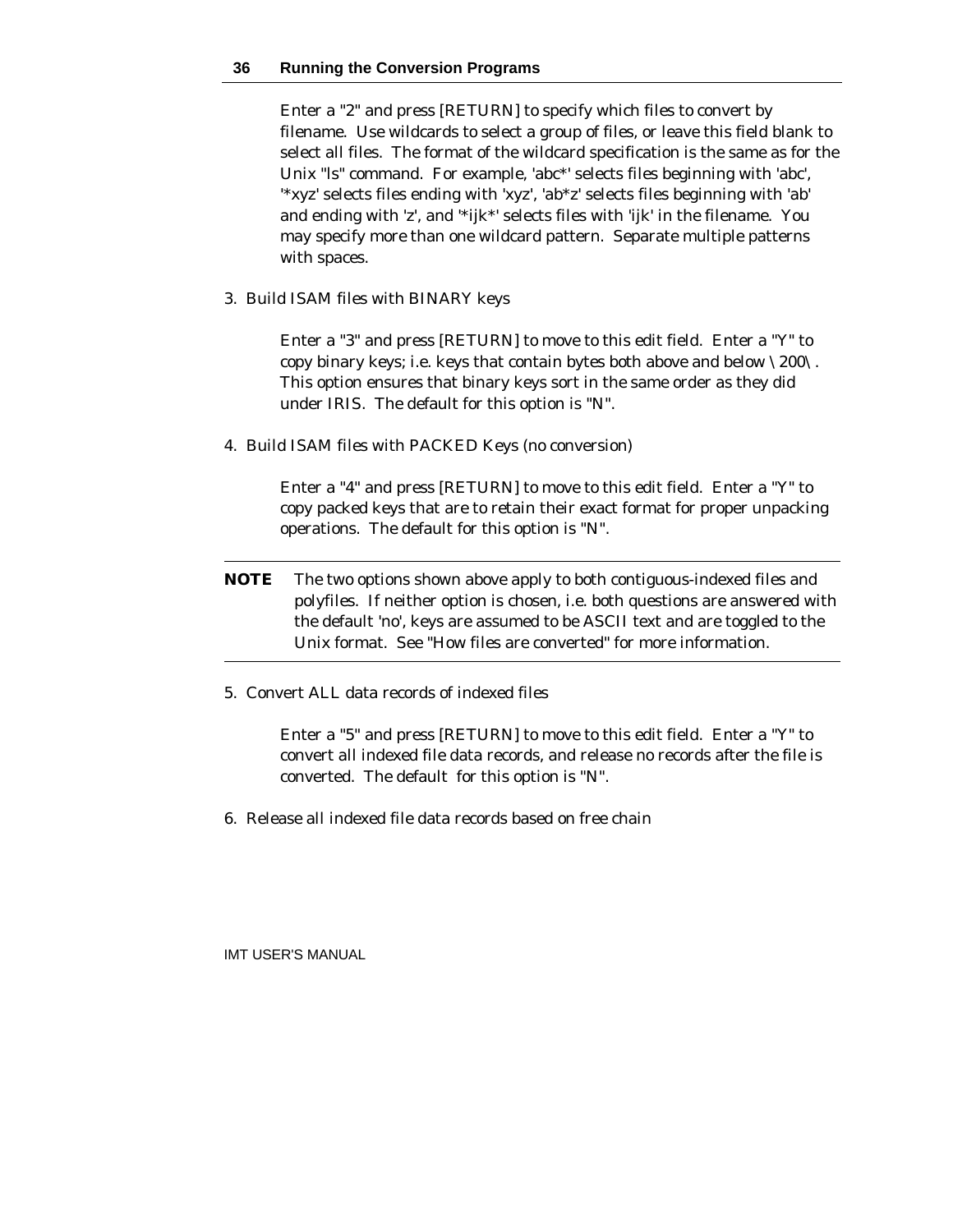Enter a "6" and press [RETURN] to move to this edit field. Enter a "Y" to convert all indexed file data records, and then release records according to the IRIS file's free record chain. The default for this option is "N".

- **NOTE** The two options shown above are mutually exclusive and apply to contiguous-indexed files only. If neither of these two options are specified, all records not previously flagged as being in use are released. See "How files are converted" for more information.
- 7. IRIS major revision converting from

Enter a "7" and press [RETURN] to move to this edit field. Enter an "8" or "9" for IRIS Rev 8 or 9. Saved Basic programs from earlier versions of IRIS cannot be converted. Basic programs from earlier versions must be first dumped to text and then loaded and saved in uniBasic, or you can upgrade to IRIS Rev 8 or 9. See "How files are converted" for more information.

8. Overlay existing files

Enter a "8" and press [RETURN] to move to this edit field. Enter a "Y" to overlay (replace) previously converted files with newly converted files of the same name. This assumes that the same destination directory for converted files is used. The default option "N" will not allow files to be converted a second time. If an attempt is made to convert the same file a second time, a "file already converted" error is displayed and recorded in the general log file.

**NOTE** If the Overlay option is selected and any volume of a polyfile is converted a second time, the ENTIRE original converted copy of that polyfile is removed from the destination directory. Also, all control file information for that polyfile is deleted. If you are converting a volume from one LU and the remainder of the polyfile is located on another LU that you will convert in a later run, answer "N" to this option when converting the second portion of the polyfile. If "Y" is selected, the volumes from the second part of the conversion will replace the volumes from the first part of the conversion and you will need to convert the first part of the file again.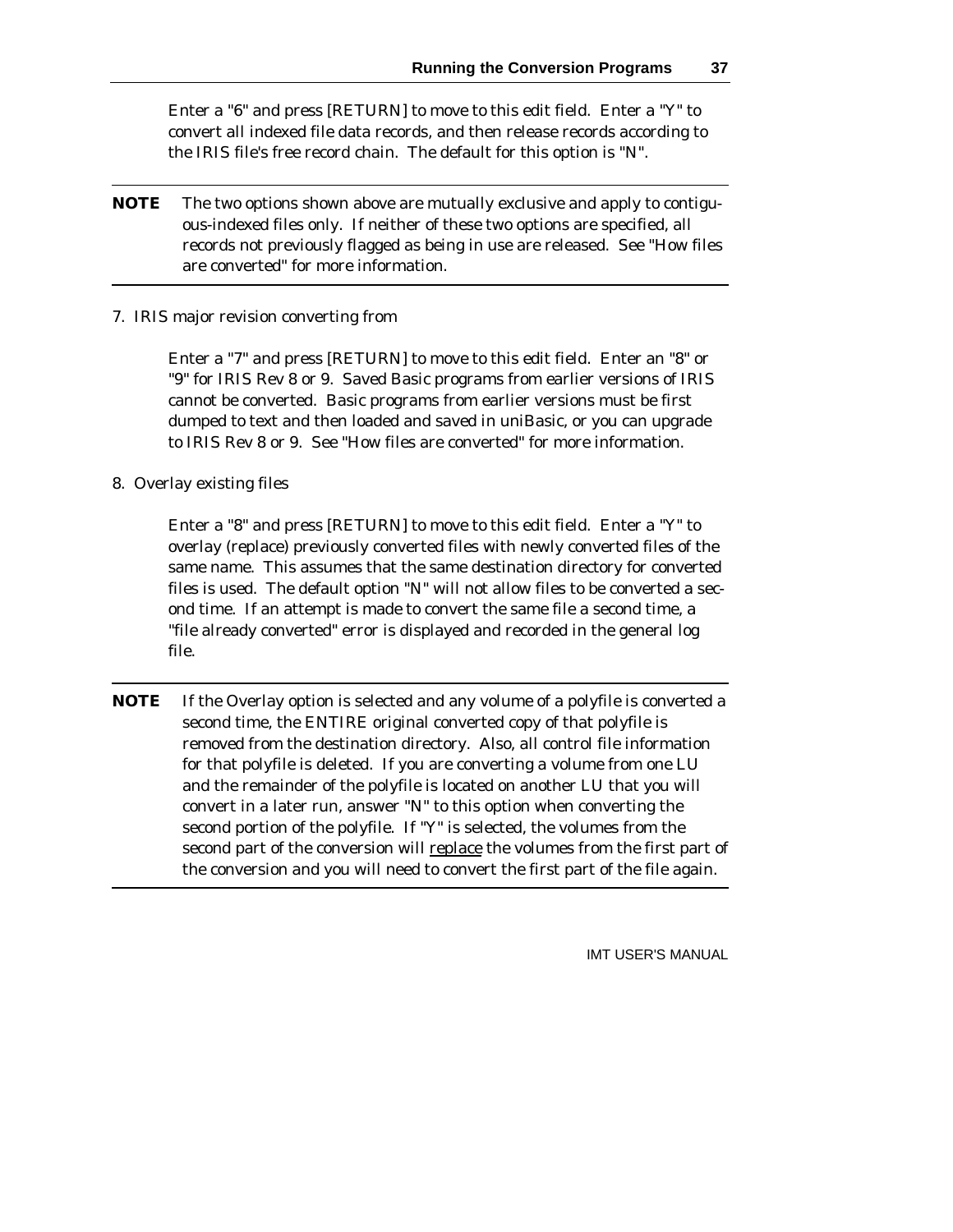9. Number of conversions to run concurrently, max 5

Enter a "9" and press [RETURN] to move to this edit field. This option selects the number of files to convert simultaneously. Select between 1 and 5 for the number of concurrent processes that IMT will launch to do the actual file conversions. The number that you select will affect system performance. For single-CPU environments, DCI recommends running 3 or less conversions simultaneously. Multi-processor and/or high-end systems may run up to 5 conversions simultaneously without compromising performance. Enter the number of files to convert concurrently, and press [RETURN].

10. Perform tape reads while conversions are running

Enter a "10" and press [RETURN] to move to this edit field. Enter a "N" to disallow tape reads while conversions are running, so that the next LU to convert is read from tape only after the current LU has been converted and the image file deleted. This option affects Unattended Conversions from tape only. IMT makes use of the multitasking capabilities of Unix by reading the next LU while the current LU is being converted. This option can significantly speed the conversion process. The default "Y" will allow tape reads to proceed in the background while files are being converted. Set this option to "N" if you get several tape errors.

After the necessary options have been selected, type "GO" and press [RETURN] to start the conversion.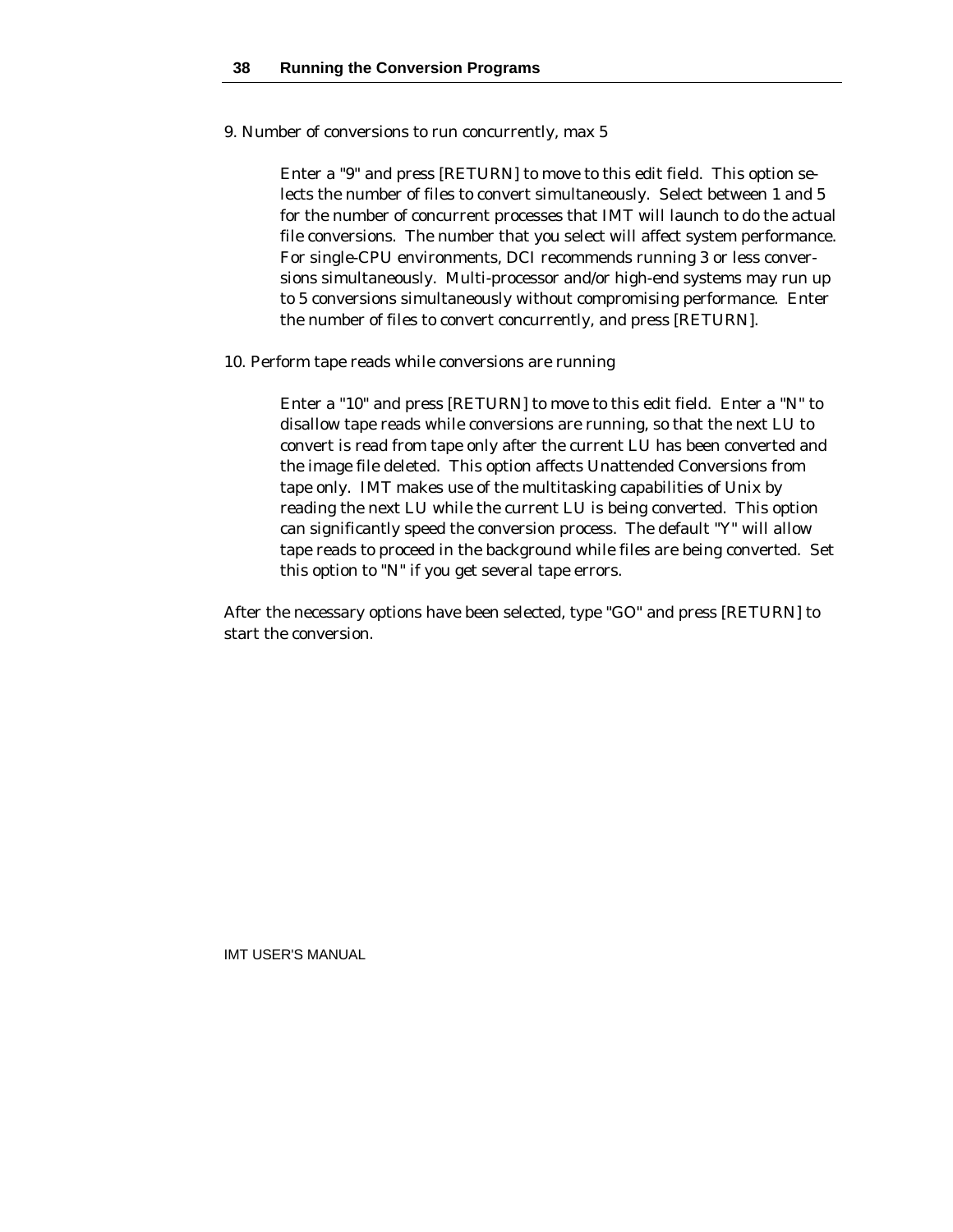```
10 JUL 1993 uniBasic(tm)-IRIS Migration Toolkit 1.1 11:59:07
                     Unattended Conversion
LUs completed: 25% 0%|----+----+-*--+-----+-----+----+100%
% of lu 2 done: 95% 0%|----+----+----+----+----+----+-*--|100%
Tape sts:(no tape services needed)
Status: Converting 2/TF1
        Converting record 600 (last = 900)
Status: Converting 3/EXERCISER
        Extracting file
Status: Converting 3/EXTRAPORT
       Extracting file
Status: Sending command to convert file 3/FORGE1
Status: Sending command to convert file 3/FORGE2
```
fig 6 - Conversion Status Screen

A screen showing conversion status indicators is displayed. The "LUs Completed" graph shows the percentage of all LUs that have been converted and the "% of LU 'x' done" graph shows the percentage complete of the current LU. Tape status messages will display if you are converting from tape. Conversion status and error messages for each conversion process (up to the maximum of 5) are displayed when appropriate. Error messages displayed on the screen are also sent to the general log file and messages for Basic programs are sent to the Basic program conversion log file as well. Information from either or both of these log files can be printed with the report options shown on the Main Menu. After the conversion is complete, press [RETURN] to go back to the Main Menu.

Once this conversion status screen is displayed, IMT can be left unattended. When the conversion is complete, press [RETURN] to go back to the Main Menu.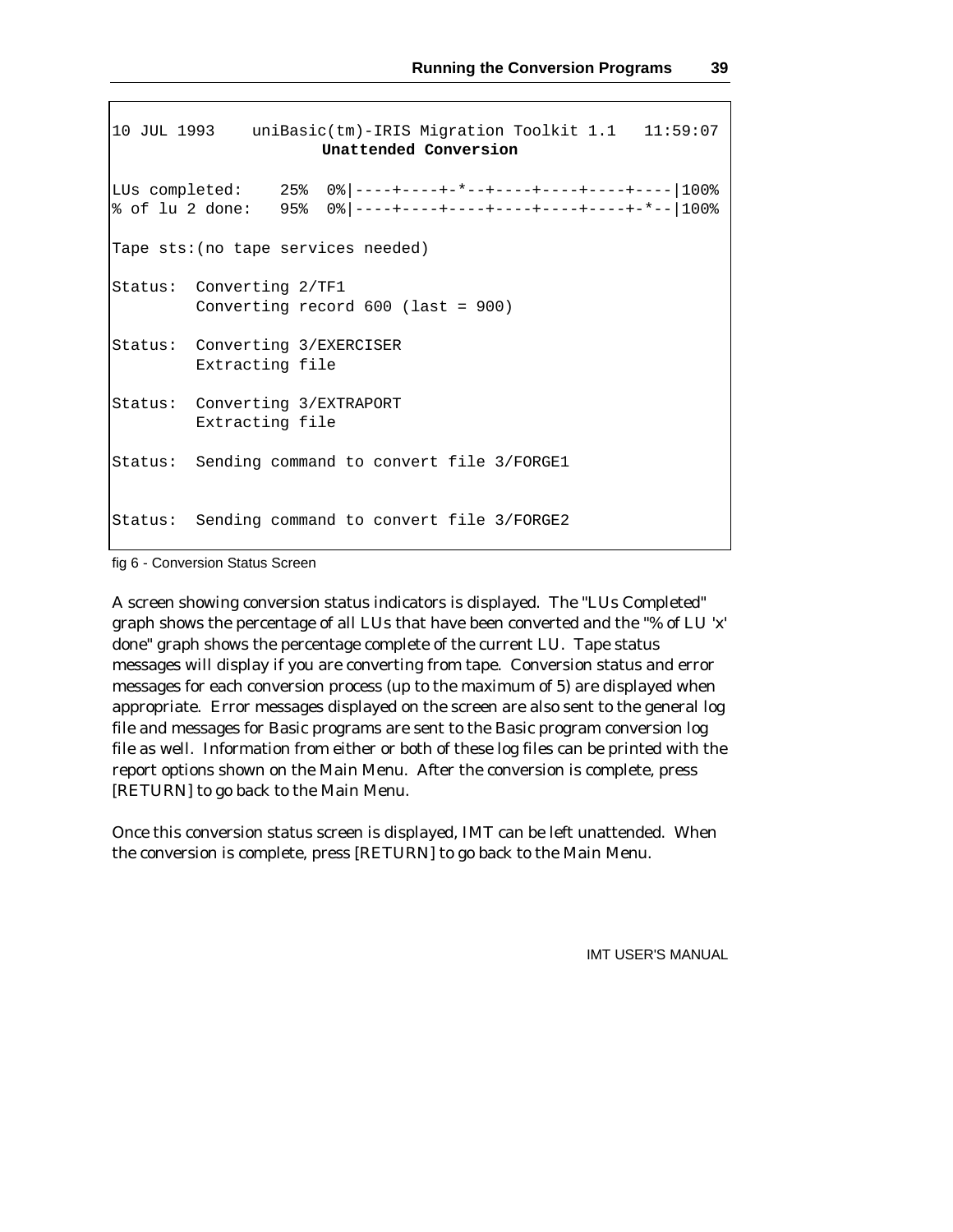The conversion process can be aborted after it has begun by pressing [ESC]. The conversion will halt and options will display at the bottom of the screen. The 3 options displayed are:

1. Orderly Shutdown

Enter "1" and press [RETURN] to execute this option. IMT will finish converting the current files, if any, and then send conversion information to the log files. An 'Aborted Conversion' entry is made in the general log file, showing the conversion status at the time of the abort and which files were affected.

2. Immediate Shutdown

Enter a "2" and press [RETURN] to execute this option. IMT will terminate the conversion immediately and will not complete the conversion of files in progress, if any. IMT then sends conversion information to the log files. An 'Aborted Conversion' entry is made in the general log file, showing the conversion status at the time of the abort and which files were affected.

3. Escape to continue

Press [ESC] to continue with the conversion. No record will be kept of the temporary stoppage and files in the process of being converted will not be affected.

While waiting for an orderly shutdown, you may resume the conversion by pressing [ESC] again and answering "1" to resume. You may not abort an immediate shutdown.

# **Reports Menu**

The reports section of the Main Menu has six different reports that can be printed or displayed to the screen. Each report covers a different aspect of the conversion process. The log files and data files that these reports use will remain in the "imt"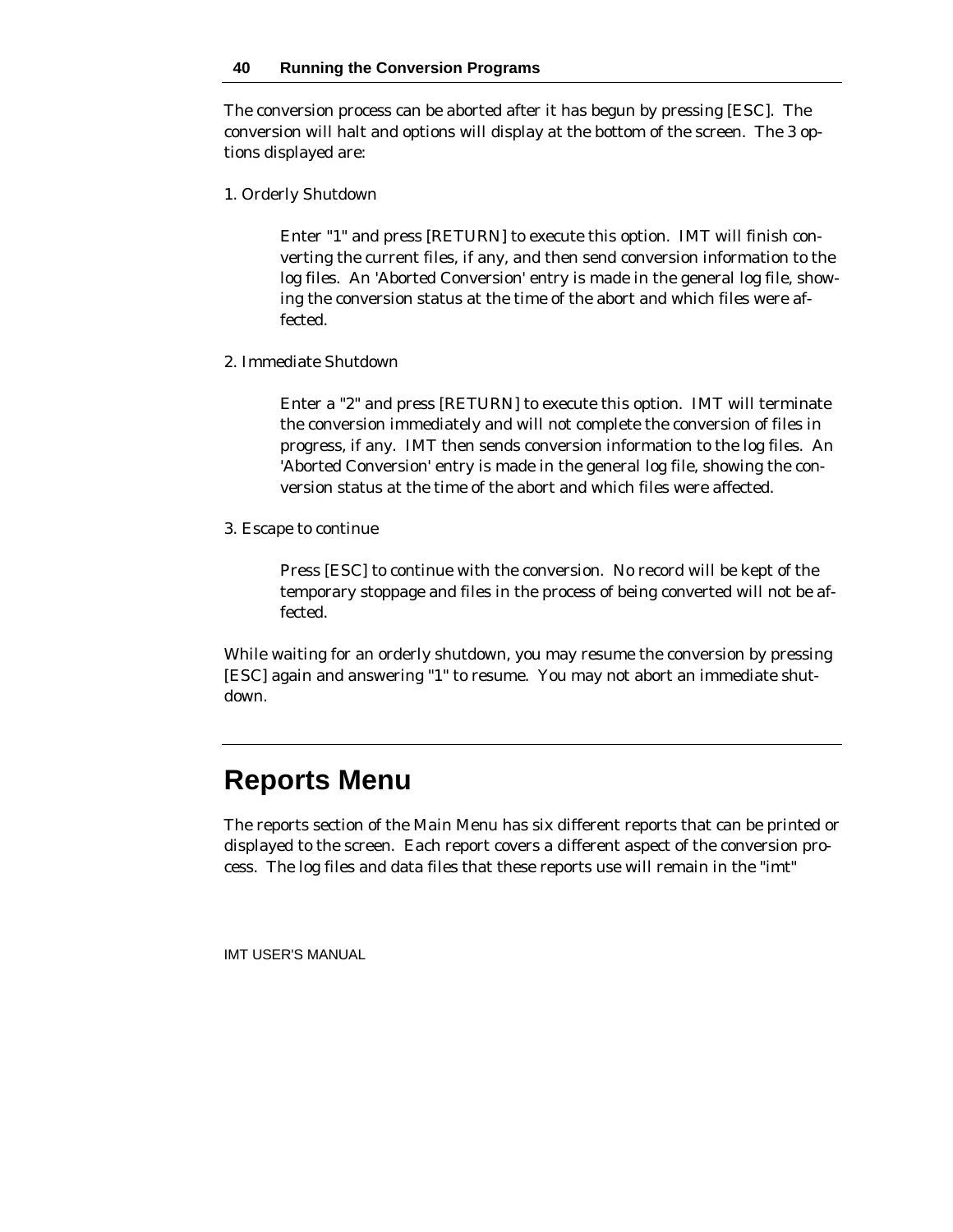directory until removed, so reports need not be run immediately after converting each LU. See the "Cleanup" section below for removal of the log files, data files, and temporary directories.

Reports displayed to the screen feature special move/search commands. The commands are:

| Up Arrow / Down Arrow | Press the 'Up Arrow' / 'Down Arrow' keys to scroll up<br>or down the reports one line at a time. Cursor track-<br>ing must be defined in order to use the arrow keys.<br>See Appendix B for more information.                                                           |
|-----------------------|-------------------------------------------------------------------------------------------------------------------------------------------------------------------------------------------------------------------------------------------------------------------------|
| "PF" / "PB"           | Enter "PF" or "PB" and press [RETURN] to Page<br>Forward or Page Backward throughout the reports<br>one screen at a time. You may also press [RETURN]<br>to Page Forward.                                                                                               |
| "TOP" / "END"         | Enter "TOP" and press [RETURN] to go to the top of<br>the report. Enter "END" and press [RETURN] to go<br>to the bottom of the report.                                                                                                                                  |
| $"$ /"                | Enter "/" followed by a word or phrase and then<br>[RETURN] to search forward for that word or phrase.<br>The report moves to the first occurrence of the word<br>or phrase, and the line containing the desired text is<br>dimmed. This search is case-insensitive.    |
| ייי?"                 | Enter "?" followed by a word or phrase and then<br>[RETURN] to search backward for that word or<br>phrase. The report moves to the first occurrence of<br>the word or phrase, and the line containing the de-<br>sired text is dimmed. This search is case-insensitive. |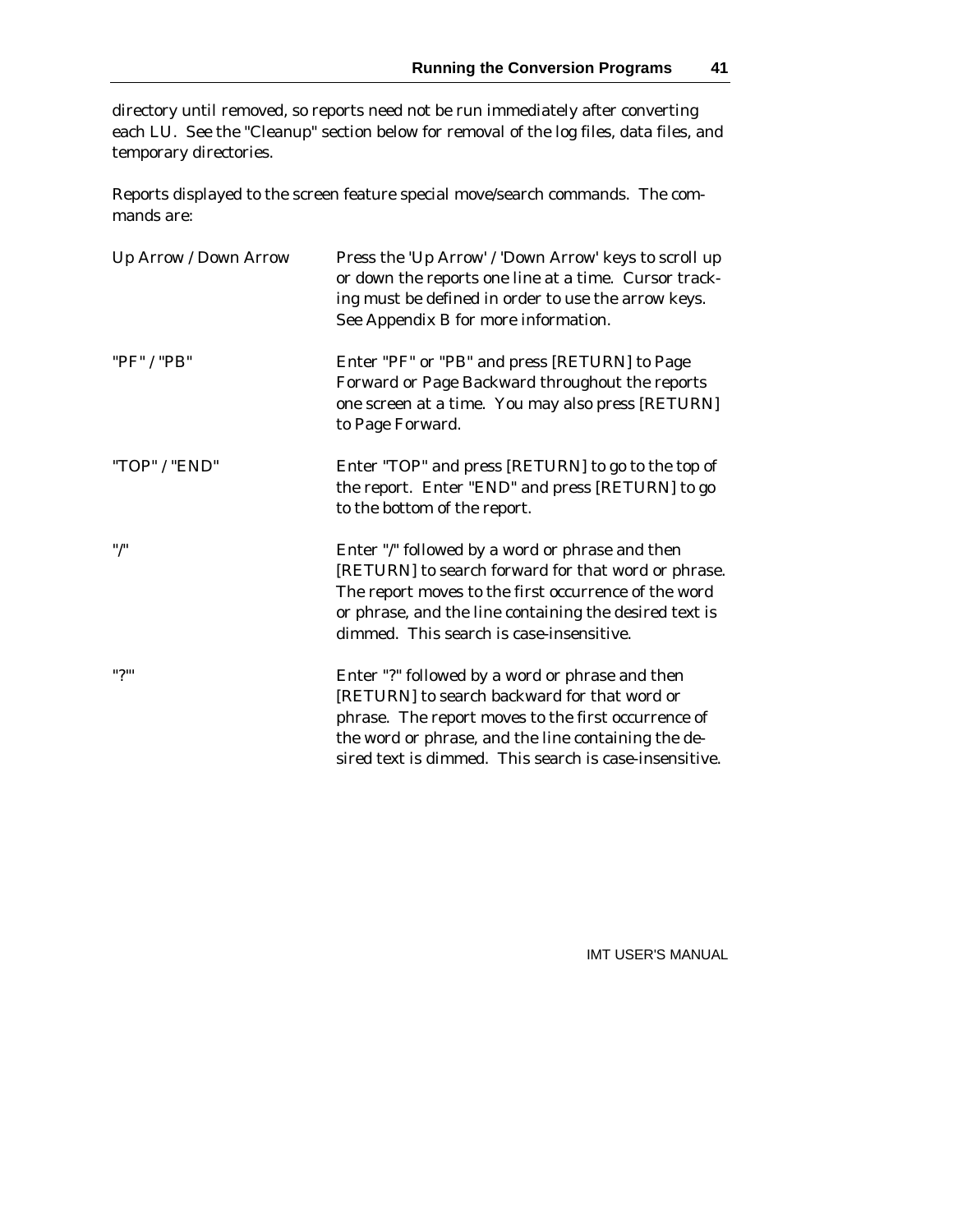| "N"          | Enter "N" and press [RETURN] to move to the next<br>occurrence of selected text when using the search for-<br>ward "/" or search backward "?" features described<br>above. |
|--------------|----------------------------------------------------------------------------------------------------------------------------------------------------------------------------|
| <b>IESCI</b> | Press [ESC] to return to the Main Menu.                                                                                                                                    |

# **Selection #6, General Log**

Enter a "6" and press [RETURN] to run this report option. Enter a "1" and press [RETURN] to change the report destination, i.e. to '\$lpt', or a disk file. If this field is left blank, the report will print to the screen. Enter "GO" and press [RETURN] to display the general log report.

The general log records selected settings and output from all of the conversion programs. Information from displaying reports or running miscellaneous options is not sent to the general log file. The general log records the date and time that it was first created, along with information from each conversion program. If any operation is aborted, the operation name and the message "[ESCAPE] pressed!" is recorded. If IMT is launched and a general log file already exists, it will be appended to with the message "Log file opened..." with the date and time. The information sent to the log file from each of the conversion programs is as follows:

1. Initialize

The Initialize configuration settings are sent to the general log file each time you exit from the Initialize screen.

2. Tape Scan

All tape number, LU number and block offset information generated by the Tape Scan is sent to the general log file upon exit from the Tape Scan screen.

3. Load LU from tape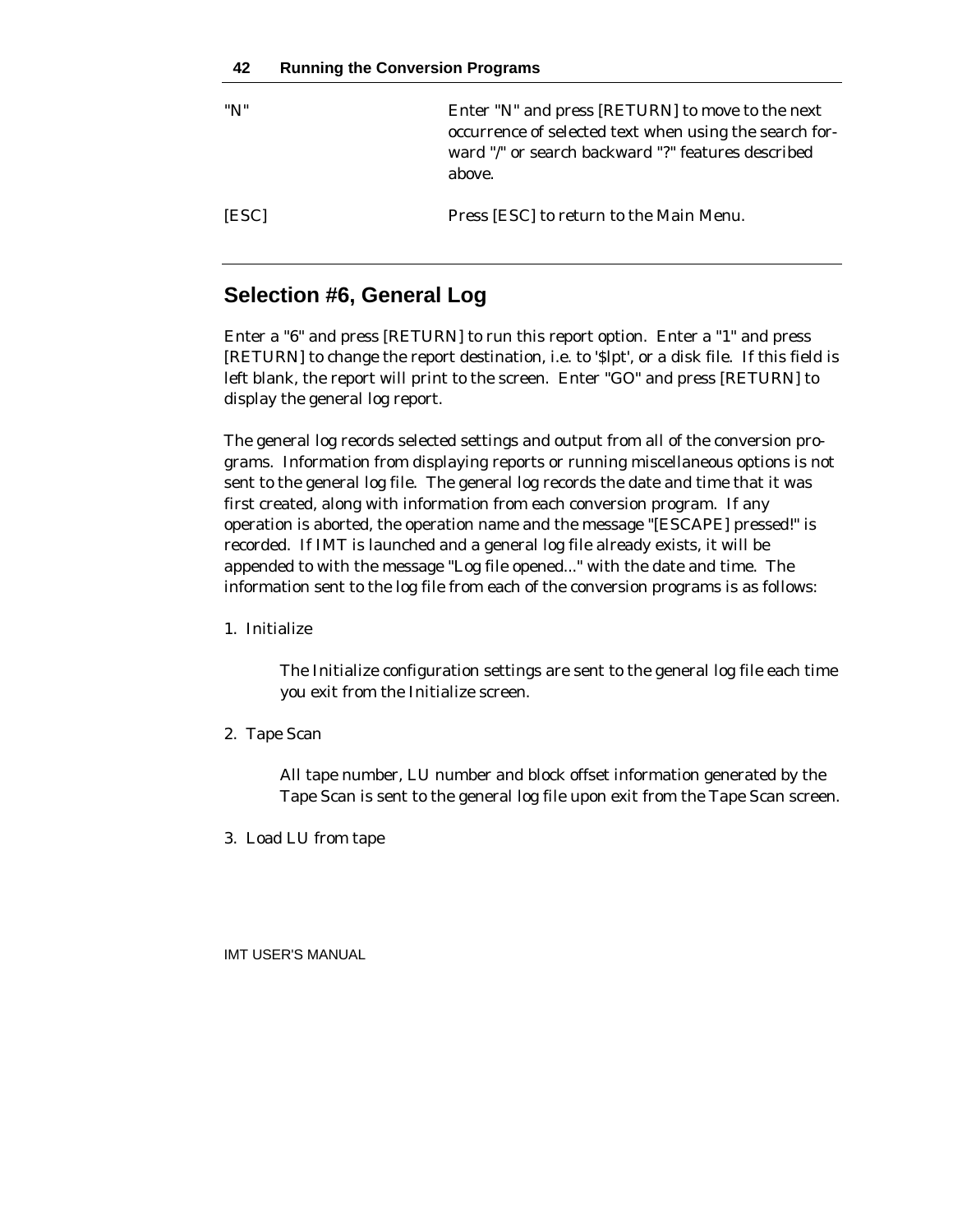The list of LUs loaded from tape with the tape number, LU number and tape block offset are sent to the general log file upon exit from the Load LU screen.

4. Convert a LU image

The conversion options, destination directory for converted files, destination directory for text copies of Basic programs and conversion status information are all sent to the general log file. Status information is sent to the log file as each LU is converted. In the first status section, each converted file's LU number, type, filename and conversion status are shown. If the status field is blank, then the file was extracted and converted successfully. The second status section shows the LU number, filename and status for loading and saving converted Basic programs. As above, if the status field is blank, the program was loaded and saved with no problems. Basic program load errors are also sent to the Basic Program Error log. For more information about syntax errors generated by uniBasic, see the "How files are converted" and "Troubleshooting" sections and the uniBasic Reference Manual.

5. Unattended Conversion

The conversion options and conversion status information are sent to the general log file. Status information is sent to the log file after each LU is converted. Since smaller LUs take less time to process than larger ones, they may appear in the log in a different order than on tape. The status section, each file's LU number, type, filename, and status are shown in the report. If the status field is blank, then the file was extracted and converted successfully. Load errors, (i.e. syntax errors), generated while loading and saving Basic programs, are shown in the status field. Error information for Basic programs is also sent to the Basic Program Error log. For more information about syntax errors generated by uniBasic, see the "How files are converted" and "Troubleshooting" sections and the uniBasic Reference Manual.

If an Unattended Conversion is aborted with [ESC] before it is complete, an 'Aborted Conversion' message is recorded in the general log file, with the names of the files whose conversion was interrupted, and the type of Abort (orderly or immediate) that was used.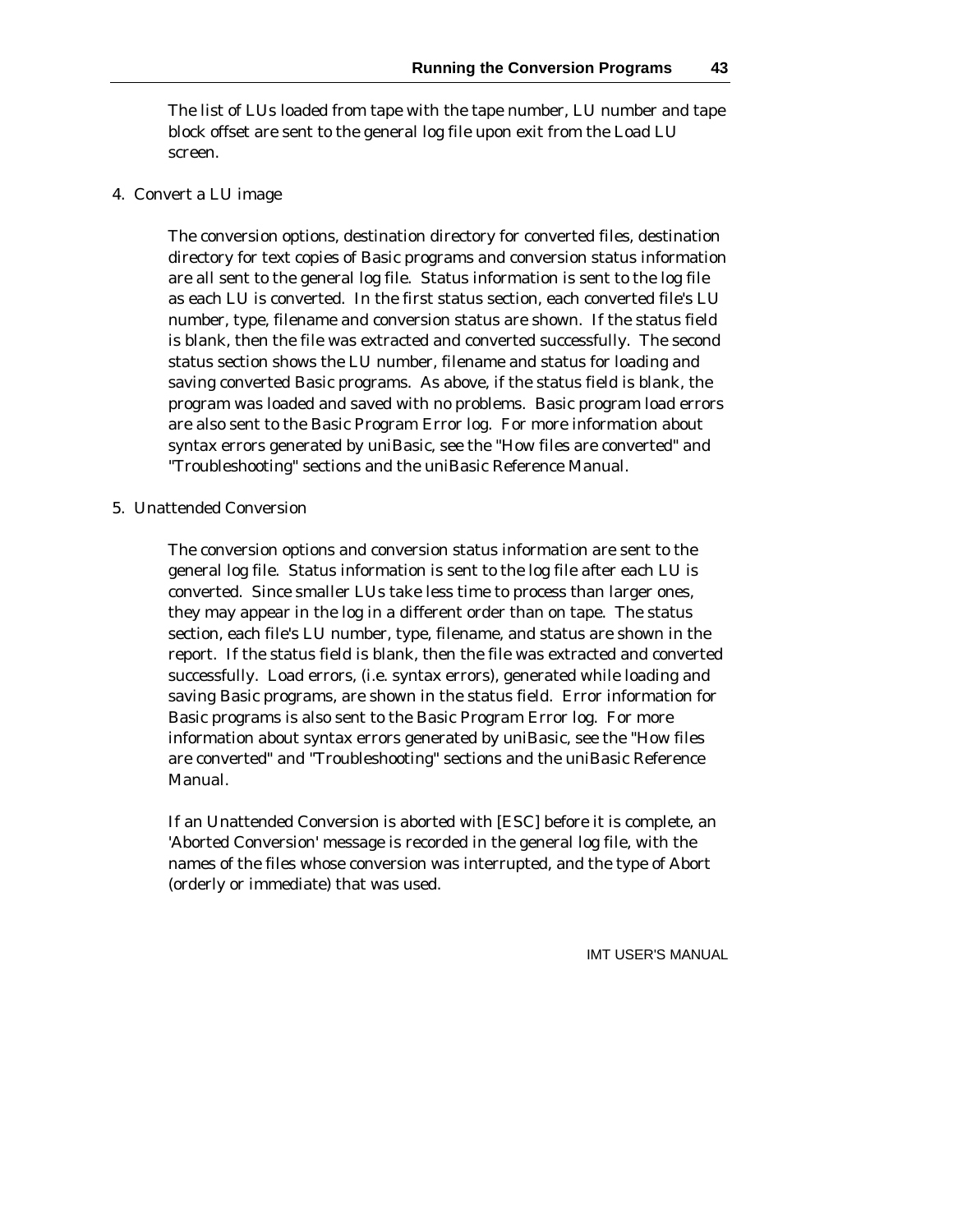# **Selection #7, Basic Program Error Log**

Enter a "7" and press [RETURN] to go to this report option. Enter a "1" and press [RETURN] to change the report destination, i.e. to '\$lpt' or a disk file. If the destination field is left blank, the report will print to the screen.

Enter "GO" and press [RETURN] to display the Basic Program Error log report.

This report contains status information for Basic programs that had conversion errors. When you convert Basic programs, any extraction or save errors are recorded in this log file. Error information for Basic programs with conversion errors is sent to this log file after each LU is converted. These errors are shown with the LU number, the program filename, and the status field containing the offending line numbers with a carrot (' $\gamma$ ') symbol printed above the error point when possible. The total number of Basic program conversion errors is shown for each LU. For more information about syntax errors generated by uniBasic, see the "How files are converted" and "Troubleshooting" sections and the uniBasic Reference Manual.

# **Selection #8, Polyfile Status Report**

Enter an "8" and press [RETURN] to go to this report option. Enter a "1" and press [RETURN] to change the report destination, i.e. to '\$lpt' or a disk file. If the destination field is left blank, the report will print to the screen. Enter a "2" and press [RETURN] to change the "Print all polyfiles or only orphans" option field. Enter an "A" for all, or an "O" for orphans. The default, "All" creates a polyfile report that gives status information for all volumes. The "Orphan" option gives status information for orphaned volumes only. After these options are selected, enter "GO" and press [RETURN] to generate the report.

The Polyfile Status Report is compiled from information in the control files used for polyfile conversion. These files are located in the temporary directory for polyfile conversion. This directory is specified in the Initialization phase at IMT startup. The polyfile status report shows the filename, LU number, volume number, type and conversion status for each polyfile volume. See "How files are converted" for more information. Normal status messages are: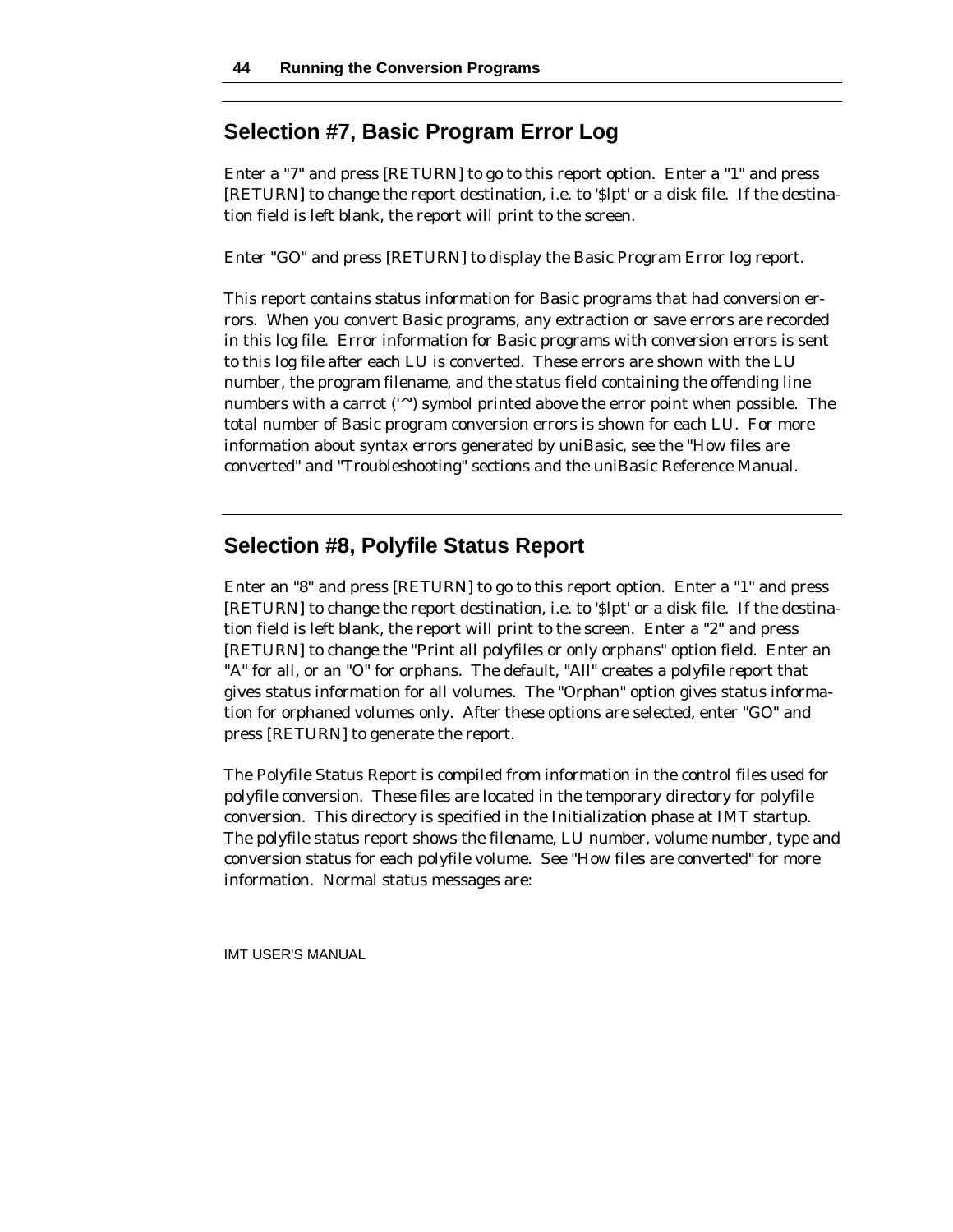| 'Converted'                 | Corresponding polyfile volume converted successfully.                                                                                                                                                                                                                                                                                   |
|-----------------------------|-----------------------------------------------------------------------------------------------------------------------------------------------------------------------------------------------------------------------------------------------------------------------------------------------------------------------------------------|
| 'Read, awaiting conversion' | Corresponding polyfile volume has been read from an<br>LU image file and placed in the temporary polyfile<br>conversion directory, but it is not yet converted. This<br>situation can occur if a polyfile volume is read before<br>the corresponding master volume, or if other volumes<br>are needed before this one can be converted. |
| 'Not yet read'              | Corresponding polyfile volume has not been read<br>from the LU image file.                                                                                                                                                                                                                                                              |

# **Selection #9, IRIS Tape Scan Info**

Enter a "9" and press [RETURN] to select this report option. Enter a "1" and press [RETURN] to change the report destination, i.e. to '\$lpt' or a disk file. If the destination field is left blank, the report will print to the screen. Enter "GO" and press [RETURN] to run the IRIS tape scan information report.

A screen is displayed showing tape scans created with the "Tape Scan" function. The tape scan file number, description and creation date are shown. Enter "PF" to page forward or "PB" to page back through multiple screens. Enter the file number of the tape scan you want and press [RETURN]. Press [ESC] to abort this procedure and return to the Main Menu.

The IRIS tape scan information report shows the scan description, the creation date for that tape scan, the tape number, LU number and decimal tape block offset for each LU that was scanned.

# **Selection #10, LIBR Of a LU image File**

Enter "10" and press [RETURN] to select this report option. LU image files in the temporary "loadlu" directory are displayed. (An LU image must be loaded to disk be-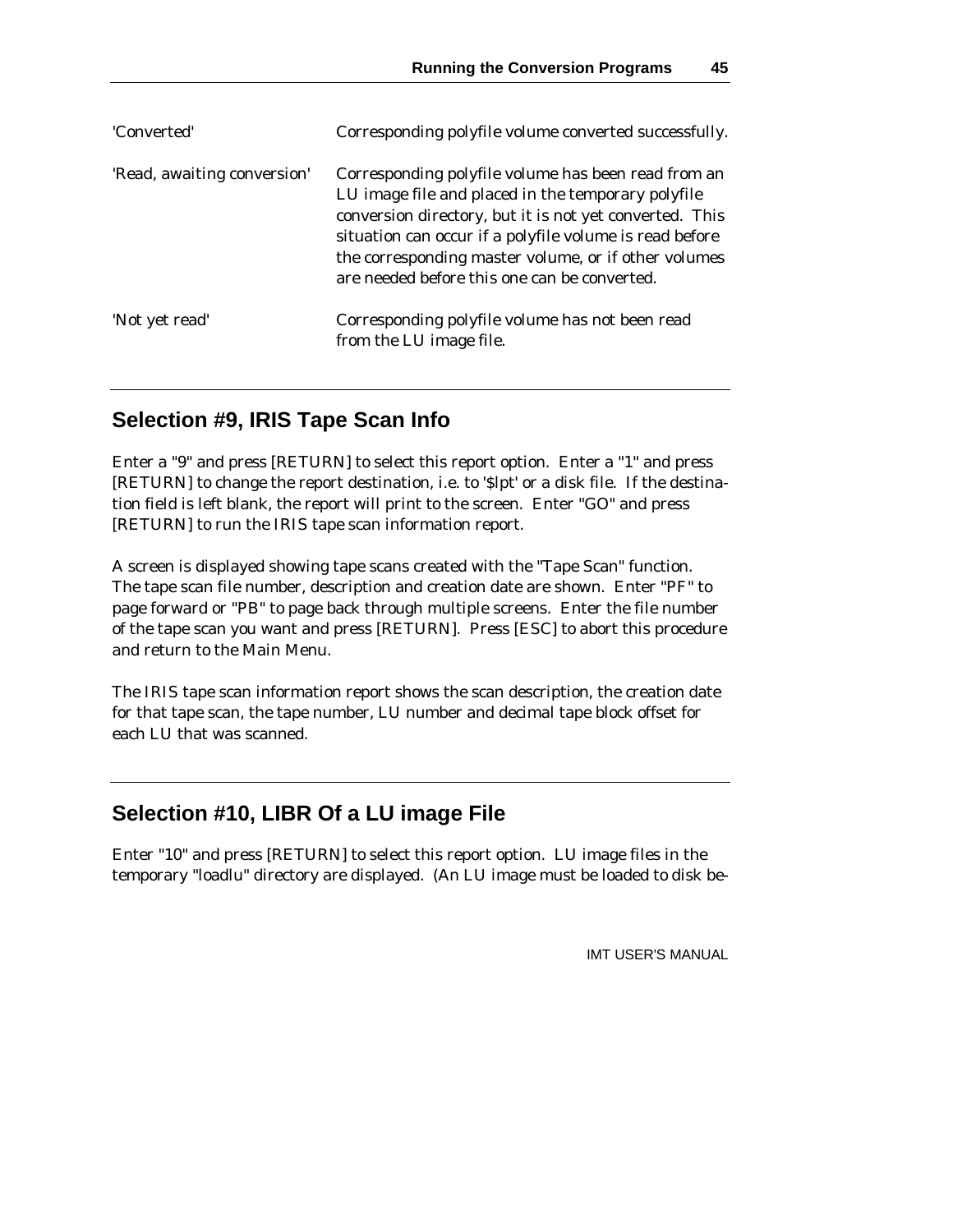fore you can use this function.) Enter "PF" to page forward or "PB" to page back through multiple screens. Enter the file number of the LU to run LIBR on (not the LU number), and press [RETURN]. The file numbers are listed under the "##." column heading.

```
10 JUL 1993 uniBasic(tm)-IRIS Migration Toolkit 1.1 11:59:07
              Perform an IRIS LIBR on a LU image
Currently processing LU# 2 from file temploadlu/2
1. File types to convert (BTFCY), or blank for all [ ]
2. Enter filename wildcards, or blank for all files [ ]
3. Report destination (blank for screen) [ ]
4. Display/print detail file information? [N]
Enter field number to change, or 'go' to proceed with conversion: [ ]
```
fig 7 - IRIS LIBR Report Options Screen

1. File types to convert

Enter a "1" on the options screen and press [RETURN] to specify on which types of files to run LIBR. The file types are:

- B, saved basic program
- T, text file
- F, formatted data file
- C, contiguous or contiguous-indexed data file
- Y, polyfiles

Enter one or more of these options and only those files types will be displayed. Leave this field blank to display all file types.

2. Filename Wildcards

Enter a "2"and press [RETURN] to specify which files to display by filename. Use wildcards to select a group of files, or leave this field blank to select all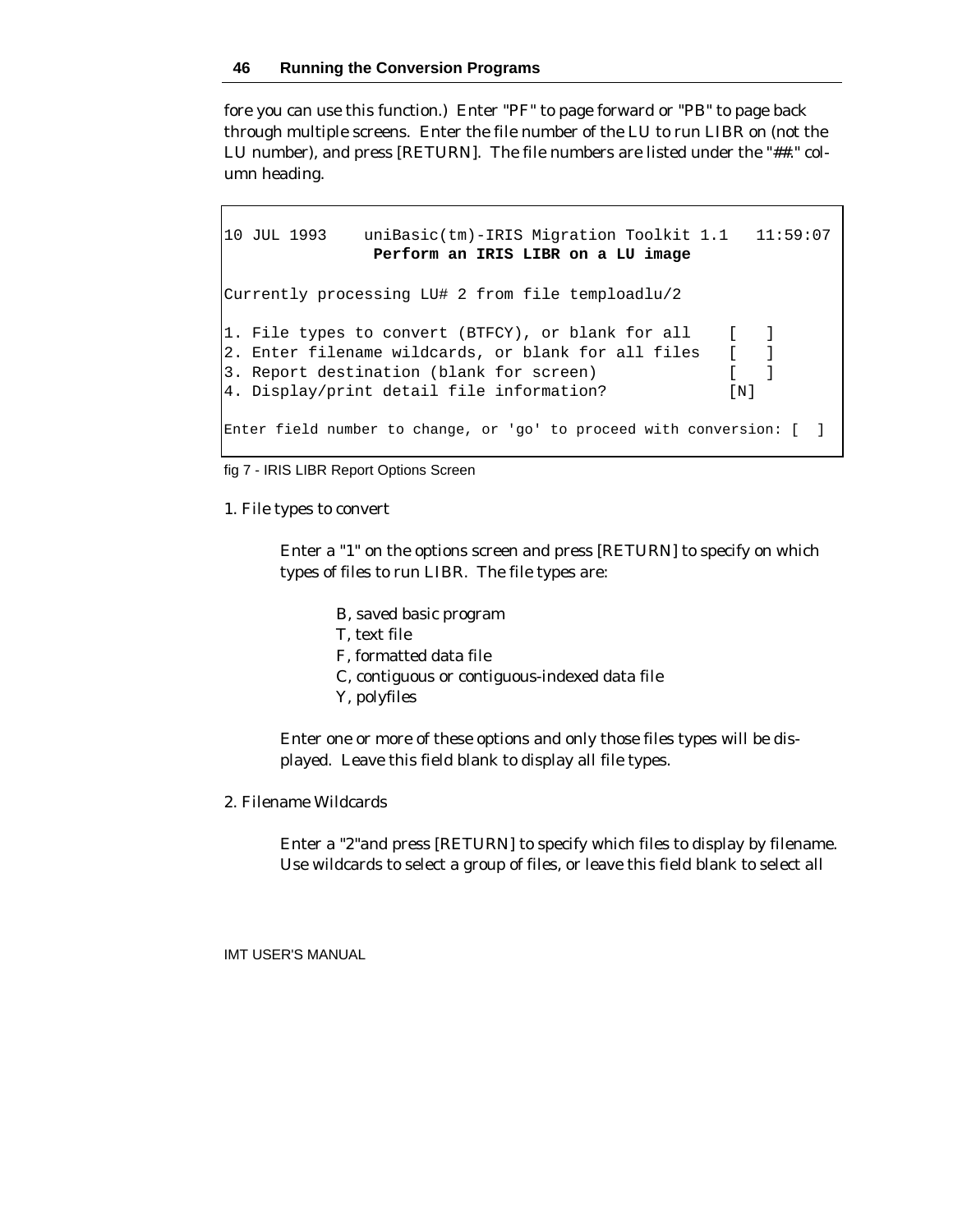files. The format of the wildcard specification is the same as for the Unix "ls" command. For example, 'abc\*' selects files beginning with 'abc', '\*xyz' selects files ending with 'xyz', 'ab\*z' selects files beginning with 'ab' and ending with 'z', and '\*ijk\*' selects files with 'ijk' in the filename. You may specify more than one wildcard pattern, separated by spaces.

3. Report Destination

Enter a "3"and press [RETURN] to change the report destination, i.e. to '\$lpt' or a disk file. If the destination field is left blank, the report will print to the screen.

4. Display/print detail file information

Enter a "4"and press [RETURN] to move to the "Display/print detail file information" edit field. The default for this option is "N", which will display a normal IRIS LIBR on the selected LU image file. Enter a "Y" to display a LIBR that has additional information for formatted, contiguous, indexed files and polyfile volumes. The detail information displayed is:

| <b>File Type</b>   | <b>Detail Information</b>                                  |
|--------------------|------------------------------------------------------------|
| Formatted          | number of records, record size in words, number of         |
|                    | records per block and format                               |
| Contiguous         | number of records and record size in words                 |
| Contiguous-indexed | number of records, record size in words, key size in bytes |
|                    | for each directory and first data record number            |
| Polyfile           | number of records, record size in words, volume type       |
|                    | (base, extension, data, or unknown), number of             |
|                    | directories and key size in bytes for each directory       |

#### Table 3

When the above options have been selected, enter "GO" and press [RETURN] to execute the report.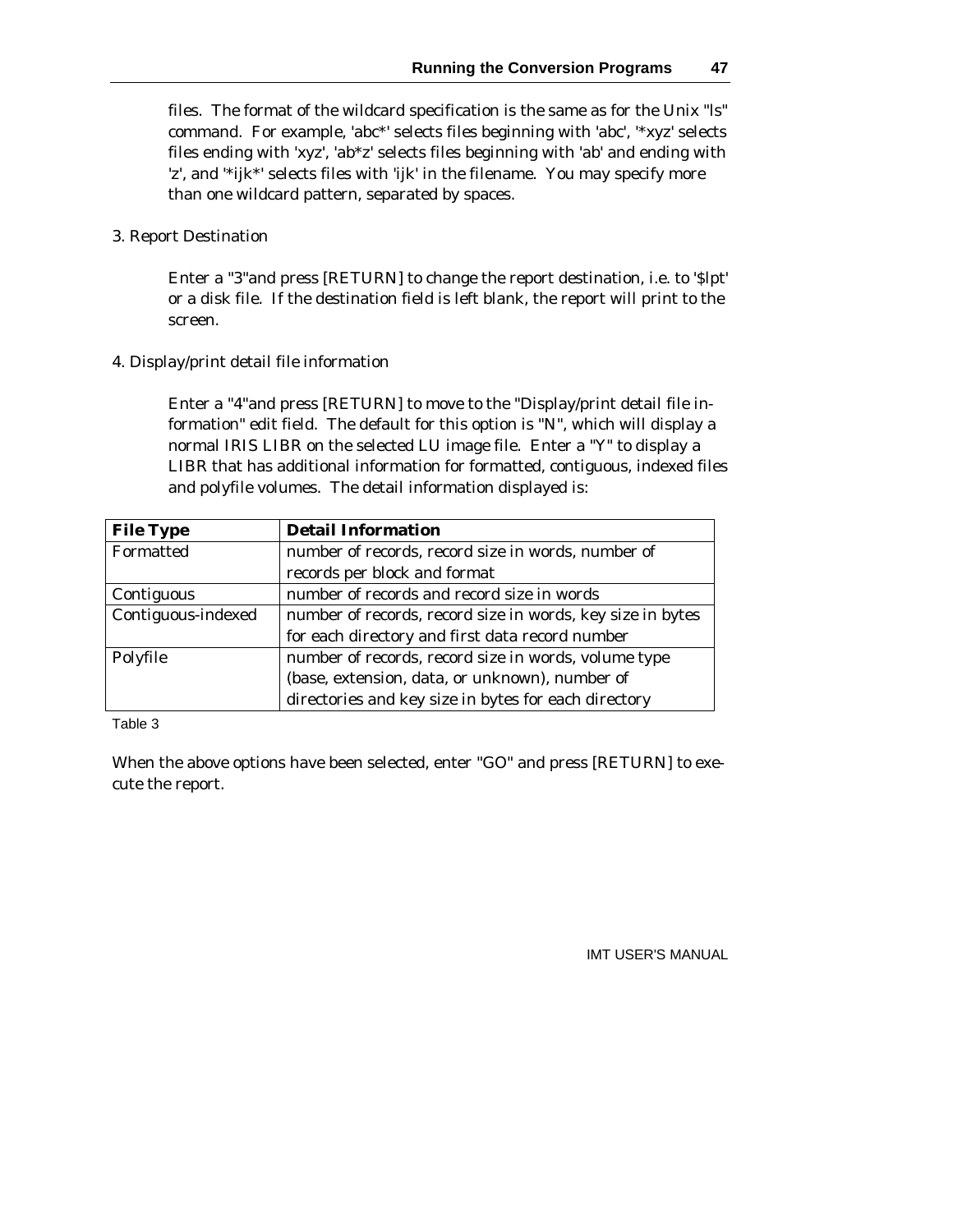## **Selection #11, Scan IRIS Contiguous ISAM key Structure**

This report shows the actual internal key structure of an IRIS contiguous ISAM file and can be especially useful if a file of this type fails to convert properly. This report applies to contiguous-indexed files only, not to contiguous, formatted, or polyfiles.

Enter "11" and press [RETURN] to select this report option. LU image files in the temporary "loadlu" directory are displayed. (An LU image must be loaded to disk before you can use this function.) Enter "PF" to page forward or "PB" to page back through multiple screens. Enter the file number of the LU to scan (not the LU number) and press [RETURN]. The file numbers are listed under the "##." column heading.

Enter a "1" on the options screen and press [RETURN] to specify by wildcards which files to scan. Use wildcards to select a group of files, or leave this field blank to select all type 'C' files. The format of the wildcard specification is the same as for the Unix "ls" command. For example, 'abc\*' selects files beginning with 'abc', '\*xyz' selects files ending with 'xyz', 'ab\*z' selects files beginning with 'ab' and ending with 'z', and '\*ijk\*' selects files with 'ijk' in the filename. You may specify more than one wildcard pattern, separated by spaces.

Enter a "2" and press [RETURN] to change the report destination, i.e. to '\$lpt' or a disk file. If the destination field is left blank, the report will print to the screen.

When the above options have been selected, enter "GO" and press [RETURN] to execute the report.

The report will display the following data:

header block address in decimal file size in blocks record length in words number of records first data record number of indexes, with the defined key size in bytes for each index

Also shown is the key structure for each directory, which consists of: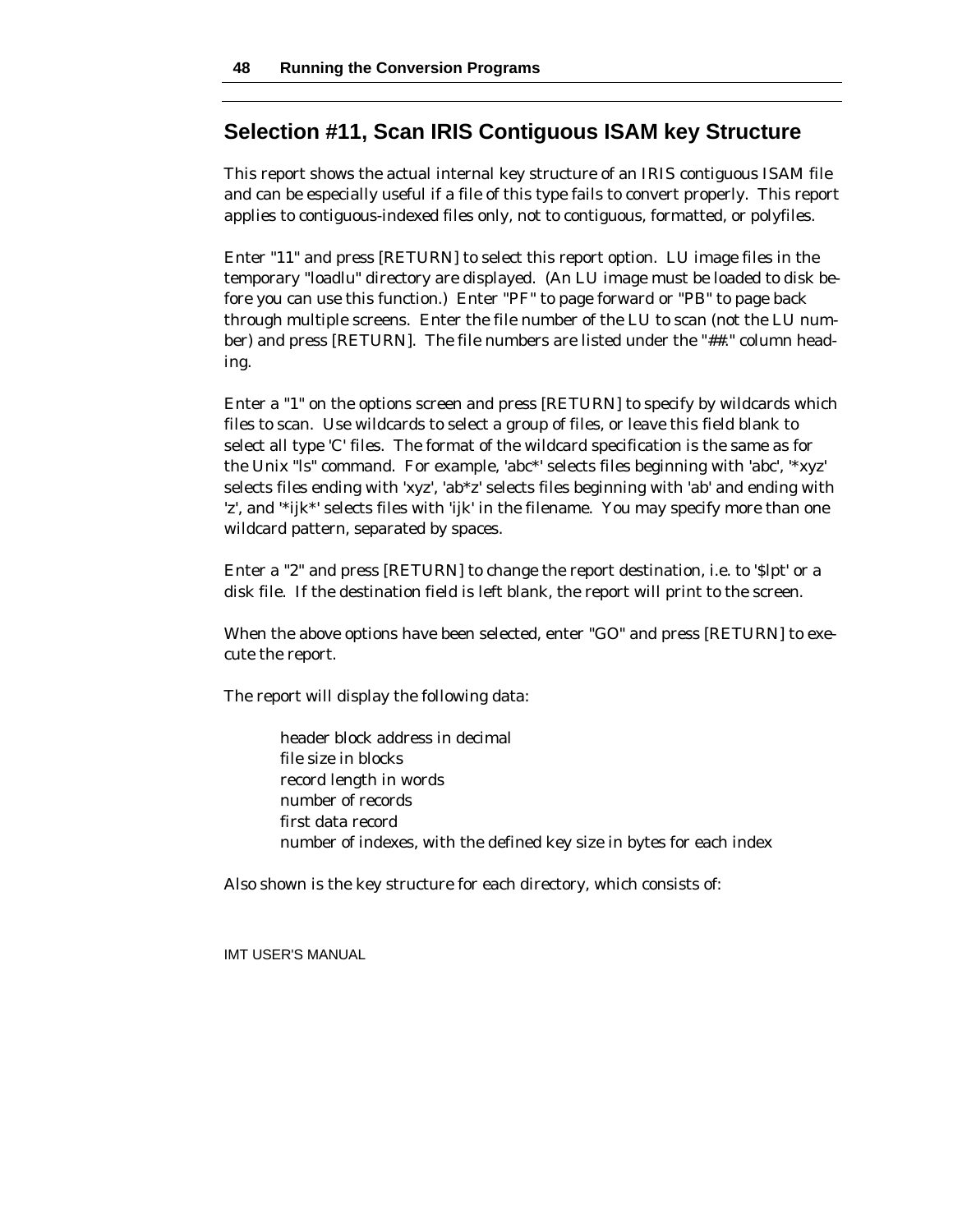the number of keys found, that is key 0 up to 'maxkey' directory number, key number, actual key size ASCII key contents (non-displayable characters shown as "\###\") corresponding record number

# **Miscellaneous**

The Miscellaneous section of the Main Menu contains three options, Tape Scan Management, Rewind Tape and Cleanup.

# **Selection #12, Tape Scan Management**

Tape Scan Management is a set of utilities designed to make tape scan information easier to deal with, since tape scanning is a vital function of IMT. Tape scan management allows you to change the text description of tape scans, delete scans and export or import scan information from another IMT session.

Enter "12" and press [RETURN] to select this option. A screen is displayed with the four tape scan management choices. Enter the appropriate number and press [RETURN]. Press [ESC] at any time to abort this procedure and return to the Main Menu. The options are:

1. Change Description Enter a "1" and press [RETURN] to select this option. A screen is displayed showing tape scan file number, description, and creation date. Enter "PF" to page forward or "PB" to page back through multiple screens. Enter the file number of the tape scan you want to modify and press [RETURN]. An edit field with the existing description is displayed. Enter the new tape scan description and press [RETURN]. An "OK to continue?" option will appear at the bottom of the screen. Enter a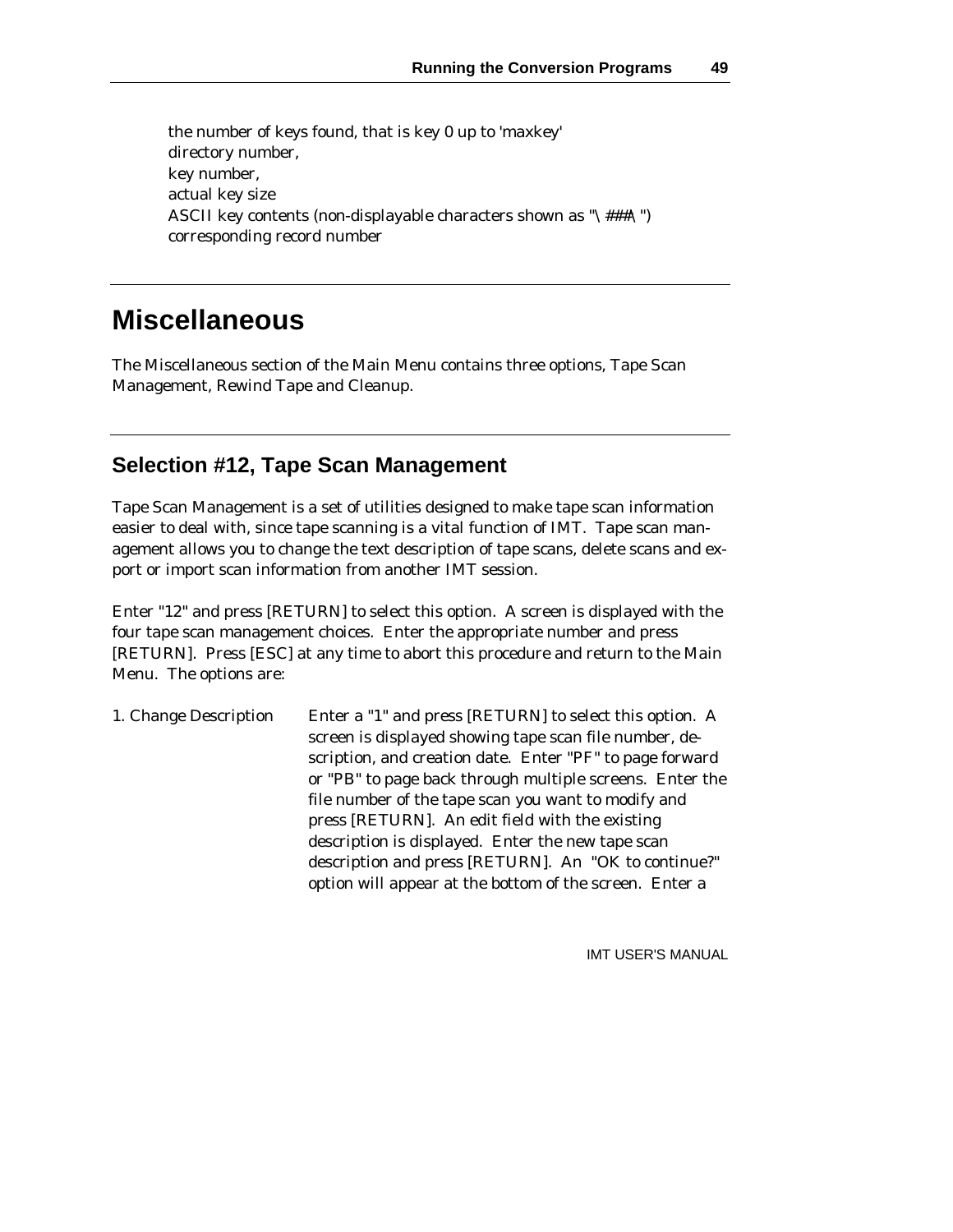"N" and press [RETURN] to abort the change and return to the edit field. Accept the default "Y" and press [RETURN] to change the tape scan description. After the description is changed, you will return to the Tape Scan management options screen.

2. Delete Enter a "2" and press [RETURN] to select this option. A screen is displayed showing tape scan file number, description, and creation date. Enter "PF" to page forward or "PB" to page back through multiple screens. Enter the file number of the tape scan you want to delete and press [RETURN]. The selected tape scan description is displayed with an "OK to continue?" option at the bottom of the screen. Enter a "N" and press [RETURN] to abort this operation and return to the Tape Scan Management options screen. Enter a "Y" and press [RETURN] to delete the tape scan. After the tape scan is deleted, you will return to the Tape Scan management options screen.

3. Export Enter a "3" and press [RETURN] to select this option. A screen is displayed showing tape scan file number, description and creation date. Enter "PF" to page forward or "PB" to page back through multiple screens. Enter the file number of the tape scan you want to export and press [RETURN]. The selected tape scan description is displayed with an "Enter export destination file" edit field. Enter a filename for the exported tape scan and press [RETURN]. The filename must conform to the Unix/Xenix filename restrictions. If a file with the same name already exists, the message "File already exists, use '!' to replace" is displayed. If you want to overwrite the existing file with your exported tape scan, add a "!" to the end of the filename and press [RETURN]. An "OK to continue?" option will appear at the bottom of the screen. Enter an "N" and press [RETURN] to go back to the "Export Destination file" edit field. Enter a "Y" and press [RETURN] to export the tape scan information to the selected file and return to the Tape Scan Management op-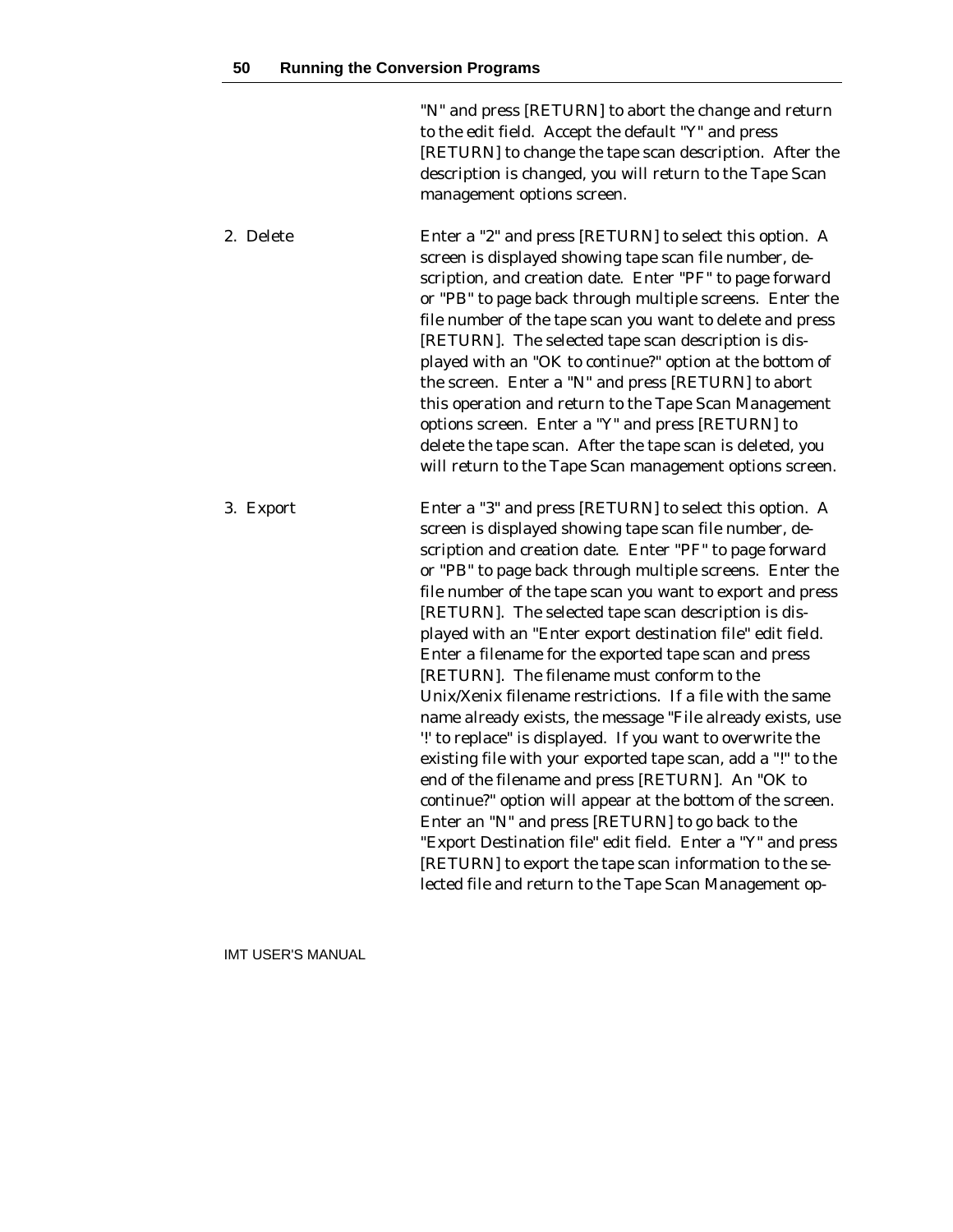tions screen. The exported file may then be transferred to another system.

4. Import Enter a "4" and press [RETURN] to select this option. A screen with an "Enter exported scan filename" edit field is displayed. Enter the filename for the tape scan that you exported using #3 above, and press [RETURN]. An "OK to continue?" option will appear at the bottom of the screen. Enter a "N" and press [RETURN] to cancel the operation, and return to the Tape Scan management options screen. Accept the default "Y" and press [RETURN] to import the tape scan. When the import procedure is complete, you will return to the Tape Scan management options screen.

# **Selection #13, Rewind Tape**

The rewind tape function is self explanatory and is used when a conversion halts before completion.

Enter a "13" and press [RETURN] to select this menu option. A screen will display the tape rewind status. After the operation is complete, press [RETURN] again to go back to the Main Menu.

# **Selection #14, Cleanup**

The Cleanup options allow you to purge temporary conversion files and directories when the conversion is complete.

Enter a "14" and press [RETURN] to select this menu option. A screen of Cleanup options is displayed. Enter the desired options and answer "Y" to select them. Enter "GO" and press [RETURN] to continue. Press [ESC] at any time to abort this procedure. The 6 cleanup options are: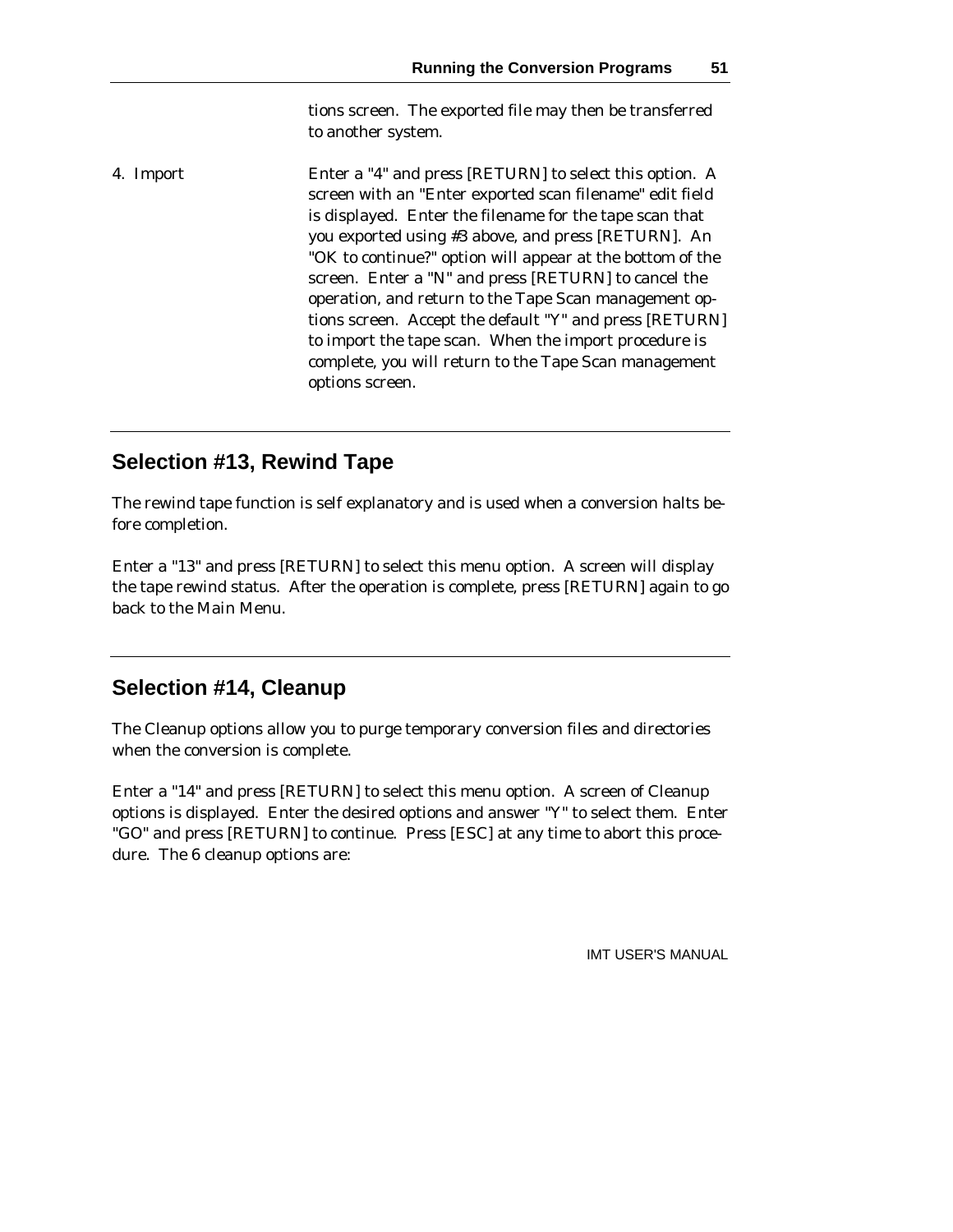- 1. Purge LU images in the temp loadlu directory
- 2. Clear temp polyfile directory, including log data
- 3. Clear the temp conversion directory
- 4. Clear the tape scan info directory
- 5. Delete the general log file
- 6. Delete the Basic program error log file

A cleanup verification screen will display the exact Unix commands that are used to delete the specified files and directories. Also shown is a description of each file, or the contents of each directory, chosen to be deleted. Press [ESC] to abort the procedure and go back to the Main Menu, or enter "CONTINUE" and press [RETURN] to delete these files and directories.

If "CONTINUE" is entered, a screen displays the execution of the selected Unix commands. When the files and directories have been cleared, press [RETURN] to go back to the Main Menu.

**NOTE** When you are finished with your conversion, be sure to print out all logs before you delete them. They comprise the total record of your conversion and should be kept for later reference.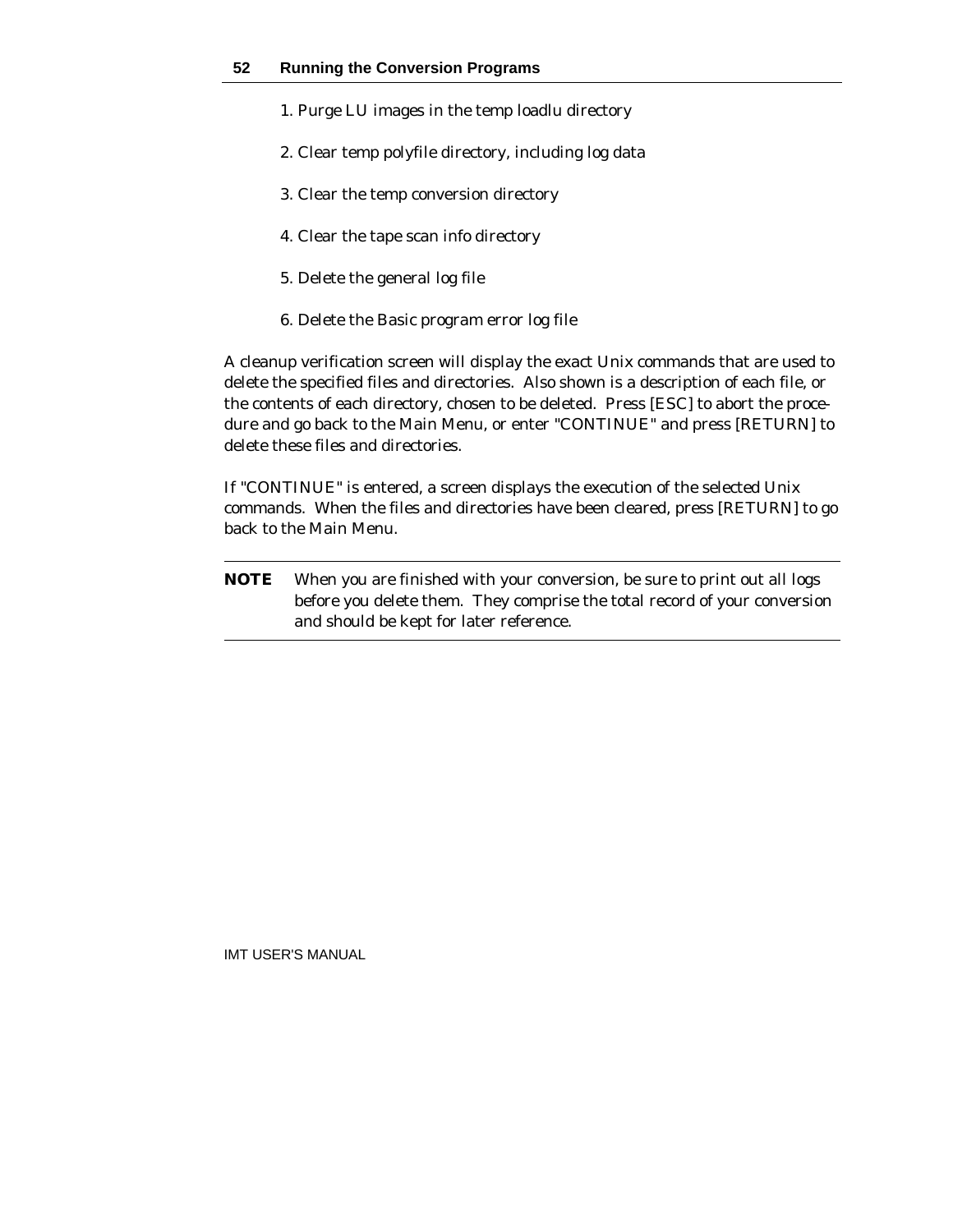# **Appendix A: Troubleshooting**

The most common problems using IMT are addressed in this section. This manual assumes a basic knowledge of both uniBasic and Unix. For problems pertaining to uniBasic, consult the uniBasic Reference Manual. For problems related to Unix, consult your Unix manuals. If your problems cannot be resolved by any of these methods, call your dealer. DCI regrets that we cannot accept direct support calls from customers that do not have a DCI Support Agreement.

#### **Q IMT has quit with the message 'Communication buffer is full'.**

**A** The IPC message queues may not be configured properly for your system. IMT and uniBasic rely heavily on the Unix IPC message queues for communication between processes. See the "Preparation for Conversion" section for more information.

#### **Q IMT does not run properly, or it behaves erratically.**

**A** Make sure no one else is running IMT on your system. Also, for IMT to run properly, uniBasic must be run from the Bourne shell "sh". (on Ultrix, use the "sh5" shell). Do not use the C-shell or the Korn shell. This is necessary because some system-related functions performed by IMT depend on Bourne shell command formats. Do not use the environment variable ALTCALL to change call numbers while running IMT.

## **Q IMT had an error and VSAVEd, but exited to the BITS prompt ('\*'). I had originally launched IMT from the IRIS prompt ('#')**

**A** The BASIC program portion of IMT is written in uniBasic under BITS mode. IMT checks your BASICMODE setting at startup, and changes it to BITS mode if necessary. If you exit IMT normally, BASICMODE is reset, but if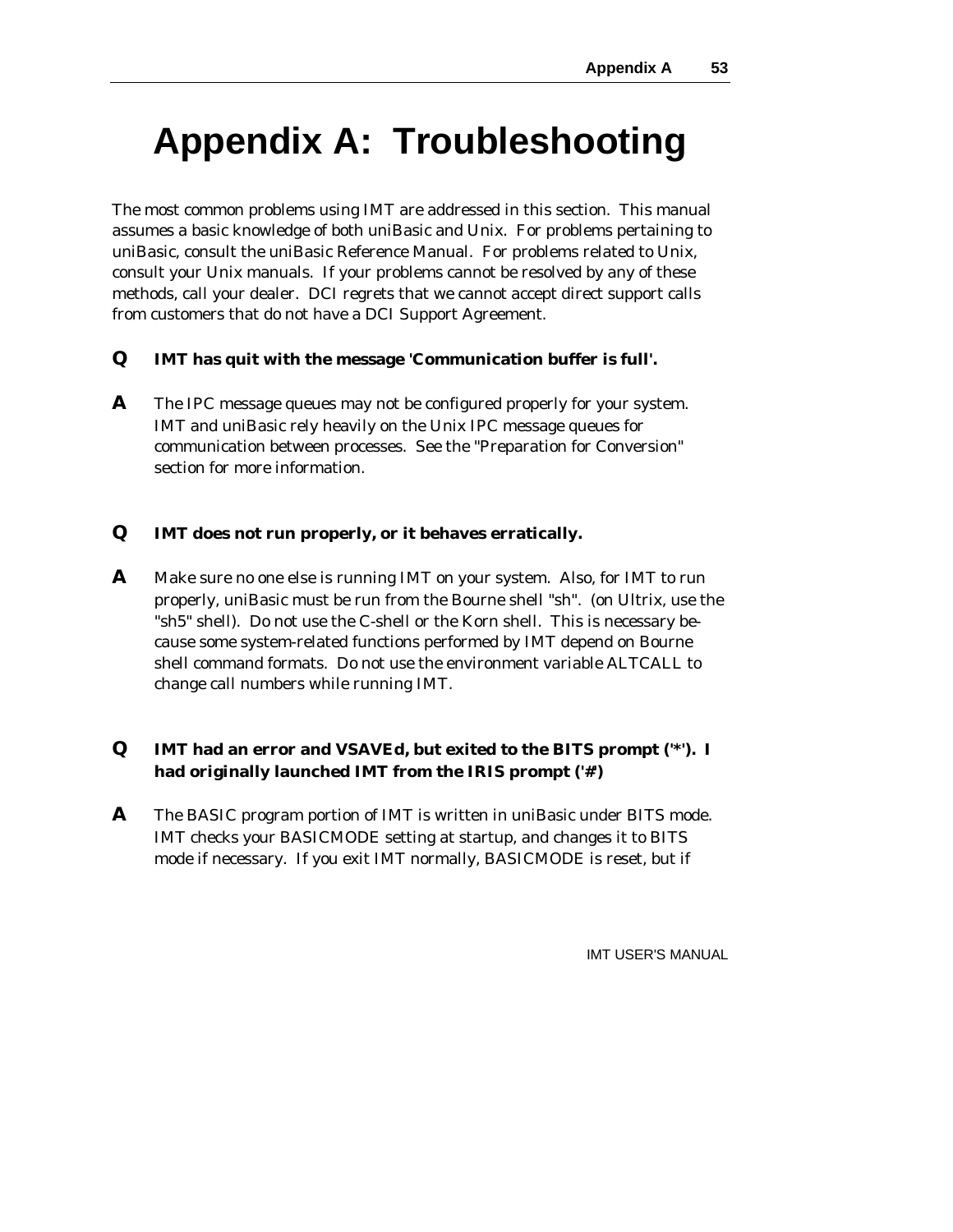#### **54 Appendix A**

there is an error, you will find yourself at the BITS prompt. Issue "bye" to log out of uniBasic and log back in.

#### **Q I converted Basic programs, but there are errors in the Basic program error log. These programs ran under IRIS.**

**A** The uniBasic program statement encoder is much more strict than the one on IRIS. As a result, many errors not detected until runtime on IRIS will be caught when a statement is entered into uniBasic. You will probably encounter several syntax errors when IMT loads your Basic programs. Refer to the uniBasic Reference Manual for more information on uniBasic syntax restrictions.

#### **Q I get the error message 'Someone else is running the uniBasic IRIS Migration Toolkit now. Only one user may run this at a time. Try again later.'**

**A** Only one IMT session can be run at a time. If an attempt is made to launch a subsequent session, this message will display.

#### **Q I have an Exabyte (8mm) tape drive, and I get a 'Device not ready' error.**

**A** Exabyte tape drives sometimes timeout and report this error, especially if the system is busy with other users. These drives also take longer to come 'ready' than other tape drives. You may need to try again and wait longer between inserting the tape and running IMT.

## **Q When I scan a tape or read from a tape, no information is saved and the program ends immediately.**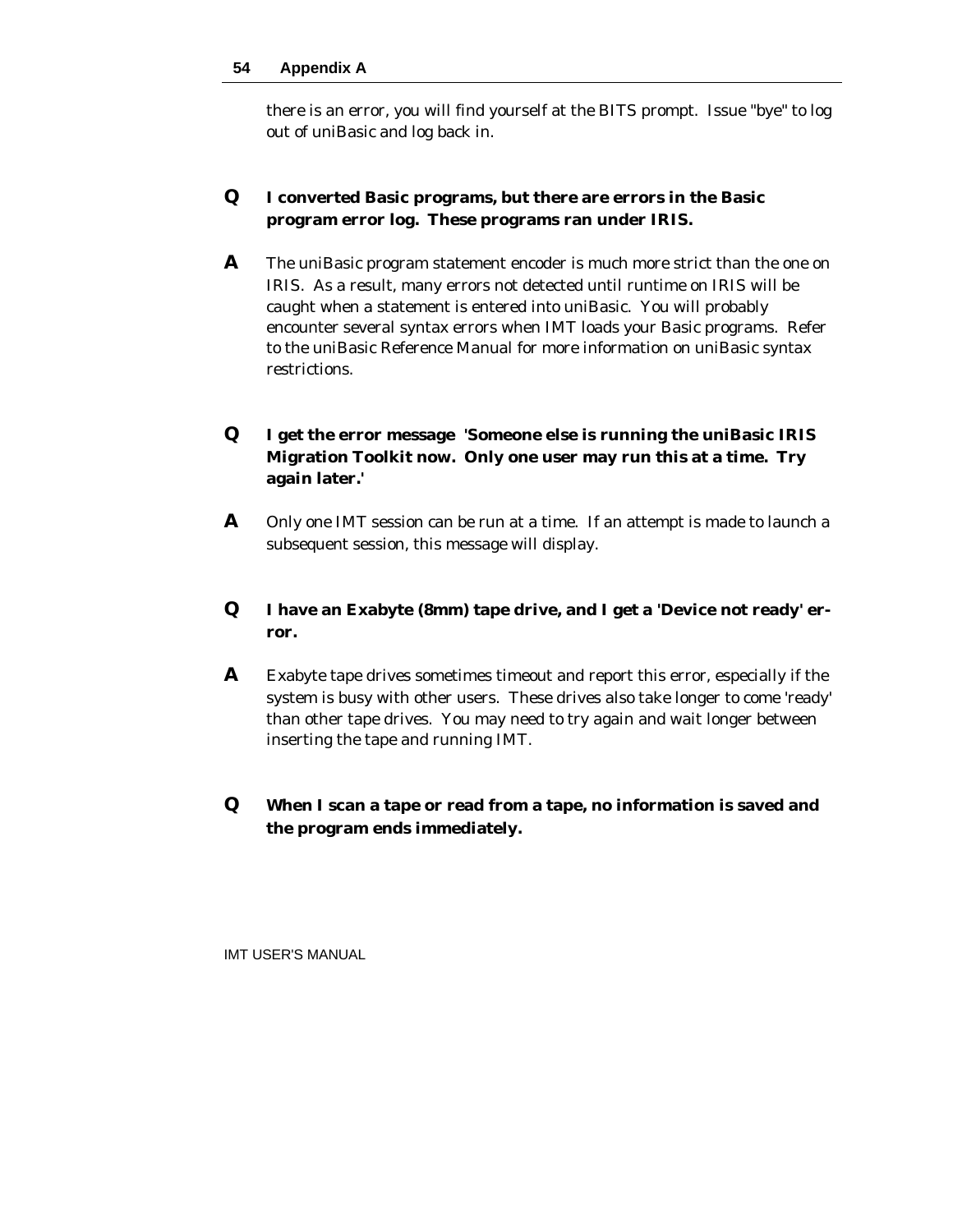**A** The tape device was probably not ready. Wait for the ready light to come on and try again.

#### **Q The IMT Edit Key commands do not work on my terminal.**

**A** IMT Edit Keys use the uniBasic Cursor Tracking feature. Cursor Tracking must be defined in your "term" file in order for the Edit Keys to work. IMT will run without the Edit Keys, but it may be less convenient to use. Refer to Appendix B, "Sample 'term' file definitions", or to the uniBasic Manual under "Cursor Tracking" and "term files" for more information.

#### **Q My Main Menu screen does not look like the one pictured in the IMT Manual.**

**A** IMT uses Extended Graphics Characters to draw borders for some of the IMT menus. Extended graphics characters must be defined in your "term" file in order for IMT to operate properly here. Refer to Appendix B, "Sample 'term' file definitions", or to the uniBasic Manual under "Extended Graphics Characters" and "term files" for more information.

## **Q I'm converting from IRIS Rev 7, and am having problems with getting Basic programs to convert.**

**A** The Basic program decoder used by IMT does not work on IRIS Rev 7 and earlier Basic programs. The way the programs were saved on IRIS changed with the advent of IRIS Rev 8. DCI recommends either dumping the programs to text before copying the logical units to Unix or upgrading the IRIS system to IRIS Rev 8, or preferably, IRIS Rev 9. If you dump the programs to text, you will need to write a script to load and save them in uniBasic, and IMT's Basic program error reporting features will not be available.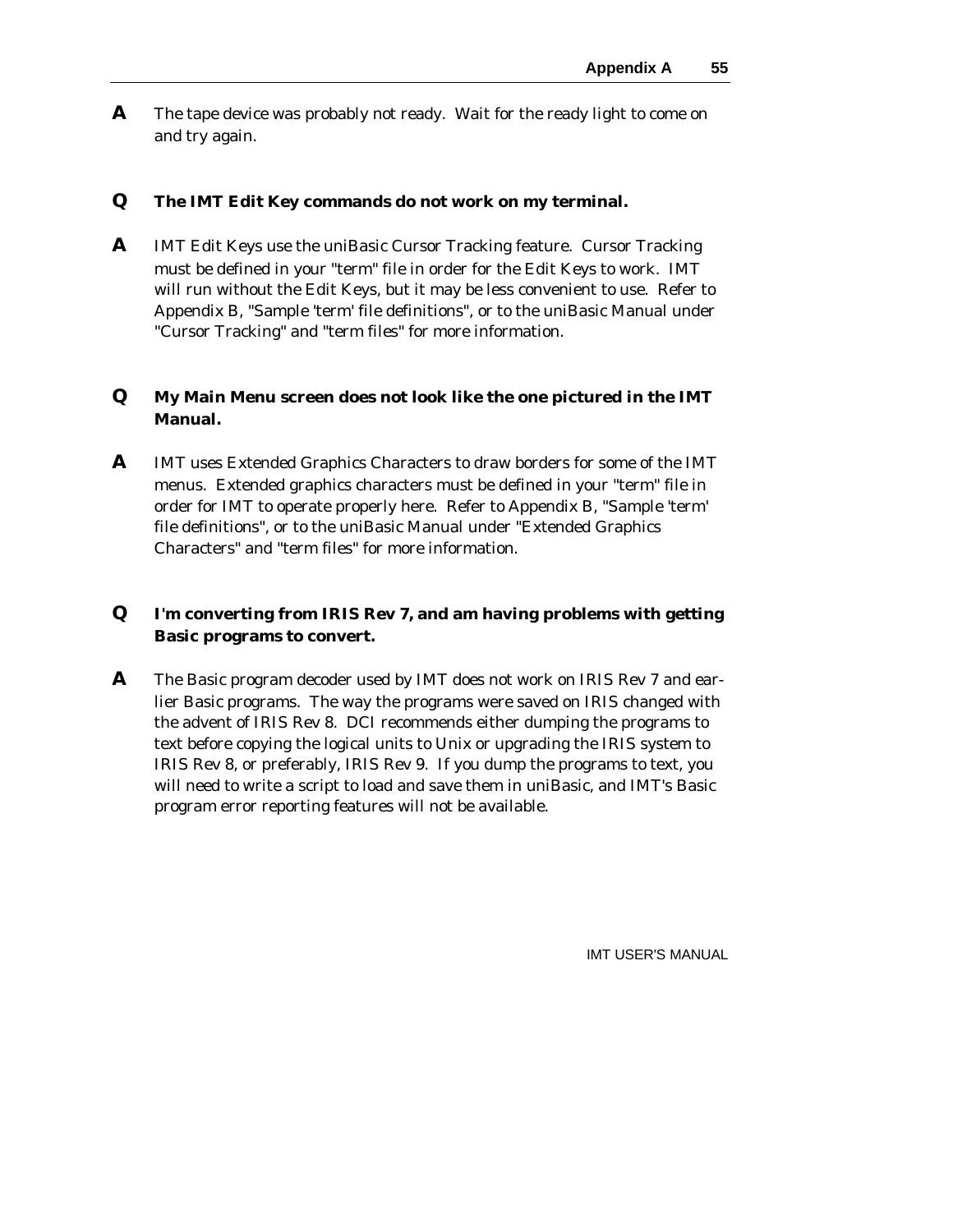## **Q I am getting 'variable not DIMensioned' errors in the Basic program error log.**

**A** READing a variable from a DATA statement without DIMensioning that variable first may lead to a program error in uniBasic. Make sure your variables are DIMensioned.

## **Q I'm having problems with CALLs in my converted Basic programs.**

**A** uniBasic CALL numbers are different than IRIS CALL numbers, therefore you will need to add the ALTCALL environment variable to your ".profile" file. This applies to numeric CALLs only, not to named CALLs like \$STRING or \$ECHO.

#### **Q My Basic programs depend on static data file size, and they are having problems with data files under uniBasic.**

**A** Data files on uniBasic are dynamic; they expand as needed. If your programs require that the data file size remains static, as it did on IRIS, set the environment variable PREALLOCATE to 128. In general, allowing the files to expand dynamically eliminates file expansion problems that occur on IRIS, such as expanding a polyfile by adding a new volume.

#### **Q I get a 'cannot create' message while trying to print a report.**

- **A** Check the file permissions on the printer driver in the "/usr/ub/sys" directory. If uniBasic can't open the driver, it can't create a pipe to it. Printer drivers must also have the 'x' permission.
- **Q My Basic programs are loaded into the "?text" directory, but they are not saved in the main directory.**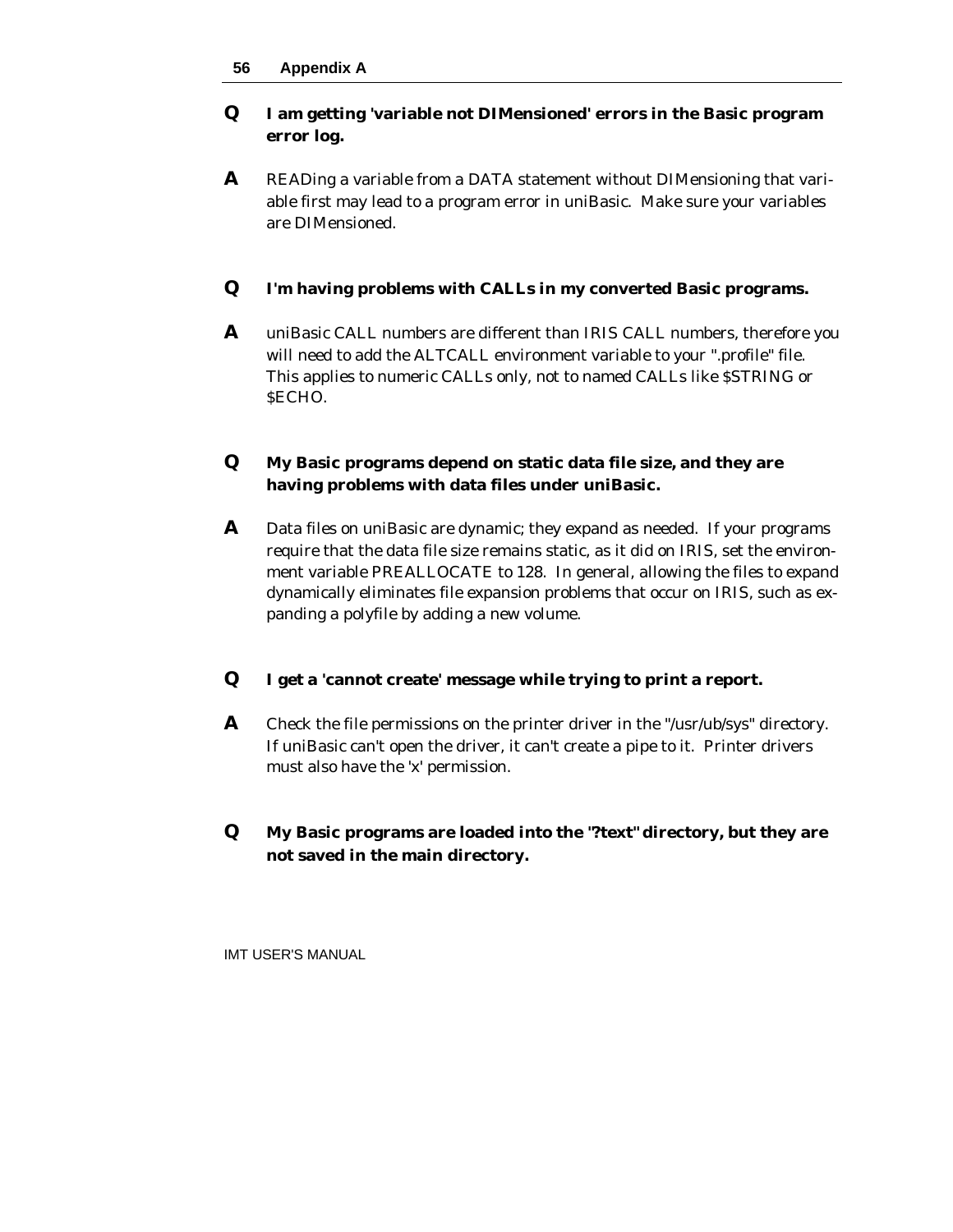**A** Make sure the PORT and PORTS environment variable are not set. When the Basic programs are LOADed and SAVEd, uniBasic is spawned to perform the task. If one of these environment variables is defined, the spawned uniBasic process wants to run on the same port number. This creates an error condition and the spawned uniBasic processes will terminate. As a result, your programs are not loaded or saved.

#### **Q IMT seems to run slow, how can I speed it up?**

- **A** 1. Be the only user on the Unix system. This allows the conversion programs to run faster and lowers the risk of a device timeout error.
	- 2. Purge any unnecessary files on the IRIS system, leaving fewer files to convert.
	- 3. Resolve polyfile and ISAM filename conflicts. Remember that, on uniBasic, polyfile filenames of the form "XXX@" are converted to "XXX", and uniBasic considers these two distinct IRIS files to have the same Unix filename. Try to remove any "@" symbols in filenames on IRIS before converting to uniBasic.
	- 4. Run CLEANUP or CLEANUPX on IRIS. This packs all files as close as possible to the INDEX at the front of the logical unit, and lowers the amount of disk space needed to copy logical units from tape. If you do this, be sure to INSTALL each logical unit before copying to Unix. This will re-initialize the DMAP so that the IMT programs operate properly.

#### **Q My converted programs cannot access LU/0**

**A** Your files are converted into the "0/" directory since IMT uses absolute pathnames when creating files. However, unless your programs also use absolute pathnames, you will be unable to access those files since references to "0/" are mapped by uniBasic to the "sys/" directory. You should either change your programs to use absolute pathnames, or move the necessary files from "0/" to the "sys/" directory.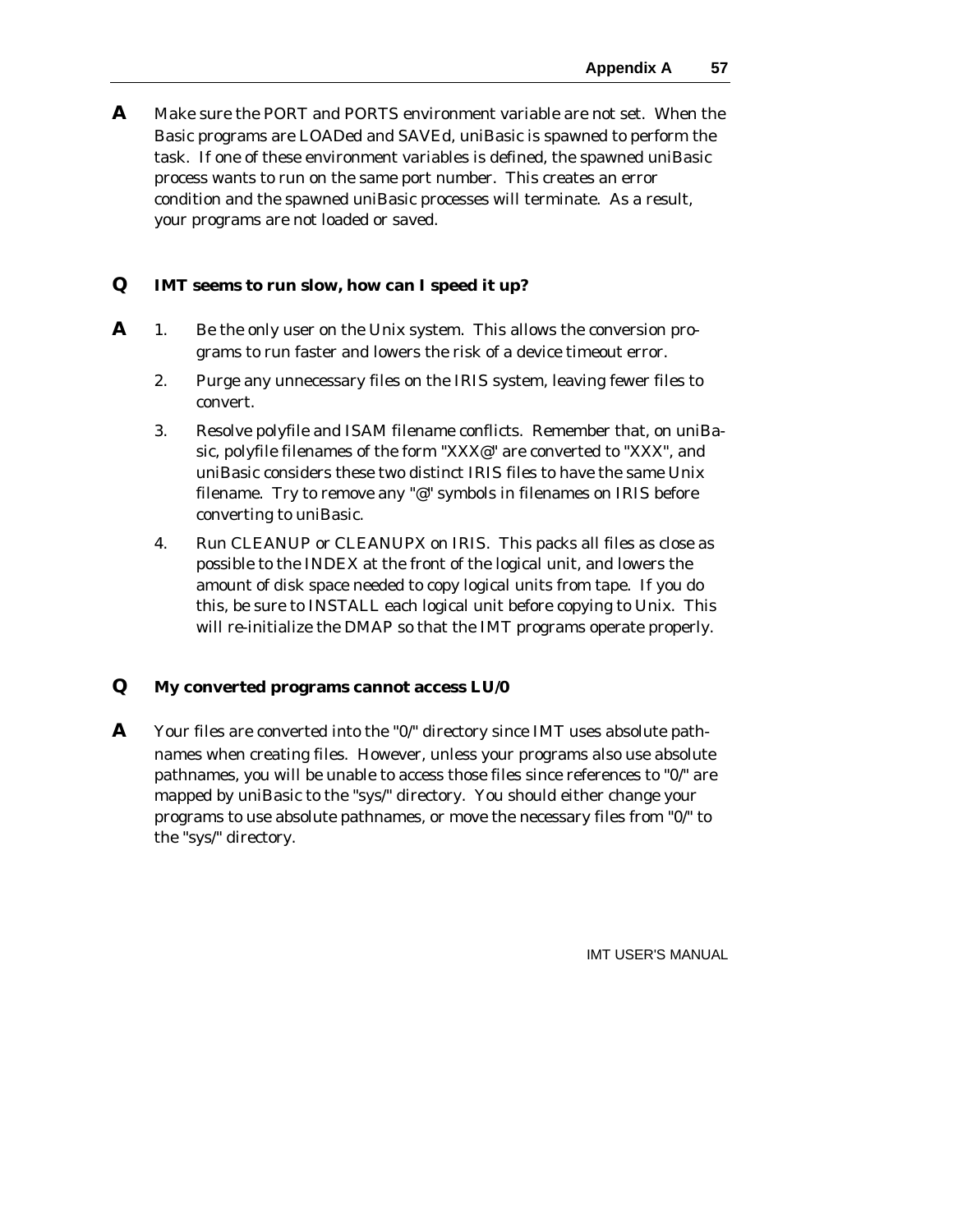#### **Q How much space does IMT need?**

**A** The Unattended Conversion from tape loads one LU at a time, converts the files in that LU, then purges the LU image. As a result, you need 32 megabytes, (the maximum size of an IRIS logical unit) beyond the total space required for your converted files. Note also that most LUs are not full and won't need as much space on Unix as they took on IRIS. If you load all the LUs and then convert them, you are responsible for disk space management, and must allow for the raw IRIS data and converted files on the system.

#### **Q I'm having problems reading IRIS bootable backup tapes.**

**A** You can use an IRIS bootable backup if it was created by one of the IMT-supported utilities: DISCUTILITY, QICOPY, MTCOPY, STAR\*Tape, or Saint. If you use a different utility, create a tape without headers or multiple volumes, and specify QICOPY or MTCOPY format. If one doesn't work, try the other one.

## **Q My file structure after conversion is not the same as it was on the IRIS system.**

**A** It will appear exactly the same to your programs if the LUST environment variable is set correctly. Refer to the uniBasic Reference Manual for more information on LUST. The actual disk representation of files is different on Unix than on IRIS, but uniBasic maps the IRIS logical unit numbers to Unix directories based on the LUST environment variable.

#### **Q My maintenance programs do not work under uniBasic.**

**A** Programs that open files in maintenance mode ('OPEN  $\#C=1$ ' or 'OPEN  $\#C=2'$ ') may be unusable, especially if they examine the internal structure of ISAM or system files. Maintenance mode is not well supported in uniBasic, though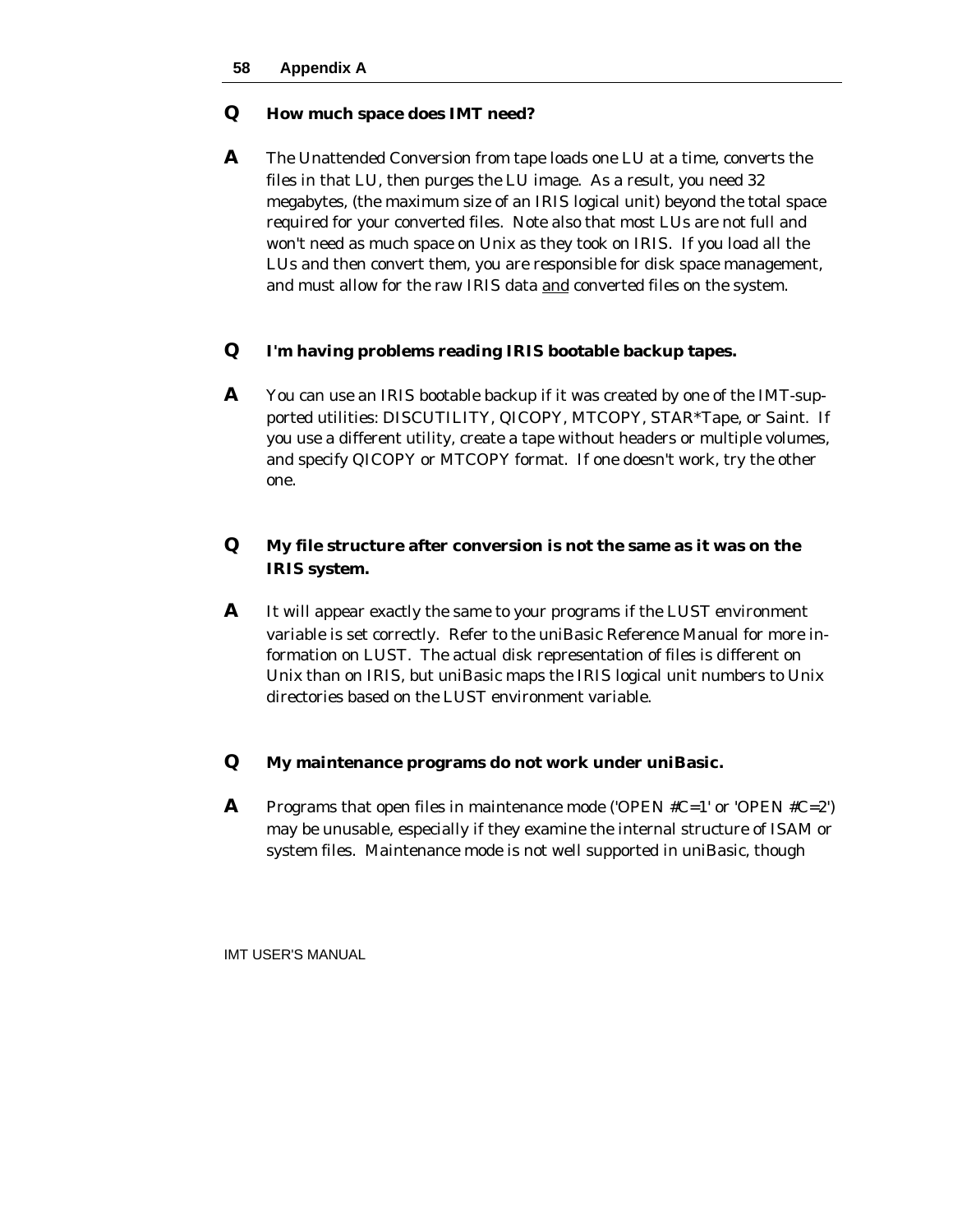there are other ways to accomplish the same tasks. See the RDREL, WRREL and CONV statements in the uniBasic Reference Manual.

#### **Q I ran IMT from "root" and now my converted programs will not run, and I can't access my data files.**

**A** DCI recommends that you run IMT from the account that will actually use the programs. Converted files will have the same permissions as the user doing the conversion. You must be logged in as "root", however, to install IMT and uniBasic. If you run IMT while logged in as "root", you must eventually change the permissions on each program and data file so the end-users can access them.

#### **P I'm running an Unattended Conversion and I am getting tape errors.**

**S** Set the "Perform tape reading while conversions running" option to "N".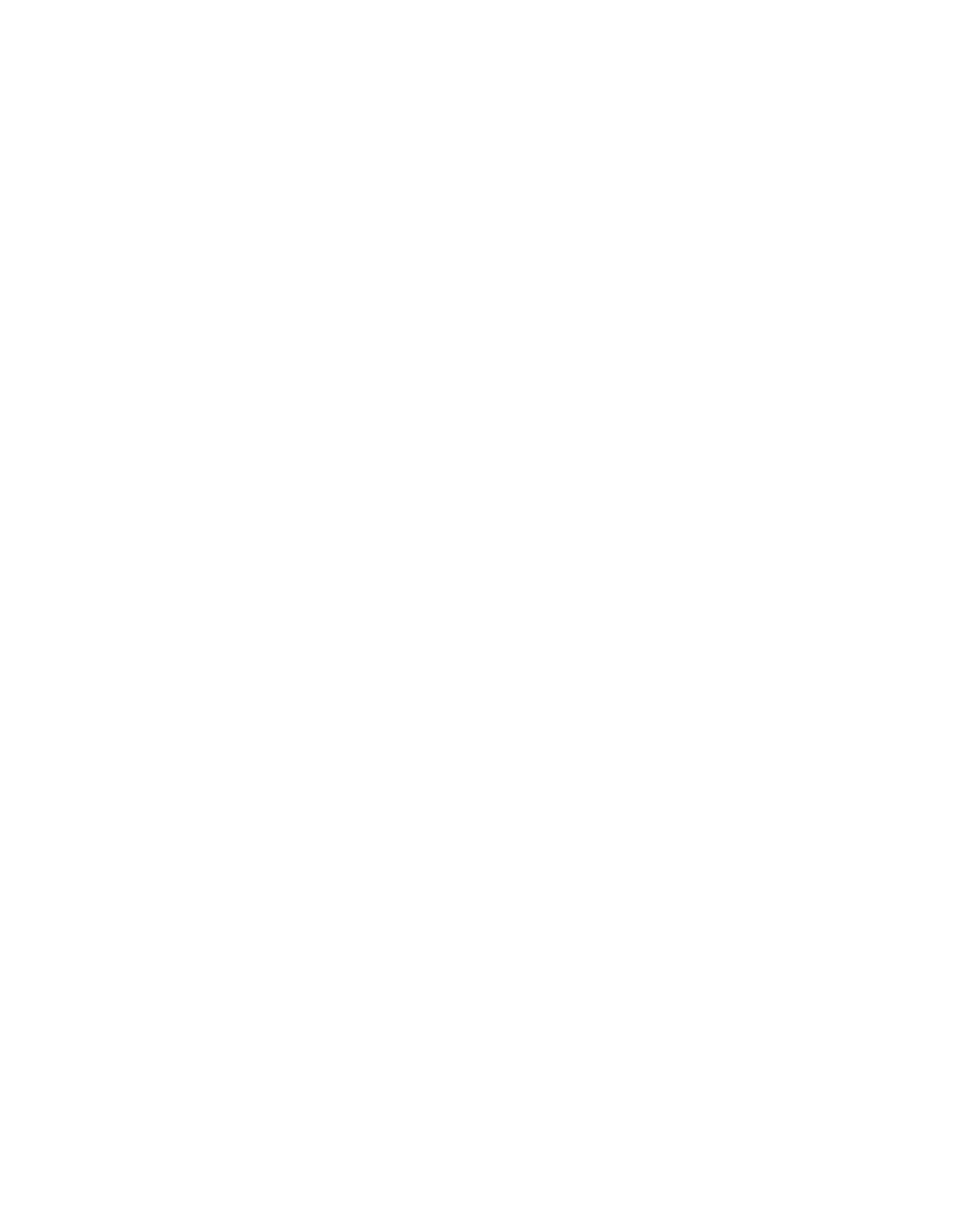# **Appendix B: Sample "Term" File Definitions**

# **Cursor Tracking**

IMT Edit Key commands use uniBasic Cursor Tracking. Cursor Tracking must be defined in your "term" file in order for the Edit Keys to work. IMT will run without the Edit Keys, but it may be less convenient to use. Below are sample Cursor Tracking menmonics used by IMT for Wyse 60 terminals and SCO ANSI consoles. Refer to the uniBasic Reference Manual under "Cursor Tracking" and "term files" for more information.

These mnemonics have been tested under SCO Unix. Do not include the descriptions in the "term" file.

> Wyse 60 and ANSI mnemonic:replacement string (description)

^H:22 (left arrow) ^J:21 (down arrow)  $^{\wedge}$ K:20 (up arrow) ^L:23 (right arrow)

SCO Unix has a utility called "setkey" that can be used to map functions to specific keys for the console tty. You can issue the following commands at the command prompt in order define arrow keys:

> setkey 50 "\013" setkey 53 "\010" setkey 55 "\014" setkey 58 "\012"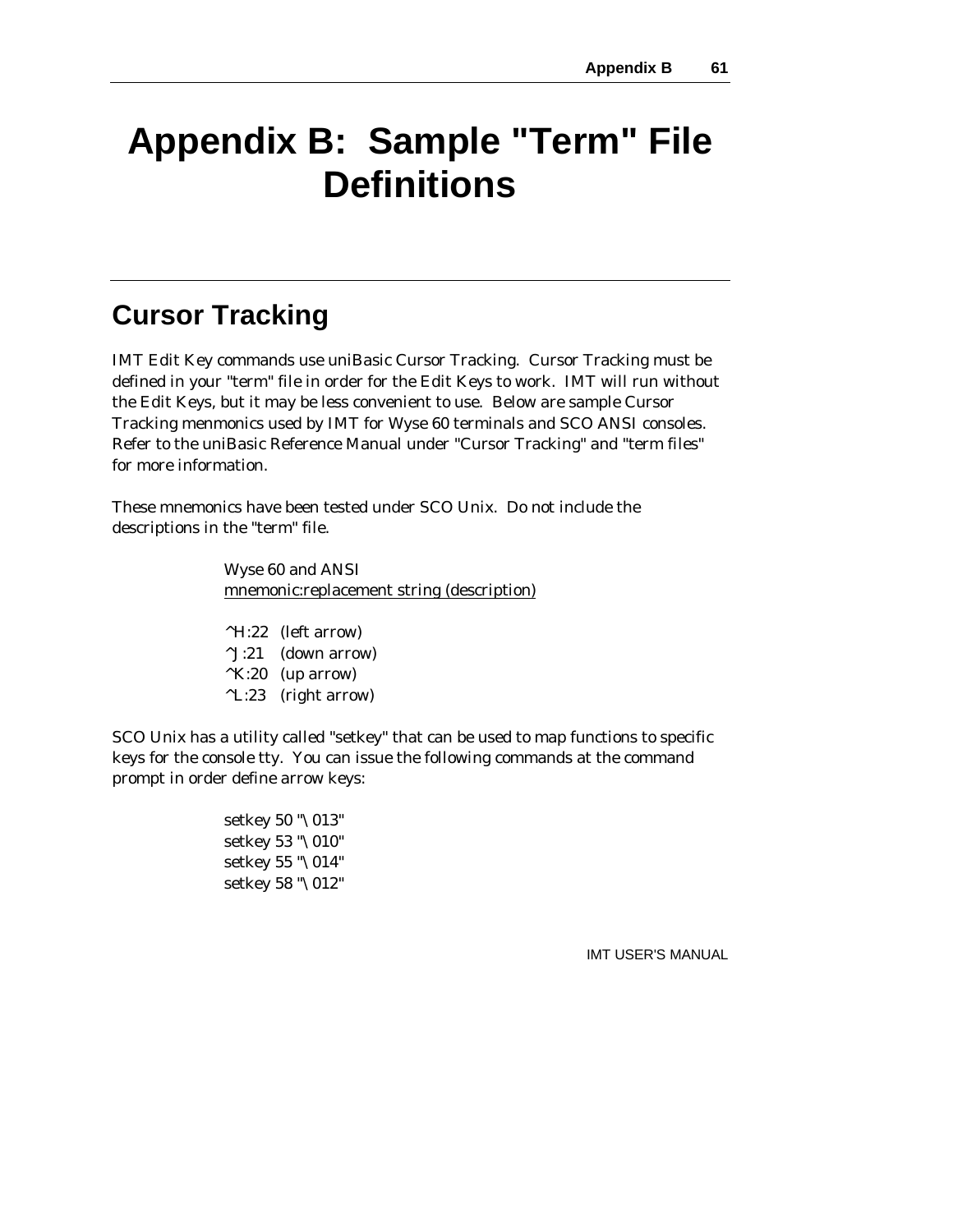Refer to your Unix system documentation under "setkey" for more information.

# **Extended Graphics Characters**

IMT uses Extended Graphics Characters to draw borders for some of the IMT menus. Extended graphics characters must be defined in your "term" file in order for IMT to operate. IMT will run without the menu borders, but it may be less convenient to use. Below are sample Extended Graphics Character mnemonics used by IMT for Wyse 60 terminals and SCO ANSI consoles. Refer to the uniBasic Manual under "Extended Graphics Characters"and "term files" for more information.

These mnemonics have been tested under SCO Unix. Do not include the descriptions in the "term" file.

| Wyse 60                                   |                              |  |
|-------------------------------------------|------------------------------|--|
| mnemonic:replacement string (description) |                              |  |
|                                           |                              |  |
| G1:2                                      | (upper left corner)          |  |
| G2:3                                      | (upper right corner)         |  |
| G3:1                                      | (lower left corner)          |  |
| G4:5                                      | (lower right corner)         |  |
| G5::                                      | (horizontal bar)             |  |
| G6:6                                      | (vertical bar)               |  |
|                                           | BG:\33\H\2\ (Begin Graphics) |  |
|                                           | EG:\33\H\3\ (End Graphics)   |  |
|                                           |                              |  |
| SCO-ANSI                                  |                              |  |
| mnemonic:replacement string (description) |                              |  |

| G1:\332\ | (upper left corner)  |
|----------|----------------------|
| G2:\277\ | (upper right corner) |
| G3:\300\ | (lower left corner)  |
| G4:\331\ | (lower right corner) |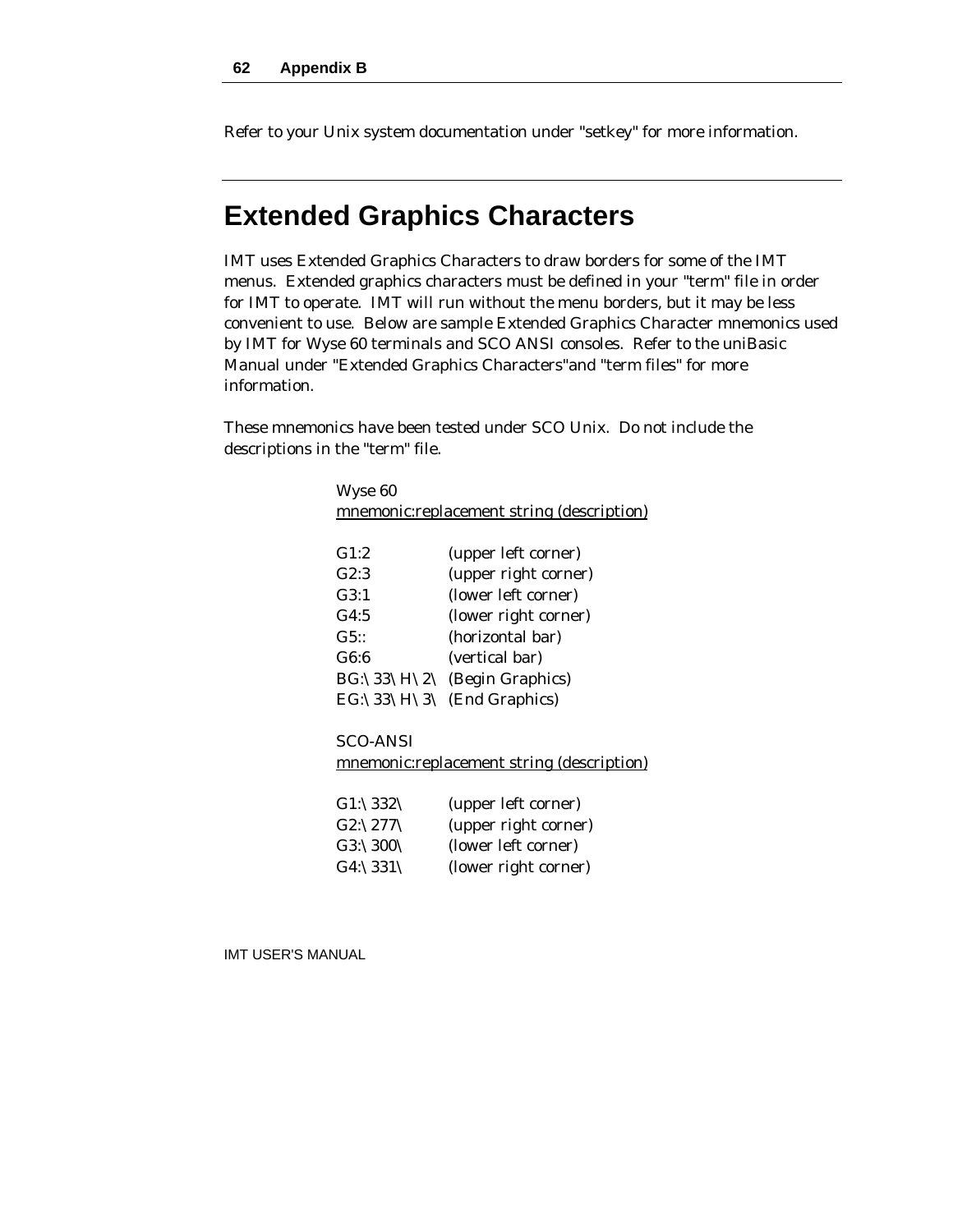| $G5: \304 \$ | (horizontal bar) |
|--------------|------------------|
| G6:12631     | (vertical bar)   |

If you do not know the graphics sequences for your terminal, you must use spaces instead. The menu borders will not display, but IMT will run.

> No Graphics, print spaces instead mnemonic:replacement string

G1:\40\ G2:\40\ G3:\40\ G4:\40\ G5:\40\ G6:\40\ BG:\40\ EG:\40\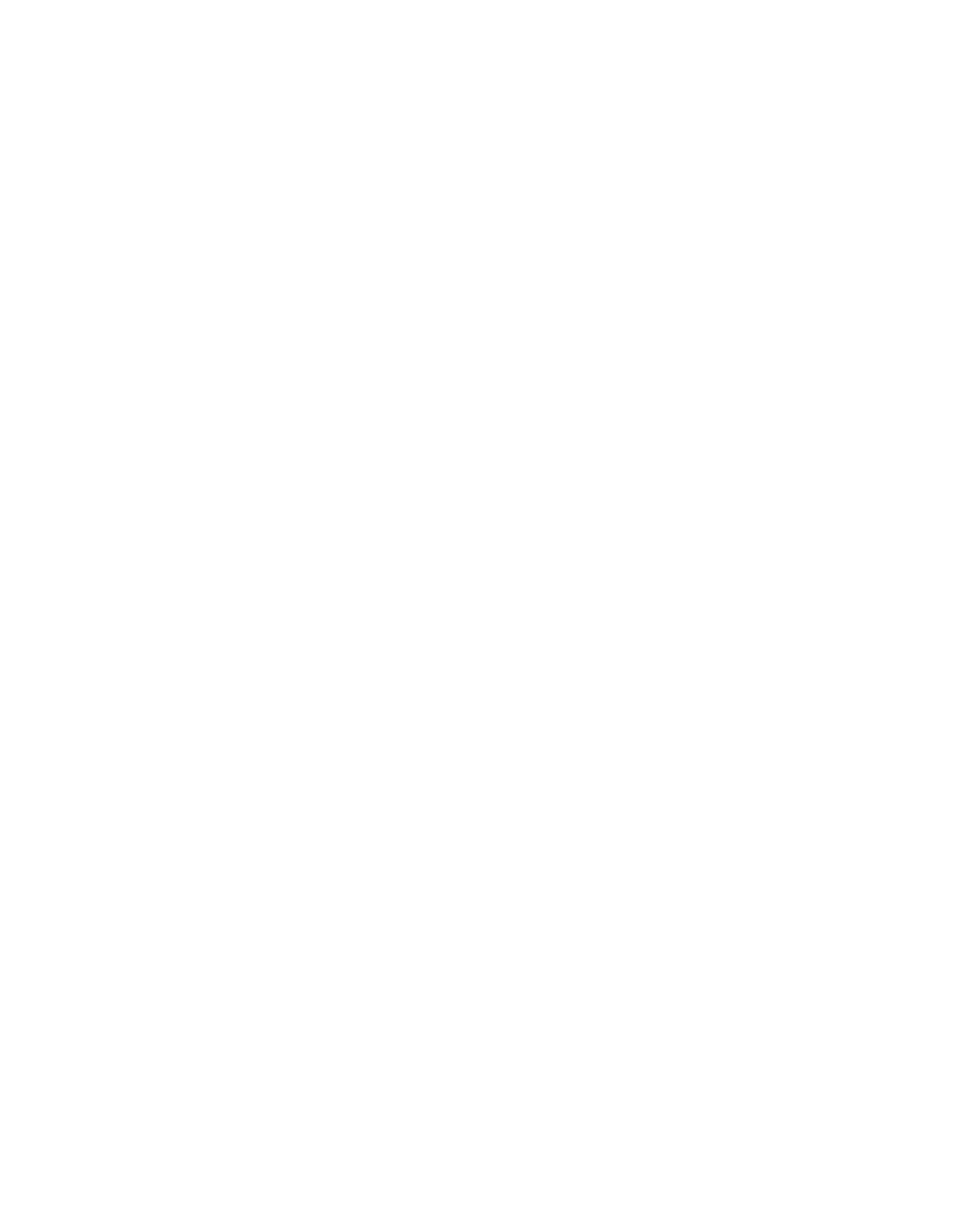

# **Appendix C: Conversion Procedure Flowchart**